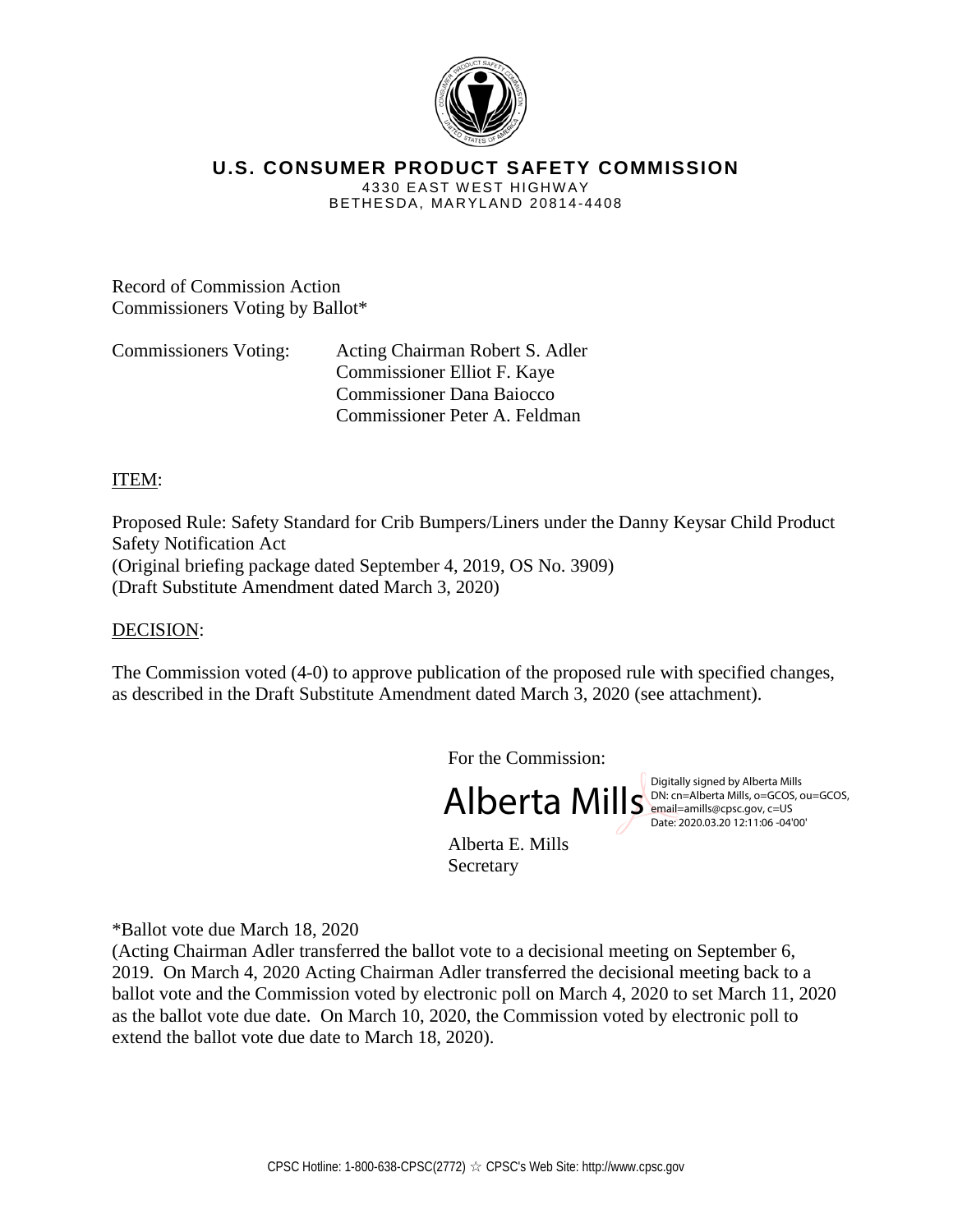#### **Billing Code 6355-01-P**

**CONSUMER PRODUCT SAFETY COMMISSION 16 CFR Parts 1112, 1130, and 1240 [CPSC Docket No. 2019-XXXX] Safety Standard for Crib Bumpers/Liners AGENCY:** Consumer Product Safety Commission. **ACTION:** Notice of proposed rulemaking. **SUMMARY:** The Danny Keysar Child Product Safety Notification Act, *i.e.,* section 104 of the Consumer Product Safety Improvement Act of 2008 (CPSIA), requires the United States

Consumer Product Safety Commission (CPSC) to promulgate consumer product safety standards for durable infant or toddler products. These standards are to be "substantially the same as" applicable voluntary standards, or more stringent than the voluntary standard if the Commission concludes that more stringent requirements would further reduce the risk of injury associated with the product. The Commission is proposing a safety standard for crib bumpers/liners, and it is also proposing to identify crib bumpers/liners as durable infant or toddler products subject to CPSC's consumer registration requirements. In addition, the Commission is proposing an amendment to include crib bumpers in the list of notice of requirements (NORs) issued by the Commission.

# **DATES:** Submit comments by [INSERT DATE 75 DAYS AFTER DATE OF PUBLICATION IN THE FEDERAL REGISTER**]**.

**ADDRESSES:** Comments related to the Paperwork Reduction Act aspects of the marking, labeling, and instructional literature requirements of the proposed mandatory standard for crib bumpers/liners should be directed to the Office of Information and Regulatory Affairs, the Office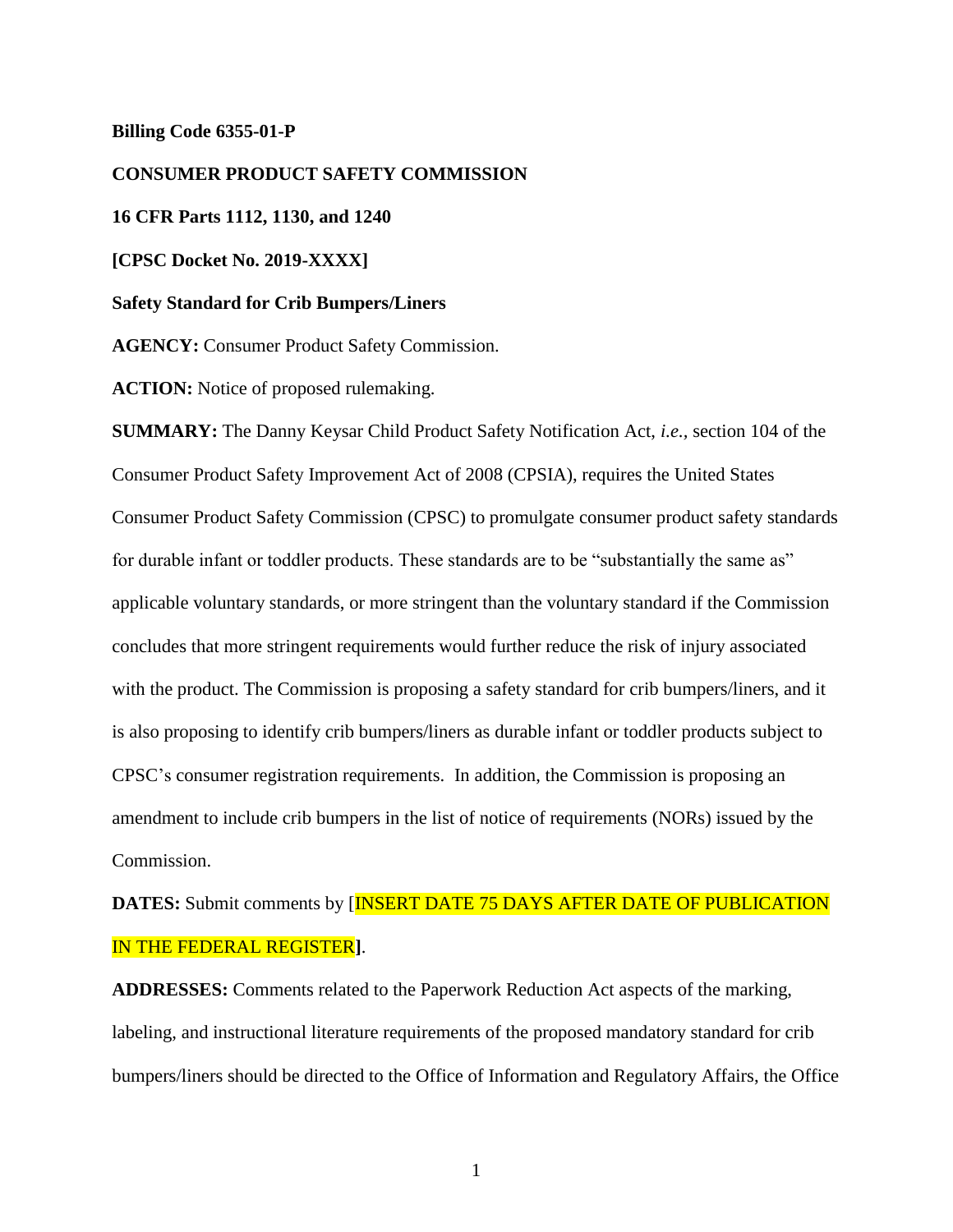of Management and Budget, Attn: CPSC Desk Officer, FAX: 202-395-6974, or e-mailed to [oira\\_submission@omb.eop.gov.](mailto:oira_submission@omb.eop.gov)

Other comments, identified by Docket No. **CPSC-2019-XXXX**, may be submitted electronically or in writing:

Electronic Submissions: Submit electronic comments to the Federal eRulemaking Portal at: http://www.regulations.gov. Follow the instructions for submitting comments. The Commission does not accept comments submitted by electronic mail (e-mail), except through www.regulations.gov. The Commission encourages you to submit electronic comments by using the Federal eRulemaking Portal, as described above.

Written Submissions: Submit written submissions by mail/hand delivery/courier to: Office of the Secretary, Consumer Product Safety Commission, Room 820, 4330 East West Highway, Bethesda, MD 20814; telephone (301) 504-7923.

Instructions: All submissions received must include the agency name and docket number for this proposed rulemaking. All comments received may be posted without change, including any personal identifiers, contact information, or other personal information provided, to: [http://www.regulations.gov.](http://www.regulations.gov/) Do not submit confidential business information, trade secret information, or other sensitive or protected information that you do not want to be available to the public. If furnished at all, such information should be submitted in writing.

Docket: For access to the docket to read background documents or comments received, go to: [http://www.regulations.gov,](http://www.regulations.gov/) and insert the docket number, CPSC-2019-XXXX, into the "Search" box, and follow the prompts.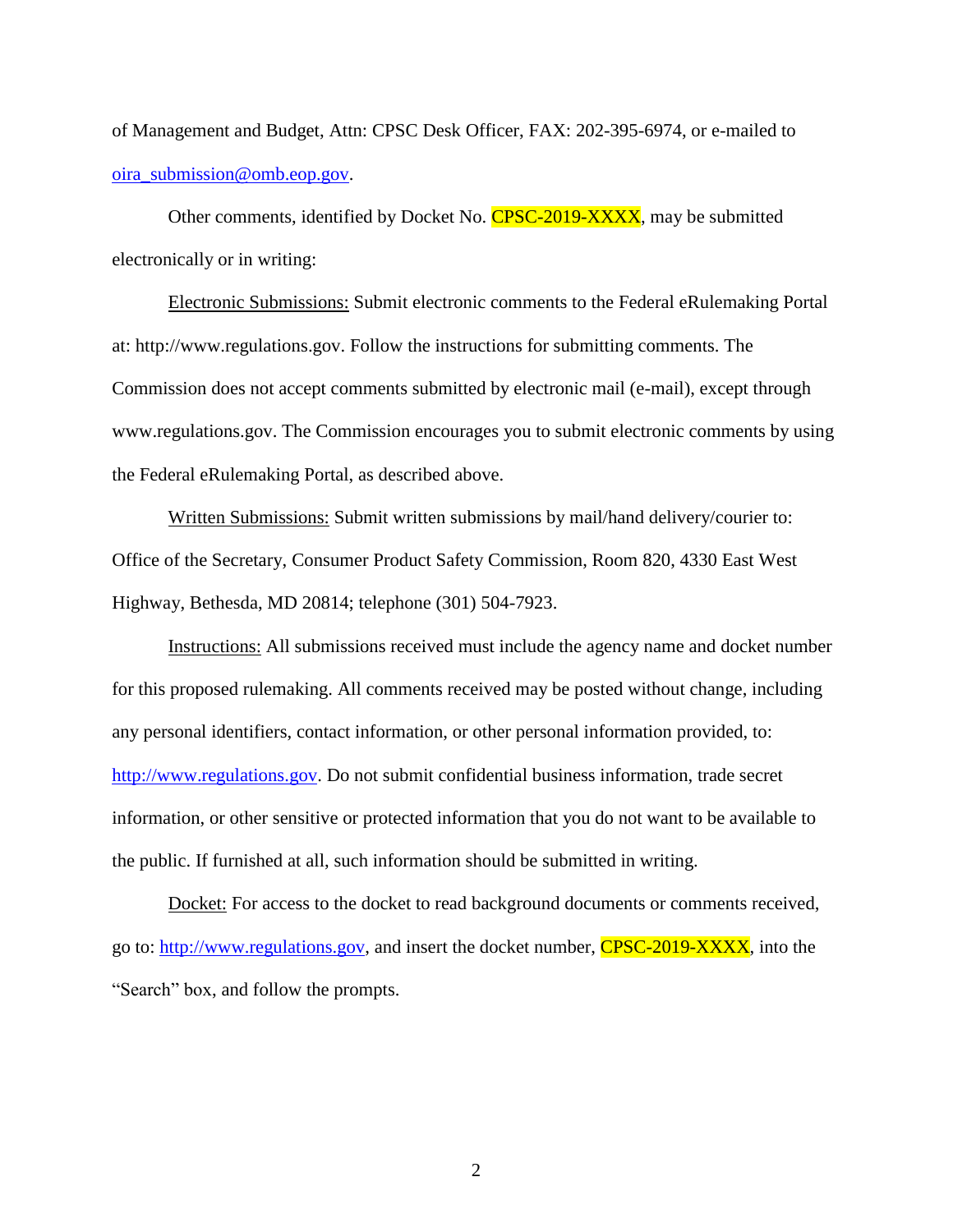**FOR FURTHER INFORMATION CONTACT:** Timothy P. Smith, Project Manager,

Directorate for Engineering Sciences, U.S. Consumer Product Safety Commission, 5 Research Place, Rockville, MD 20850; telephone: (301) 987-2557; email: *[tsmith@cpsc.gov.](mailto:tsmith@cpsc.gov)*

**SUPPLEMENTARY INFORMATION:** The CPSC proposes to issue a standard for crib bumpers/liners under section 104 of the CPSIA, amend the consumer registration rule to include crib bumpers/liners, and add crib bumpers/liners to the NOR list in 16 CFR part 1112.<sup>1</sup>

#### **I. Background and Statutory Authority**

Section 104(b) of the CPSIA, part of the Danny Keysar Child Product Safety Notification Act, requires the Commission to: (1) examine and assess the effectiveness of voluntary consumer product safety standards for durable infant or toddler products, in consultation with representatives of consumer groups, juvenile product manufacturers, and independent child product engineers and experts; and (2) promulgate consumer product safety standards for durable infant or toddler products. Standards issued under section 104 are to be "substantially the same as" the applicable voluntary standards, or more stringent than the voluntary standard if the Commission concludes that more stringent requirements would further reduce the risk of injury associated with the product.

Section  $104(f)(1)$  of the CPSIA defines the term "durable infant or toddler product" as "a durable product intended for use, or that may be reasonably expected to be used, by children under the age of 5 years." The statute also specifies 12 categories of products that fall within the definition. Crib bumpers are not listed among the products in section 104(f); however, on October 19, 2016, the Commission voted to amend the agency's fiscal year 2017 (FY 2017) Operating Plan, directing staff to initiate rulemaking under section 104 of the CPSIA to

<sup>1</sup> [Add information about Commission vote].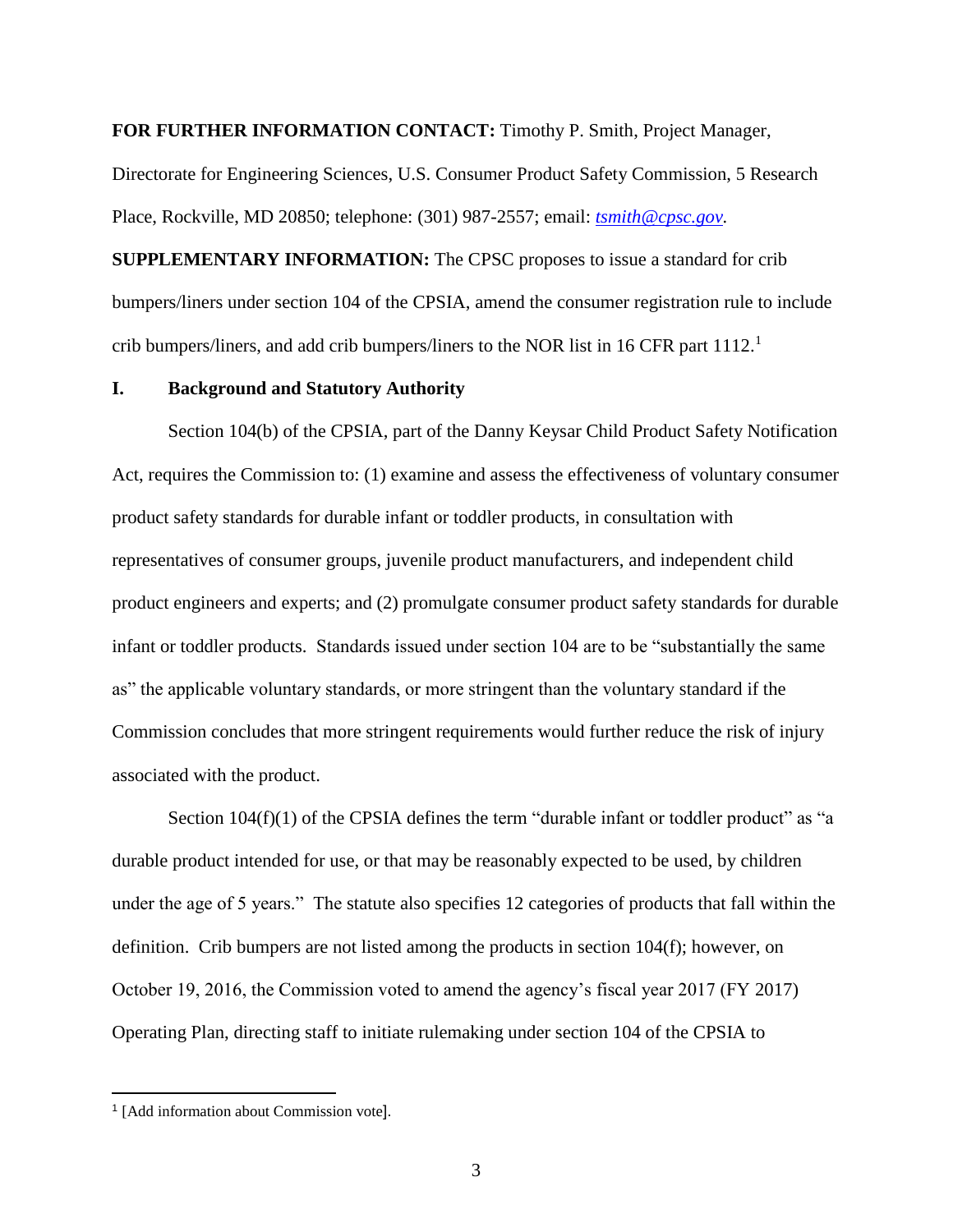promulgate a mandatory consumer product safety standard to address the risk of injury associated with the use of padded crib bumpers.  $2$  The FY 2017 Operating Plan also directed staff to propose to amend the definition of "durable infant or toddler product" in the consumer registration rule to include "crib bumpers."

Pursuant to section 104(b)(1)(A) of the CPSIA, CPSC staff consulted with manufacturers, retailers, trade organizations, laboratories, consumer advocacy groups, consultants, and members of the public in the development of this notice of proposed rulemaking (NPR), largely through the ASTM process. ASTM subcommittee members represent producers, users, consumers, government, and academia.<sup>3</sup> Staff began the consultation process for this rulemaking in December 2016 in a letter to ASTM requesting that the ASTM F15.19 Subcommittee on Infant Bedding form task groups related to (1) firmness requirements, (2) airflow requirements, and (3) warning and instructional requirements, to initiate activities to update ASTM F1917, *Standard Consumer Safety Performance Specification for Infant Bedding and Related Accessories*, with more stringent requirements that will further reduce the risk of injury associated with crib bumpers. Since then, CPSC staff has been actively participating in the ASTM subcommittee activities to address these issues.

This NPR incorporates by reference the most recent voluntary standard developed by ASTM International, ASTM F1917-12, *Standard Consumer Safety Performance Specification for Infant Bedding and Related Accessories*, with substantial modifications that the Commission concludes would further reduce the risk of injury or death from crib bumpers/liners. If finalized,

<sup>&</sup>lt;sup>2</sup> The final, approved FY 2017 Operating Plan can be found here: [https://www.cpsc.gov/s3fs](https://www.cpsc.gov/s3fs-public/CPSCFY2017OpPlan.pdf)[public/CPSCFY2017OpPlan.pdf.](https://www.cpsc.gov/s3fs-public/CPSCFY2017OpPlan.pdf) The Commission reaffirmed this decision in the FY18 Operating Plan, which can be found here: [https://www.cpsc.gov/s3fs-public/FY\\_2018\\_Operating\\_Plan\\_August302017.pdf.](https://www.cpsc.gov/s3fs-public/FY_2018_Operating_Plan_August302017.pdf)

<sup>&</sup>lt;sup>3</sup> ASTM International website: [www.astm.org, A](http://www.astm.org/)bout ASTM International.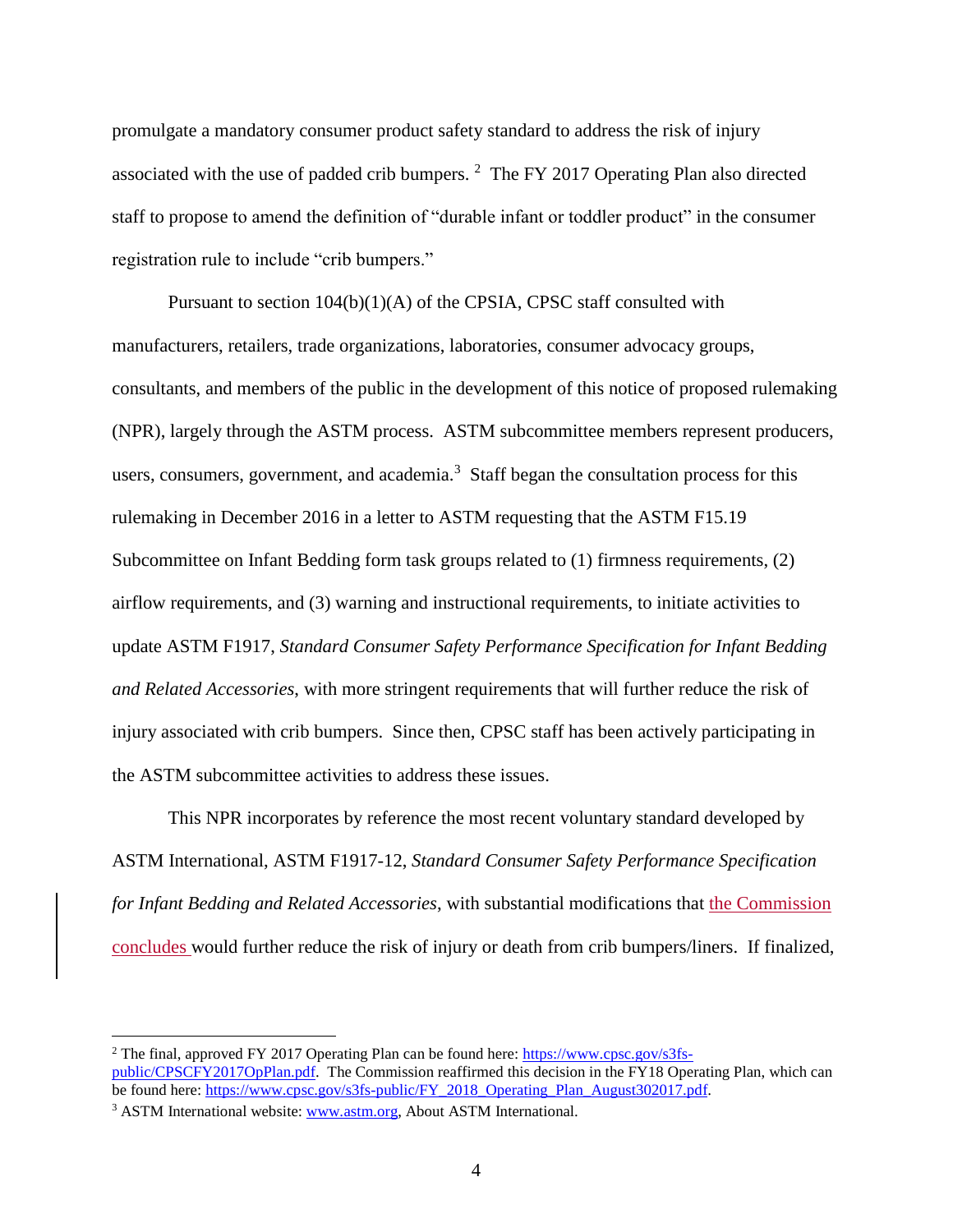the ASTM standard incorporated by reference, as modified, would be a mandatory safety rule under the Consumer Product Safety Act (CPSA).

The testing and certification requirements of section 14(a) of the CPSA apply to the standards promulgated under section 104 of the CPSIA. Section 14(a)(3) of the CPSA requires the Commission to publish an NOR for the accreditation of third party conformity assessment bodies (test laboratories) to assess conformity with a children's product safety rule to which a children's product is subject. The proposed rule for crib bumpers/liners, if issued as a final rule, would be a children's product safety rule that requires the issuance of an NOR. To meet the requirement that the Commission issue an NOR for the crib bumpers/liners standard, this NPR also proposes to amend 16 CFR part 1112 to include 16 CFR part 1240, the CFR section where the crib bumpers standard will be codified, if the standard becomes final.

#### **II. Product Description**

Traditionally, crib bumpers are infant bedding accessories that attach to the interior perimeter of a crib and function as a barrier between the infant and the sides of the crib. However, the design of these products can vary. The most common type of crib bumper consists of one or more rectangular fabric panels, constructed of cotton or polyester, with filling material for padding and with fasteners to attach to a crib. The fasteners are often ties that are secured to the crib corner posts, crib slats or spindles, or both. However, other fastening methods exist. These products commonly are marketed as preventing injury to infants from impacts against the sides of a crib and preventing limb entrapments between crib slats. Bumpers also are used to decorate the infant's sleep environment and might be promoted as making a crib more comfortable.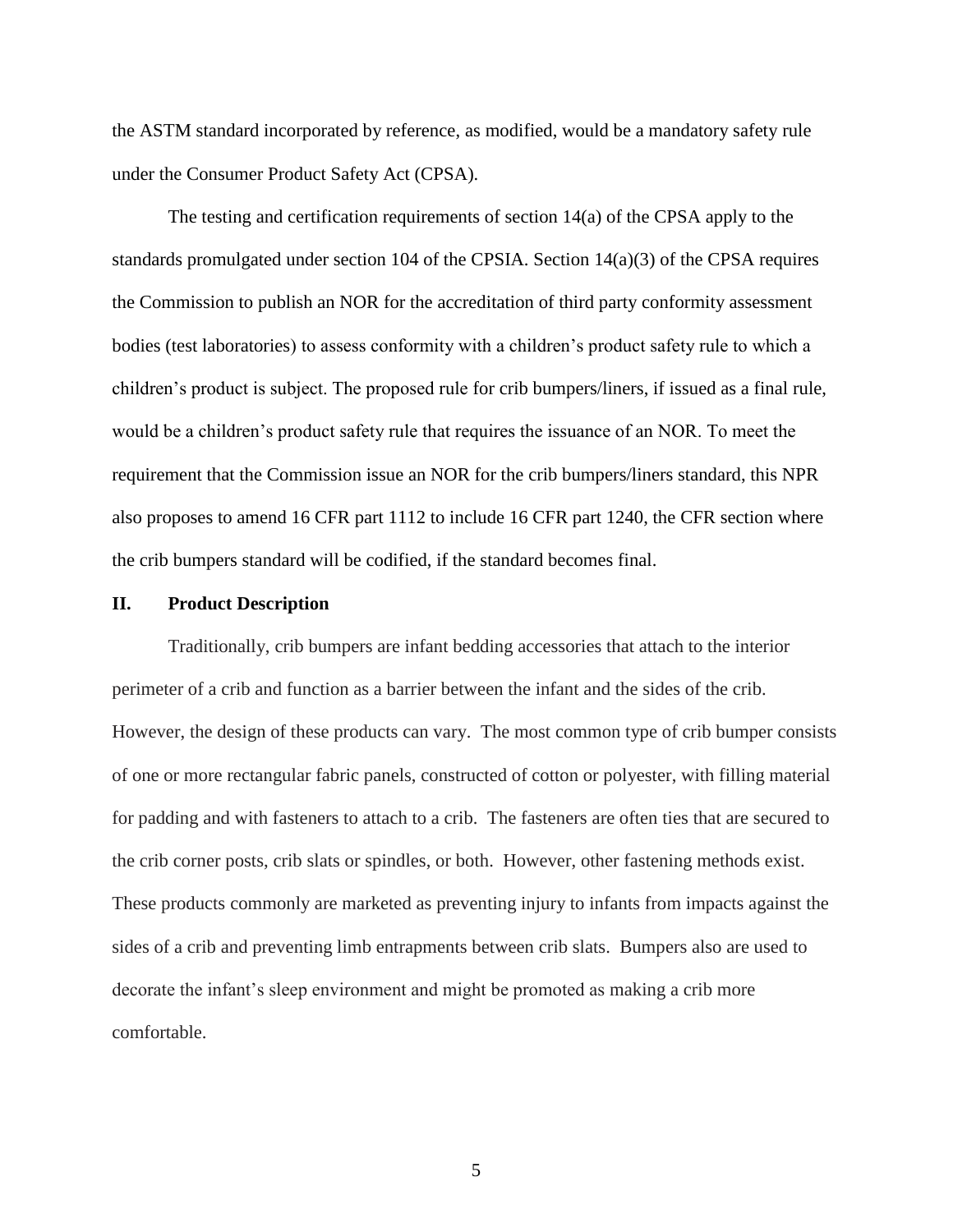Less common designs of crib bumpers include "vertical" bumpers or liners, which essentially are a series of small bumpers that individually enshroud each vertical crib slat or spindle. These products generally claim to offer benefits that are comparable to traditional bumpers while allowing airflow through the sides of a crib. Vertical bumpers may also be marketed with a longer recommended useful lifespan than traditional bumpers for children with special needs. More recent crib bumper variants are braided bumpers, which consist of two or more fabric sleeves, containing filling material, and that are braided together. Other bumper variants exist that look similar to traditional bumpers but are marketed with claims of being "breathable." Mesh crib liners are similar in their marketing claims that the products are breathable, but these products tend to be thinner than traditional bumpers, with minimal padding, if any, because they are not intended to prevent impact injuries.

All of these products, like traditional crib bumpers, line the interior sides of a crib and functionally limit or prevent access to the crib sides, so, in principle, all of these products might present similar hazards and benefits to infants. Thus, this proposed rule includes all of these products within its scope. Throughout this Federal Register notice, the term "crib bumpers" or "bumpers" includes these other products, unless specifically excluded.<sup>4</sup>

#### **III. Incident Data**

CPSC has identified 113 fatal incidents associated with crib bumpers (*i.e.,* cases in which a crib bumper was present in the sleep environment) reported to have occurred from January 1, 1990 through March 31, 2019.<sup>5</sup> CPSC has identified 113 nonfatal incidents and concerns that

<sup>4</sup> As discussed herein, ASTM F1917-12 does not contain a definition of "crib bumpers."

<sup>5</sup>Although this nearly 30-year timeframe is considerably longer than the 10-year timeframe that CPSC commonly employs in other section 104 rulemaking activities, CPSC staff's 2016 briefing package concluded that all the reported fatalities that staff examined and considered most likely to be addressable occurred before 2008. [\(https://www.cpsc.gov/s3fs-public/StaffResponsetotheRecordofCommissionActiononCribBumper.pdf.](https://www.cpsc.gov/s3fs-public/StaffResponsetotheRecordofCommissionActiononCribBumper.pdf)) Thus, to be as inclusive as possible, CPSC has chosen to retain reported fatalities as far back as 1990.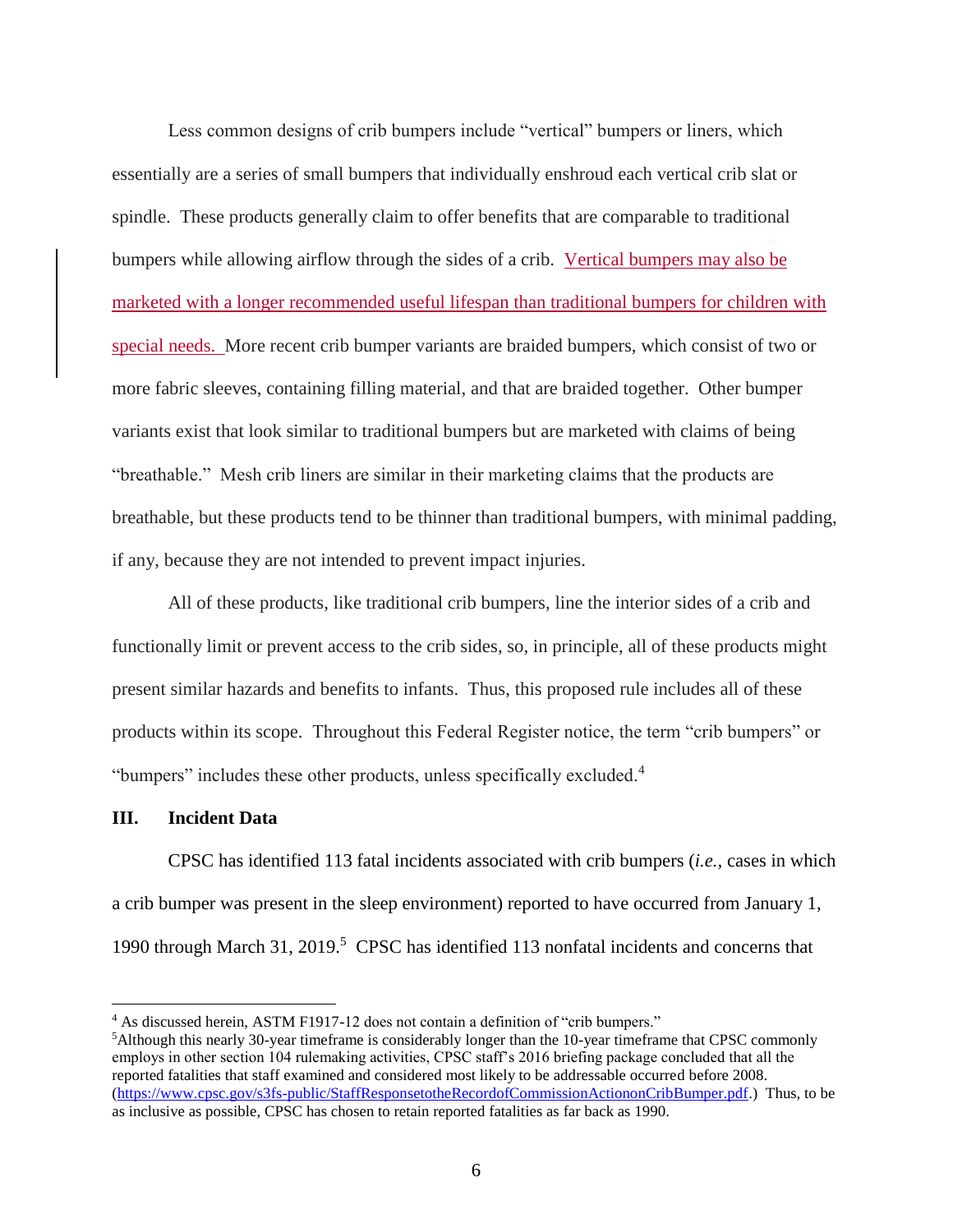involved crib bumpers and were reported to CPSC from January 1, 2008, through March 31, 2019. Because reporting is ongoing, the number of reported fatalities and nonfatal incidents and concerns may change in the future. Specifically, data for years 2017 through 2019 are not complete.

#### A. Fatalities

CPSC has reports of 113 fatalities associated with bumpers, which were reported to have occurred between January 1, 1990 and March 31, 2019. To CPSC's knowledge, all bumpers involved in these incidents were traditional bumpers, and all but eight involved the bumper inside a crib.<sup>6</sup>

CPSC staff classified 30 of the 113 crib bumper-related fatalities as "incidental." In three of these cases, the cause of death was known to have been exclusively medical in nature, and therefore unrelated to the bumper. In 27 of these 30 cases, although a bumper was present, there was no evidence of bumper contact with the infant.

Of the remaining 83 reported fatalities, 75 (90 percent) involved infants younger than 12 months and 51 (61 percent) involved infants 4 months old or younger. Only three of the 83 reported fatalities involved children 2 years old or older; one of these children had health issues, one was developmentally delayed, and the third went into cardiac arrest about a year after the bumper-related incident, when the child was likely an infant.

#### B. Nonfatal Incidents and Concerns

CPSC has reports of 113 bumper-related nonfatal incidents and concerns that were related to crib bumpers and were reported to CPSC from January 1, 2008, through March 31,

<sup>6</sup> Three incidents occurred in a toddler bed, three in a bassinet, one in a playpen, and one on a mattress on the floor.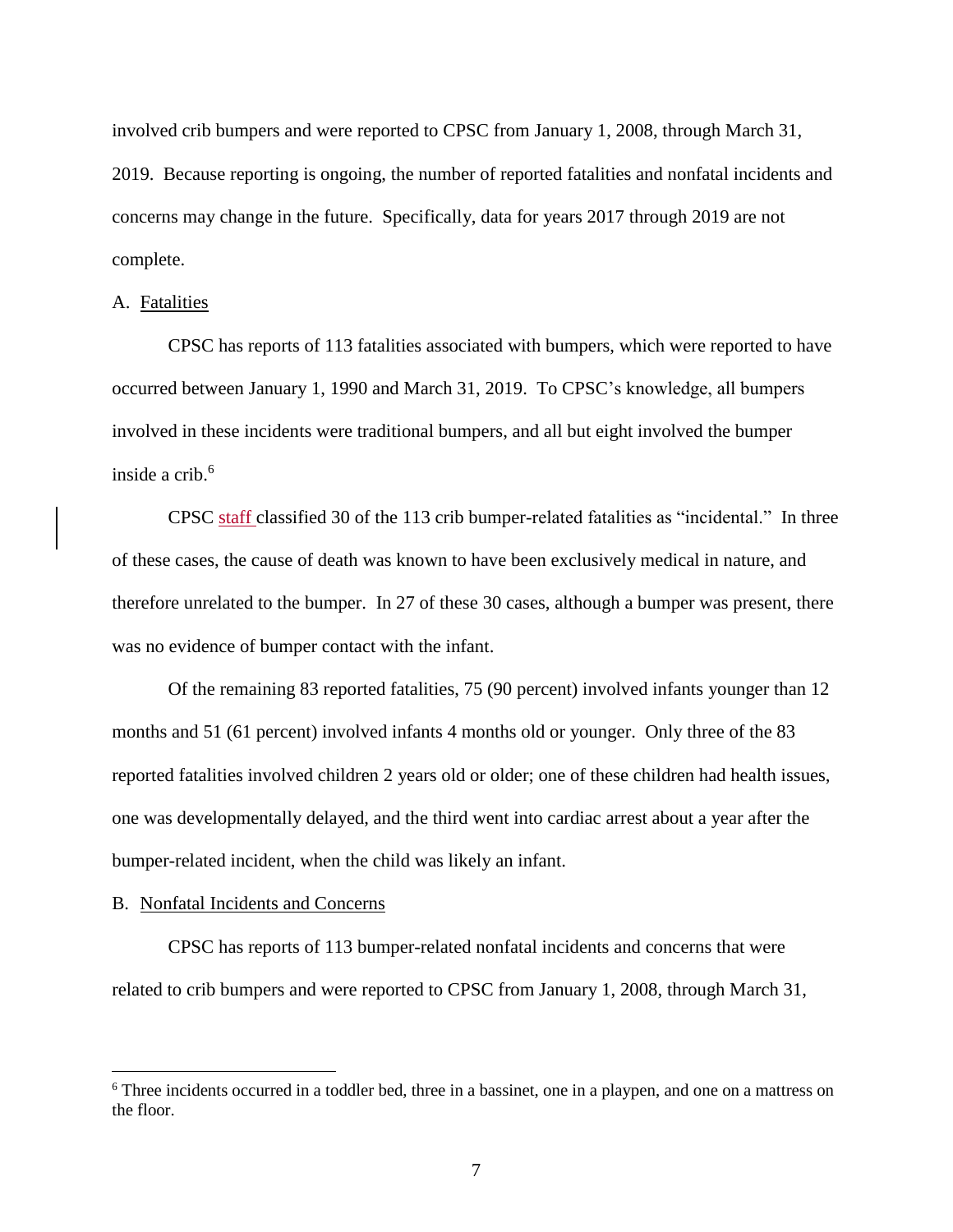2019. Of these 113 nonfatal reports, 60 resulted in injury, 50 did not result in injury, and the disposition of 3 is unknown. Fifteen (13 percent) of the 113 nonfatal incidents and concerns reportedly involved a breathable bumper or mesh liner. Thirty-five cases did not report the child's age. Of the remaining 78 nonfatal incidents and concerns, 47 (60 percent) involved infants younger than 12 months.

#### C. Product Recalls

CPSC staff reviewed recalls involving crib bumpers that occurred from July 9, 1990 through April 17, 2019. Staff identified five consumer-level recalls during that period to mitigate against risks of entanglement, entrapment, suffocation, and choking from loose threads (e.g., unraveling ties, breaking threads and seams) and from bumper ties that either detached from the product or were too long.

#### **IV. Hazard Pattern Identification**

#### A. Fatal Incidents

Generally, the cause of death in the fatal incidents was reported as asphyxia, suffocation, or Sudden Infant Death Syndrome (SIDS). A number of reports indicated that in addition to a crib bumper being present, the sleeping environment contained multiple additional items, such as pillows, blankets, and stuffed dolls. In many of these incidents, it is unclear what role, if any, the crib bumper played in the death of the child. CPSC staff, through group consensus, categorized the fatalities into hazard scenarios based on the best available account information about the position of the child when found and the cause of death ruled by the medical examiner.

As mentioned previously, 30 of the 113 reported fatalities were incidental. Table 1 shows the distribution of the remaining 83 non-incidental reported fatalities by hazard scenarios.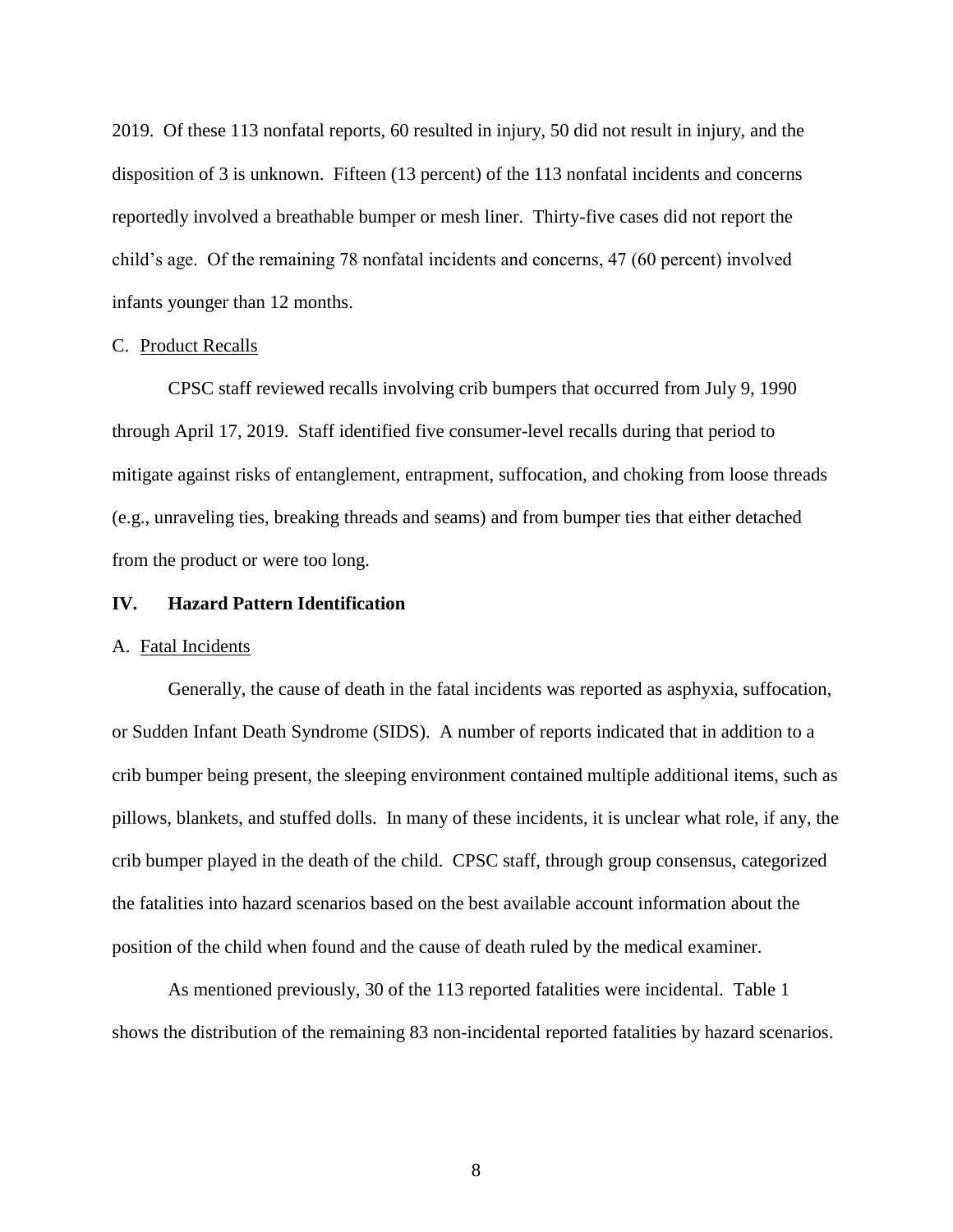| <b>Hazard</b>                                             | <b>Reported Fatalities</b> | Percent <sup>7</sup> |  |
|-----------------------------------------------------------|----------------------------|----------------------|--|
| <b>Entrapment/Wedging</b>                                 | 44                         | 53                   |  |
| <b>Against Object in Crib</b>                             | 25                         | 30                   |  |
| In Perimeter of Crib                                      | 13                         | 16                   |  |
| Other                                                     | 6                          |                      |  |
| <b>Contact Without Entrapment/Wedging</b>                 | 27                         | 33                   |  |
| <b>Contact With Possible</b><br><b>Entrapment/Wedging</b> |                            | 8                    |  |
| <b>Contact Outside Crib</b>                               | 5                          | 6                    |  |
| <b>Total</b>                                              | 83                         | 100                  |  |

# **Table 1: Reported Fatalities by Hazard Scenario January 1, 1990 - March 31, 2019**

*Source:* CPSRMS and NEISS databases *Reporting is ongoing for these databases, especially for 2017-2019.* 

- 1. Entrapment/Wedging: In 53 percent (44 out of 83 fatalities) of the reported fatalities, the child was found wedged or entrapped against the bumper. This category was divided into three scenarios in which the child was found wedged or entrapped.
- *a. Against Object in Crib*: In 30 percent (25 out of 83 fatalities) of the reported fatalities, the child was entrapped or wedged between a crib bumper and another object in the crib, such as a bed pillow, an infant recliner, or a cushion.
- *b. In Perimeter of Crib*: In 16 percent (13 out of 83 fatalities) of the reported fatalities the child was found entrapped between the mattress and the side of the crib, on which a crib bumper was installed. Nine of these cases involved a crib that was structurally compromised, with features such as detached crib side rails, or missing or detached crib slats.
- *c. Other*: Seven percent (6 out of 83 fatalities) of the reported fatalities involved entrapment against a crib bumper in some scenario not covered by the two prior Entrapment/Wedging hazard patterns, such as a child being found wedged under the crib bumper.

<sup>7</sup> Percentages may not sum to 100 due to rounding.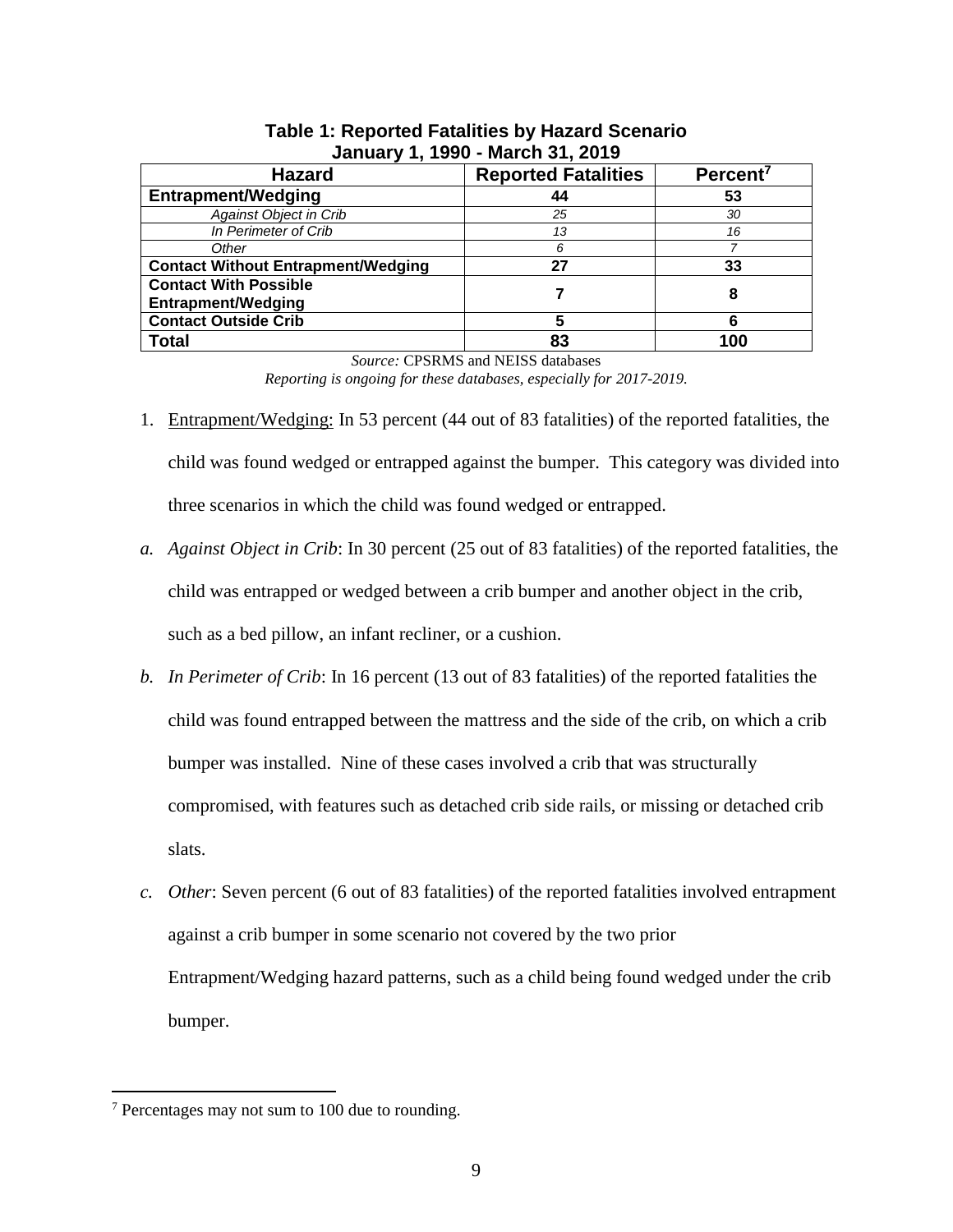2. Contact Without Entrapment/Wedging: In 33 percent (27 out of 83 fatalities) of the reported fatalities, the child was reportedly in contact with, but not entrapped or wedged against, the crib bumper.

3. Contact With Possible Entrapment/Wedging: In eight percent (7 out of 83 fatalities) of the reported fatalities, the child was found to be in contact with the crib bumper, but the incident scenario lacked sufficient details for the staff to determine whether the child was entrapped or wedged against the bumper. These fatalities typically described the child as being found with his or her face between the mattress and the crib bumper. The incident descriptions often used the phrase "wedged between" to describe the position of the child's face when found. However, staff discovered that some incidents without entrapment or wedging used similar language to describe the orientation of the child's face relative to the two surfaces. Thus, incidents in this category did not include sufficient details to enable CPSC staff to conclude whether the child was truly entrapped or wedged against the bumper.

4. Contact Outside Crib: Six percent (5 out of 83 fatalities) of the reported fatalities were cases in which the child was in contact with a crib bumper that was outside a crib. Staff is aware of three other incidents involving a bumper outside a crib, but in those incidents there was no evidence of contact with the crib bumper, and thus, these three fatalities were ruled incidental and not included.

#### B. Nonfatal Incidents

Table 2 summarizes the hazard patterns for the bumper-related nonfatal incidents. In cases where multiple hazards were mentioned, the hazard that could have caused the most severe injury was used.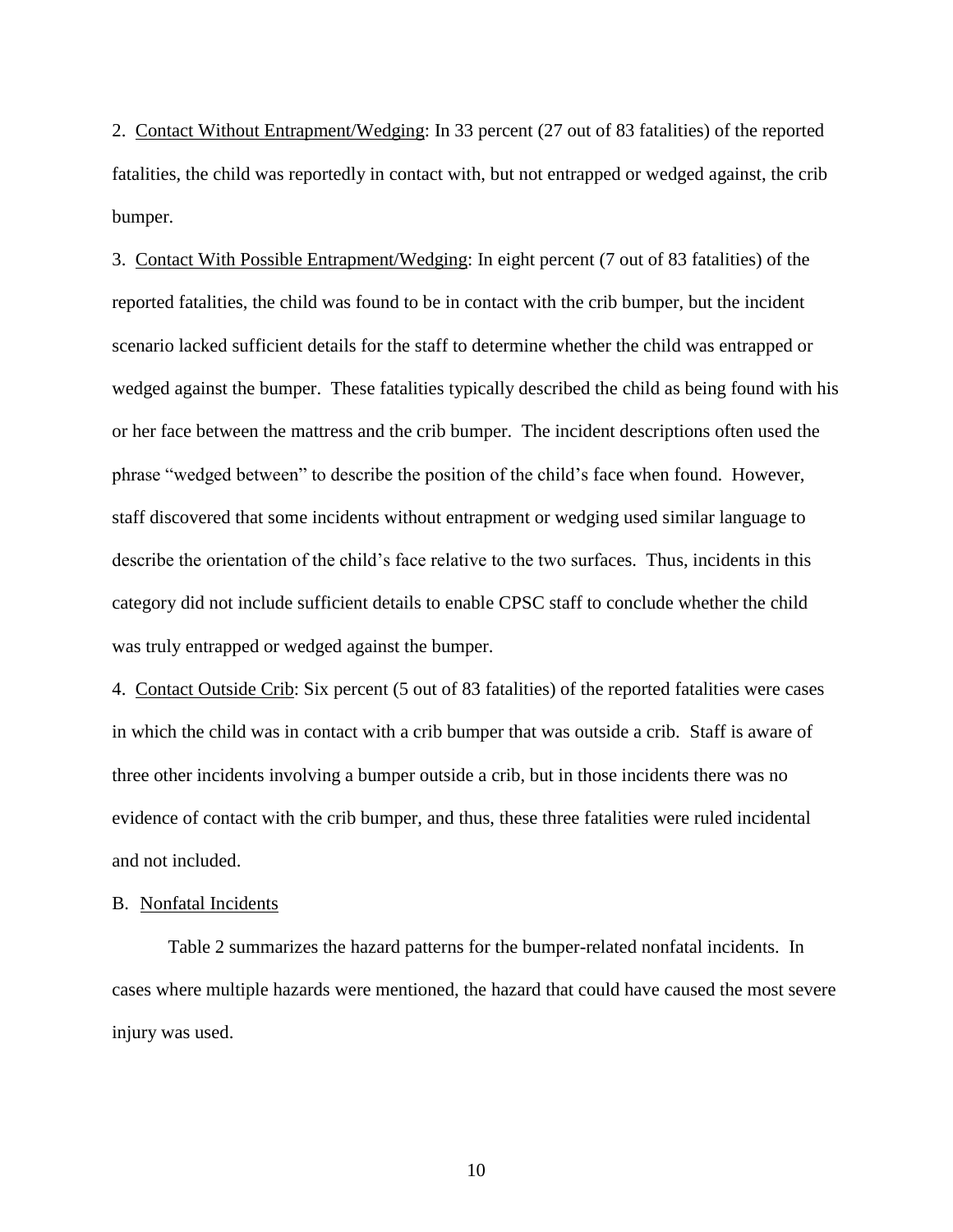| .<br>                               |                             |                      |  |
|-------------------------------------|-----------------------------|----------------------|--|
| <b>Hazard</b>                       | <b>Incidents/Complaints</b> | Percent <sup>8</sup> |  |
| <b>Slat Entrapments</b>             | 38                          | 34                   |  |
| <b>Climbing or Climb-Outs</b>       | 12                          |                      |  |
| Under or Behind Bumper              |                             |                      |  |
| Near-Strangulation or Entanglements |                             |                      |  |
| Entrapped Against Object in Crib    |                             |                      |  |
| Choking or Ingestion of Small Parts |                             |                      |  |
| Other                               | 14                          | 12                   |  |
| Concerns                            |                             | 15                   |  |
| <b>Total</b>                        | 113                         | 100                  |  |

**Table 2 Reported Nonfatal Incidents or Concerns by Hazard Pattern January 1, 2008 - March 31, 2019**

*Source:* CPSRMS and NEISS databases

*Reporting is ongoing for these databases, especially for 2017-2019.*

1. Slat Entrapments: Thirty-four percent (38 out of 113 non-fatalities) of reported nonfatal incidents involved arm or leg entrapments between the slats of the crib, even though a crib bumper was present. Seven of the 38 slat entrapments reportedly involved a breathable bumper or mesh liner. Of the 38 slat entrapments, 27 incurred injuries.

2. Climbing or Climb-Outs: Eleven percent (12 out of 113 non-fatalities) of reported nonfatal incidents occurred when a child, old enough to stand up, reportedly used the bumper as a step to climb. The child often fell back into the crib or fell out of the crib. The youngest children in these incidents were two 7-month-old children.

3. Under or Behind Bumper: In nine percent (10 out of 113 non-fatalities) of reported nonfatal incidents, the child or some part of the child was found under or behind (*i.e.*, against the crib side) the crib bumper. In seven cases, the child reportedly was trapped under or behind the bumper. In two cases, the bumper covered the child's face, but the child was not entrapped. In one case, the face was under the bumper while the legs were trapped in the slats. Some of these cases reported that the bumper was missing bottom ties.

<sup>&</sup>lt;sup>8</sup> Percentages may not sum to 100 due to rounding.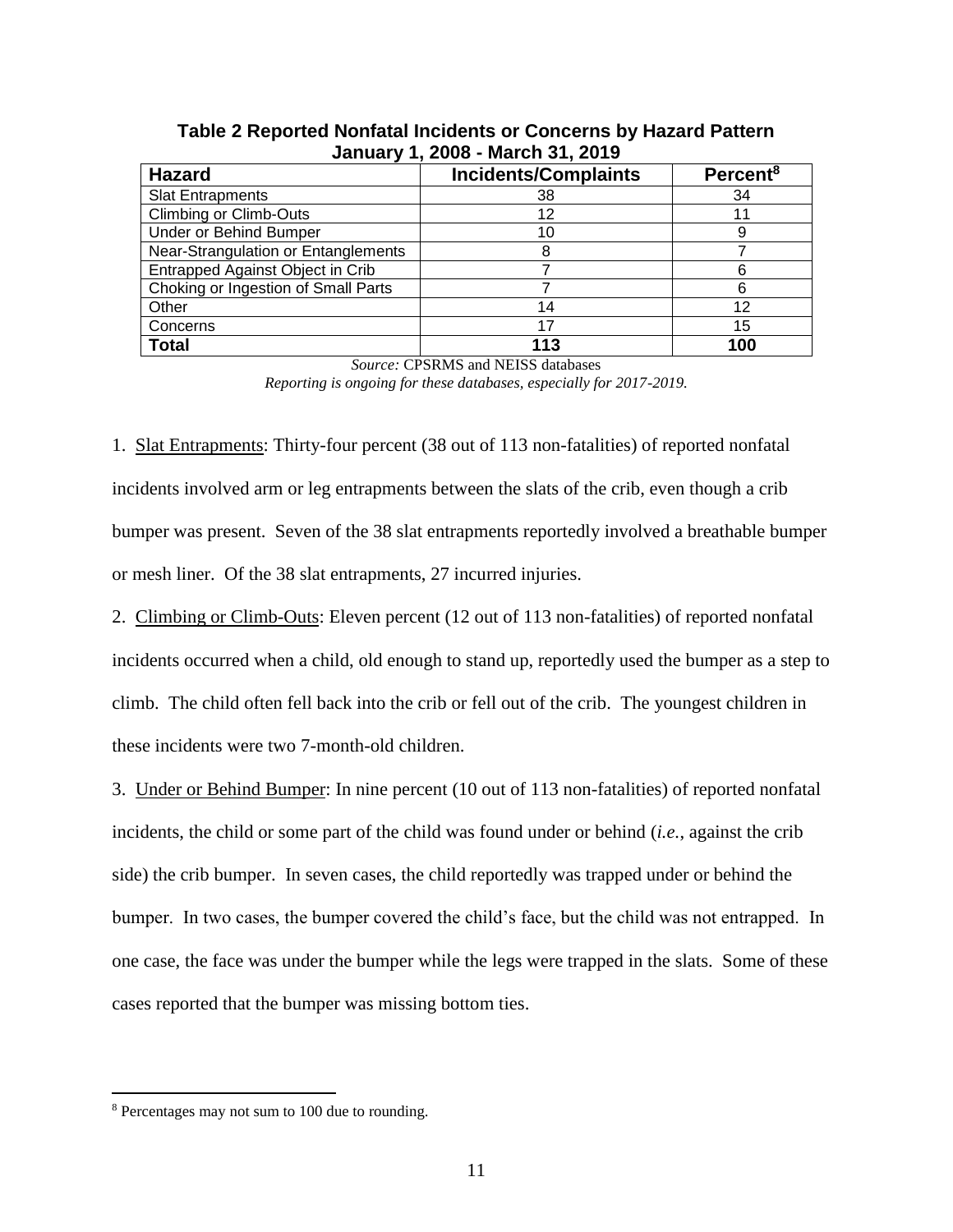4. Near-Strangulation or Entanglements: Seven percent (8 out of 113 non-fatalities) of reported nonfatal incidents involved the tie, threading, or stitched-on components of a crib bumper becoming loose and wrapping around body parts of the child. Half of these incidents specifically mention the head, mouth, or neck being wrapped up by a piece of a crib bumper. However, none of these incidents involved a bumper tie wrapping around a child's neck.

5. Entrapped Against Object in Crib: In six percent (7 out of 113 non-fatalities) of reported nonfatal incidents, the child was entrapped between a crib bumper and another object in the crib, such as a sleep positioner or an infant recliner.

6. Choking or Ingestion of Small Parts: Six percent (7 out of 113 non-fatalities) of reported nonfatal incidents involved choking or ingestions. These incidents generally involved the child putting a piece of the crib bumper, such as decorative stitched-on patterns, the ties, or the stuffing from inside the bumper, into their mouth.

7. Other: Twelve percent (14 out of 113 non-fatalities) of reported nonfatal incidents were other issues involving a child, including: bumper integrity issues such as ties detaching or being pulled off, stitching being pulled out, and paint rubbing off; injuries caused by contact with crib bumpers; needles found in the padding of the bumper; injuries, such as cuts and bruises on the crib rail, that occurred despite the presence of the bumper; portions of the crib (*e.g.*, crib rails or slats, crib side) breaking or separating while bumpers were in use; and an entrapment between a crib toy and the crib mattress while in contact with the bumpers.

8. Concerns: Fifteen percent (17 out of 113 non-fatalities) of reported nonfatal incidents and concerns did not involve an actual incident with a child, but instead, were general crib bumperrelated problems observed by the parent or complainant. Common examples of concerns with crib bumpers were: bumper integrity issues such as ties detaching or the bumper coming apart;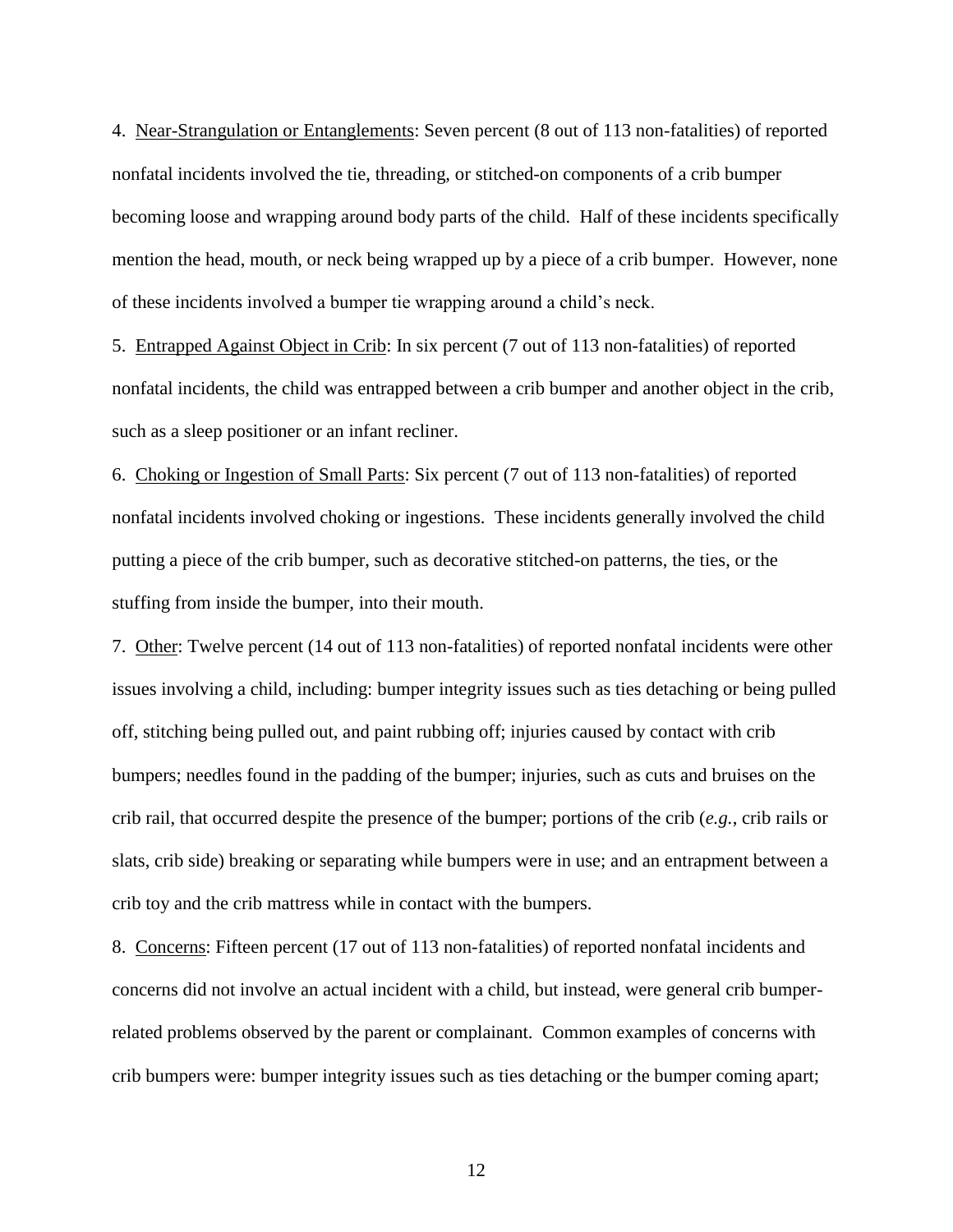concerns about poor bumper fit or bumpers missing the lower ties; and general concerns about bumpers posing a safety hazard.

### **V. Standards for Crib Bumpers**

#### A. International Standard

CPSC is aware of one international standard that contains performance requirements for crib bumpers/liners: BS EN 16780:2018, *Textile child care articles – Safety requirements and*  test methods for children's cot bumpers. (BS EN 16780:2018).<sup>9</sup> BS EN 16780:2018 has requirements to address falls from the crib, suffocation on materials, strangulation on cords, entrapment of fingers/toes, sharp or abrasive edges, choking, internal injuries from magnets, entrapment, strangulation, choking, cuts and abrasions. EN 16780:2018 also includes requirements pertaining to chemical hazards, fire hazards, and hygiene hazards.

EN 16780:2018 requires that the design of the product prevent the crib bumper/liner from falling into the crib, but the design requirement does not have a test method. The standard does not have a requirement for the firmness of crib bumpers/liners. Additionally, although there are specific requirements (prohibitions) for plastic surfaces that could affect breathability, the rationale for that requirement assumes the air flow characteristics of the underlying woven fabric and filling materials are adequate. The standard provides no basis for its rationale and lacks a test method. The contact of an infant's face into a soft crib bumper/liner is not addressed.

<sup>&</sup>lt;sup>9</sup> The foreword to BS EN 16780:2018 states that the British Standard is the UK implementation of EN 16780:2018, and it partially supersedes BS 1877-10:2011+A1:2012. The foreword also states that "BSI, as a member of CEN, is obliged to publish EN 16780:2018 as a British Standard. However, attention is drawn to the fact that during the development of this European Standard, the UK committee voted against its approval." BS 1877-10:2011+A1:2012 has length and strength requirements for crib bumper ties similar to those in EN 16780:2018, but does not have any thickness or firmness requirements for crib bumpers.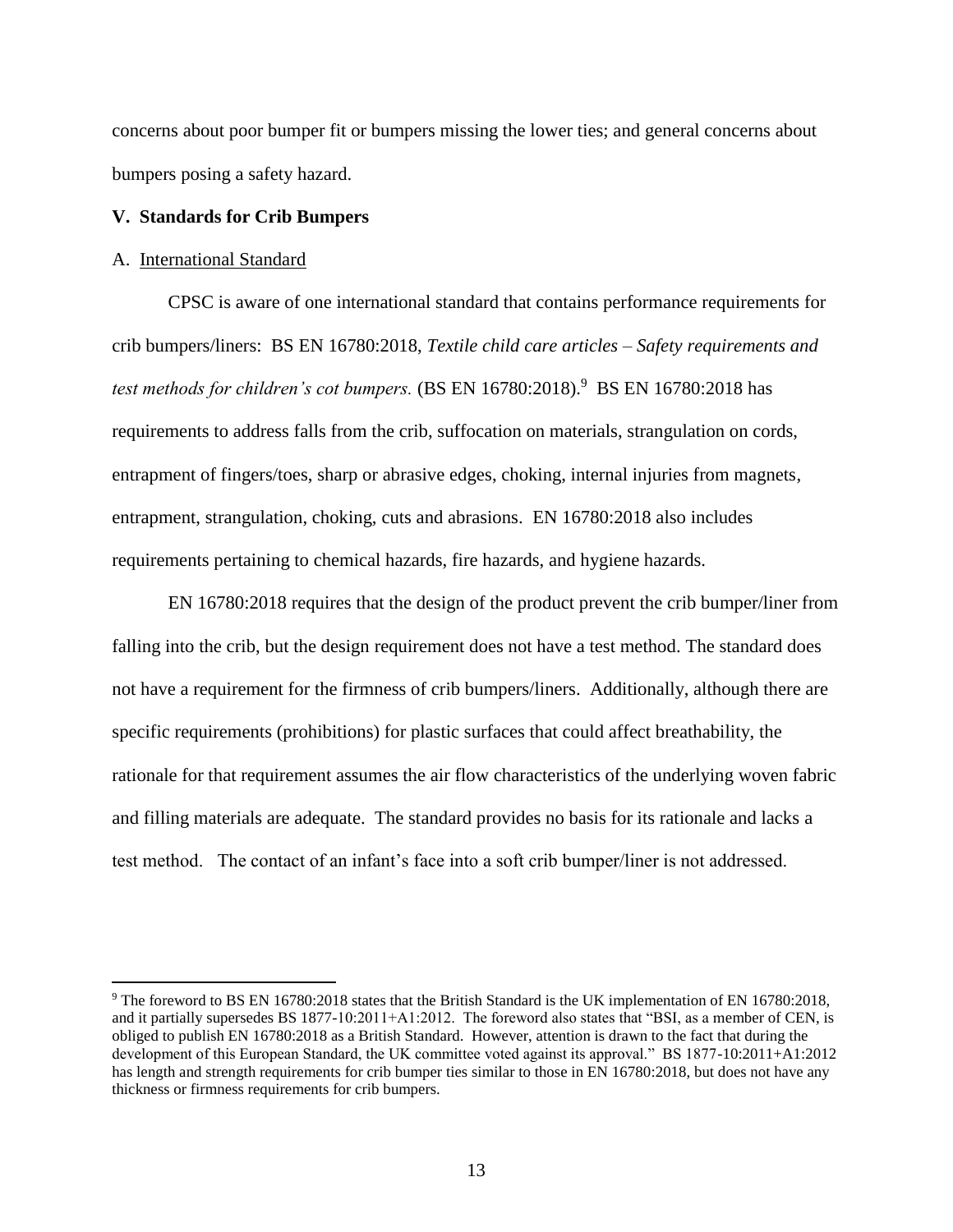#### B. State and Local Standards

Some state and local jurisdictions have banned the sale of crib bumpers.

- *Chicago, IL:* The sale or lease of any "crib bumper pad" is illegal in Chicago, IL, effective April 5, 2012.<sup>10</sup> The Chicago code defines a "crib bumper pad" as: "any padding material, including but not limited to a roll of stuffed fabric, which is designed for placement within a crib to cushion one or more of the crib's inner sides adjacent to the crib mattress."
- *Maryland:* Effective June 21, 2013, Maryland's Department of Health and Mental Hygiene (DHMH) published final regulations that declare "baby bumper pads" to be a hazardous material that may not be shipped or sold to a purchaser in Maryland. The Maryland regulation defines "baby bumper pad" as: "a pad or pads of non-mesh material resting directly above the mattress in a crib, running the circumference of the crib or along the length of any of the interior sides of the crib, and intended to be used until the age that an infant pulls to a stand." The regulation also states that a "new" ASTM voluntary standard for these products might replace the ban if the DHMH Secretary determines that products complying with the ASTM standard are not a danger to public health and safety, and that the Secretary may suspend the regulation if the CPSC affirmatively finds that the benefits of certain bumpers exceed the risks. The ban does not apply to mesh crib liners or to vertical bumpers that wrap tightly around each individual crib rail. $^{11}$

<sup>10</sup> Chicago, IL., Mun. Code § 7-36-112.

<sup>11</sup> See https://phpa.health.maryland.gov/mch/Pages/crib-bumpers.aspx.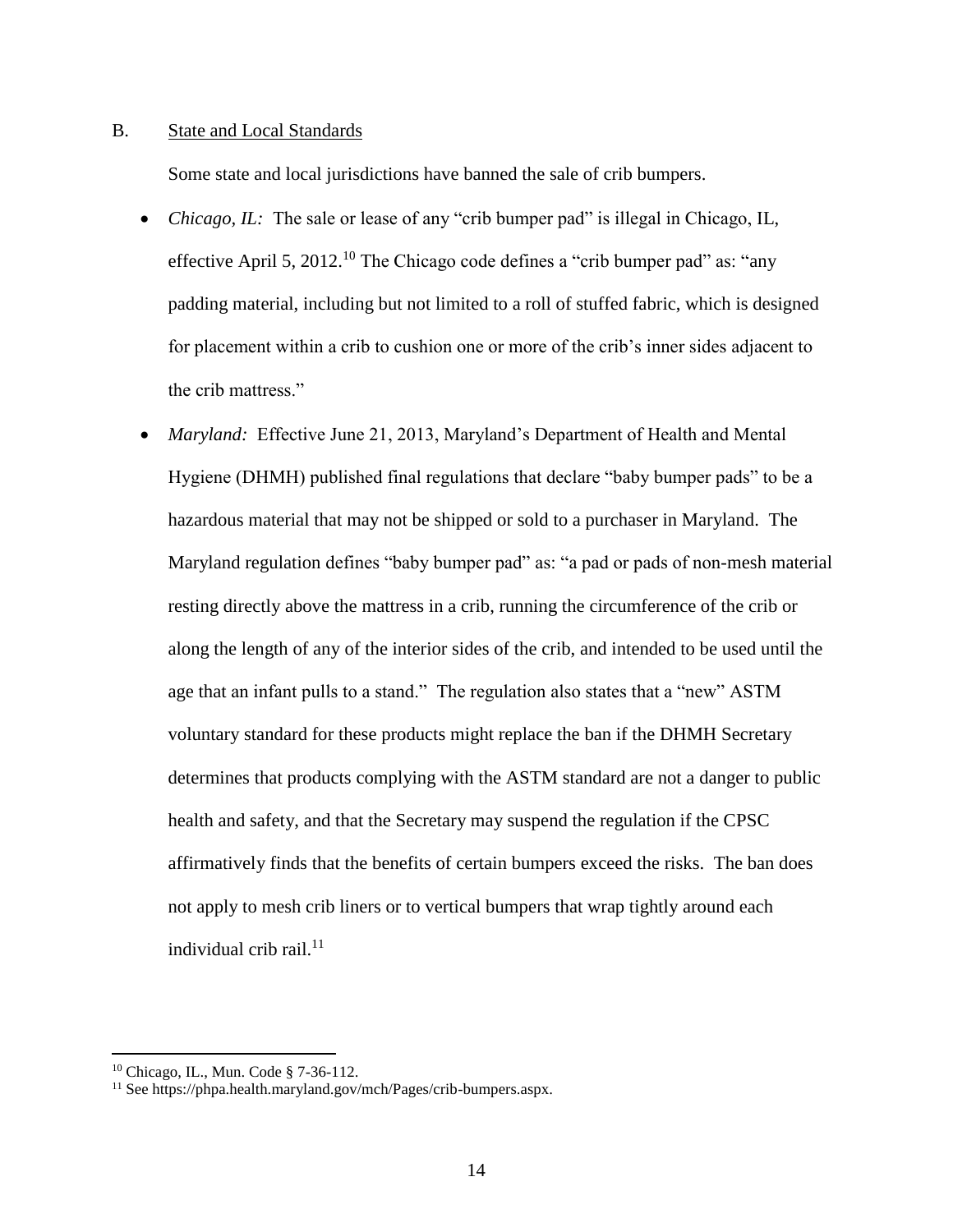- *Watchung, NJ:* On December 15, 2016, the borough of Watchung, NJ, amended its police regulations to prohibit the sale or lease of "crib bumper pads,"<sup>12</sup> which are defined as: "any padding material, including but not limited to a roll of stuffed fabric or breathable liner, which is designed for placement within a crib to cushion one or more of the crib's inner sides adjacent to the crib mattress." The ordinance explicitly states that mesh liners are not included in the definition of "crib bumper pad."
- *Ohio:* On April 6, 2017, Ohio banned the manufacture, sale, or delivery of "crib bumper" pads,"<sup>13</sup> defined as: "any padding material, including a roll of stuffed fabric, that is designed for placement within a crib to cushion one or more of the crib's inner sides adjacent to the crib mattress." The definition also states that "crib bumper pad" excludes mesh crib liners, regardless of whether CPSC includes mesh liners in its definition of "crib bumper pad." The ban excludes mesh crib liners for no more than 3 years after the effective date, unless such liners comply with consumer product safety standards promulgated by CPSC to ensure sufficient permeability and breathability to prevent infant suffocation.

The states of Missouri, New York, and Vermont are considering similar bans. In addition, in June 2019, a bill to ban the manufacture, importation, and sale of crib bumpers in the United States, the "Safe Cribs Act of 2019" (H. R. 3170 and S. 1816), was introduced in Congress. The bill, as introduced, defined the term "crib bumper" broadly to include not only traditional padded crib bumpers, but also mesh crib liners and vertical bumpers, or crib slat covers. However, on July 10, 2019, the House Committee on Energy and Commerce,

<sup>&</sup>lt;sup>12</sup> Revised General Ordinances of the Borough of Watchung, Chapter VI  $\S$  6-13, Ord. No. 2016-15.

<sup>13</sup> 37 Ohio Rev. Code § 3713.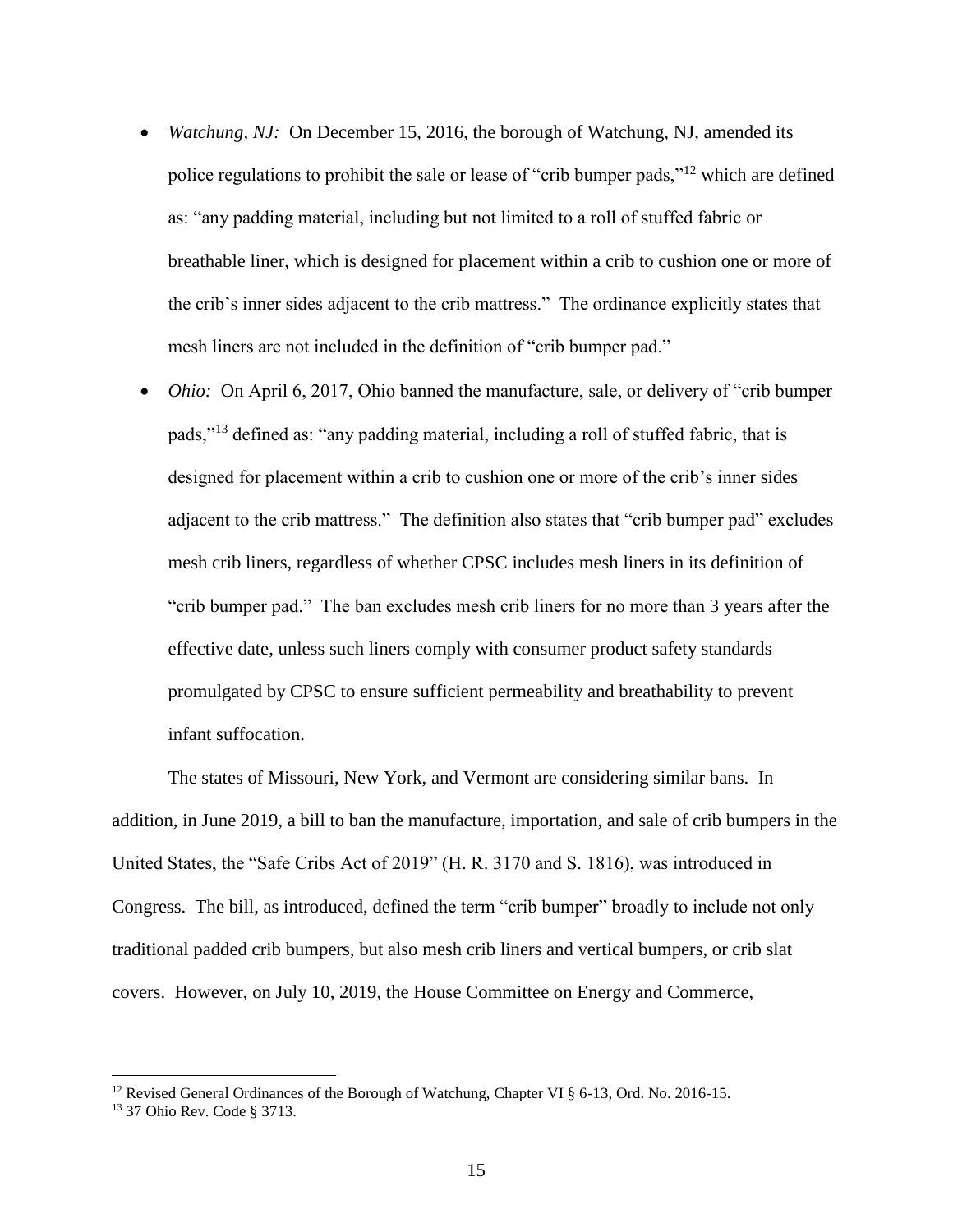Subcommittee on Consumer Protection and Commerce, amended the definition of "crib bumper" in H. R. 3170 to exclude mesh liners.

#### **VI. Voluntary Standard–ASTM F1917**

#### A. Background

ASTM F1917, *Standard Consumer Safety Performance Specification for Infant Bedding and Related Accessories*, contains requirements for infant bedding and related accessories, including crib bumpers, in the United States. The current version of the voluntary standard was published in 2012 (ASTM F1917 – 12). This is the third revision since the standard was first published in 1999.

#### B. Description of the Current Voluntary Standard–ASTM F1917-12

ASTM F1917-12 includes the following key provisions: scope, terminology, general requirements, performance requirements, test methods, and labeling requirements. Tab C of the staff's briefing package provides details about the standard. We summarize key provisions below.

The scope section of ASTM F1917-12 provides that the standard applies to "infant bedding and related accessories." Section 3.1.4 of ASTM F1917-12 defines the term "infant bedding and related accessories" to include the following items intended for use in a nursery: fitted sheets, blankets, dust ruffles, covers and drapes for canopies, pillows, mattress covers, diaper stackers, fabric wall, bumper guards, headboard bumper guards, and comforters. This proposed rule would apply only to crib bumpers. ASTM F1917-12 does not define "crib bumper."

ASTM F1917-12 contains general requirements for the bumper's attachment means (*e.g.,* ties), decorative components, and threads. Section 5 of ASTM F1917-12 requires crib bumpers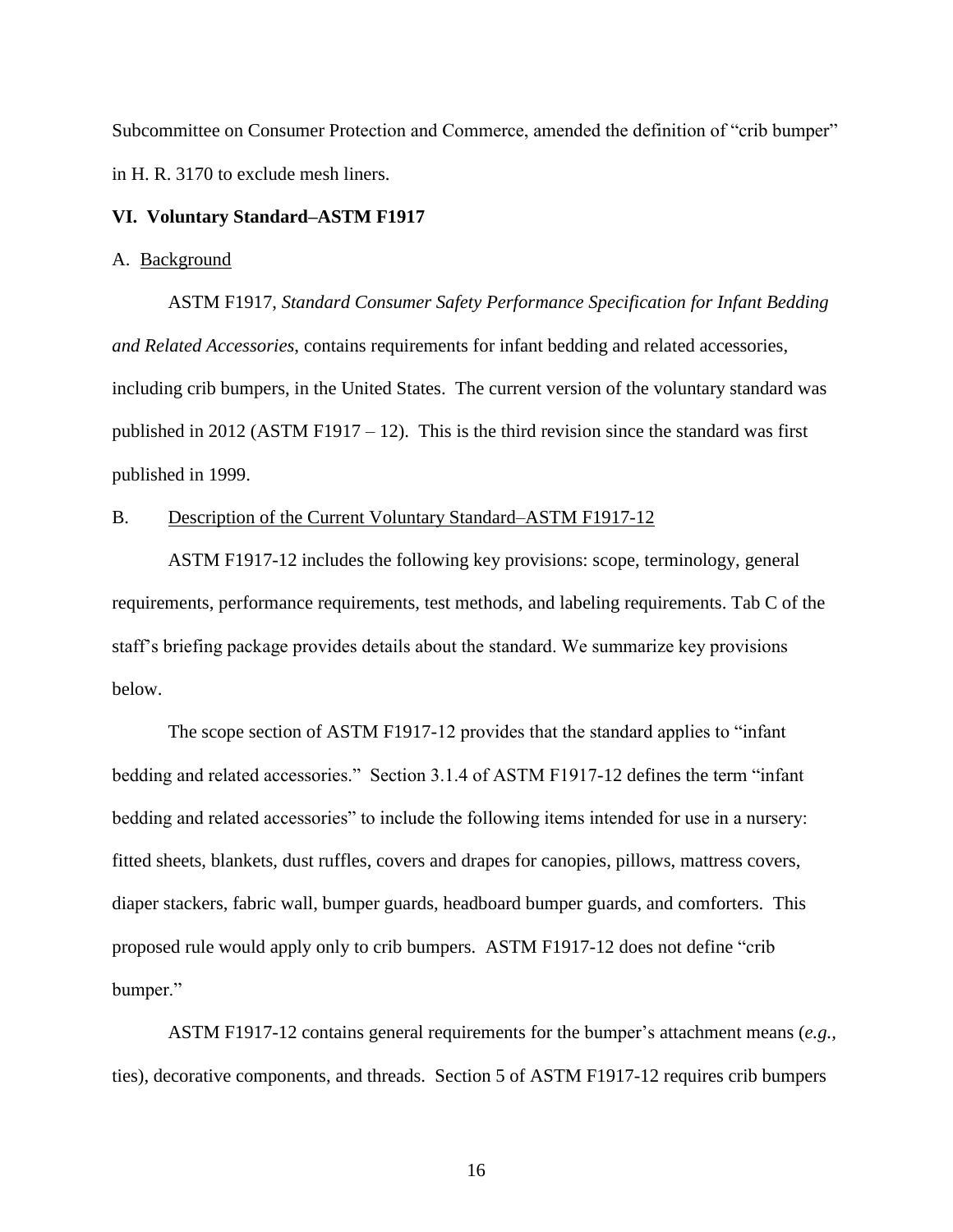to be "capable of being secured at or near all corners and at the midpoints of the long sides of the crib," and specifies that bumpers intended for circular cribs must be capable of being secured at intervals not exceeding 26 inches.

Section 6 of ASTM F1917-12 includes performance requirements and test methods for unsupported vinyls, maximum bumper thickness, and bumper pad tie strength. ASTM F1917-12 defines unsupported vinyl as vinyl that is not integrated to a backing material. The standard requires that unsupported vinyl that is accessible to an infant be 0.012-in (0.3mm) thickness or greater. The maximum bumper thickness requirement in ASTM F1917-12 uses a bumper thickness test fixture to limit the maximum thickness of crib bumpers to about 2 inches. The bumper thickness test applies only to crib bumpers manufactured of fabric and filled with a fibrous material. The bumper pad tie strength requirement in AST MF1917-12 only applies to ties, and no other means of attachment.

Section 8 of ASTM F1917-12 contains warning and instructional requirements for infant bedding and related accessories, and includes warnings that must appear on certain products covered by the standard.

#### **VII. Assessment of the Voluntary Standard ASTM F1917-12**

CPSC assessed the adequacy of ASTM F1917-12 on the basis of the incident data and hazard patterns, and on CPSC's review of the current voluntary standard for issues requiring clarification. A more stringent standard than the current ASTM standard is necessary to further reduce the risk of injury associated with crib bumpers. Accordingly, the proposed rule includes substantial changes and additions to the existing voluntary standard requirements.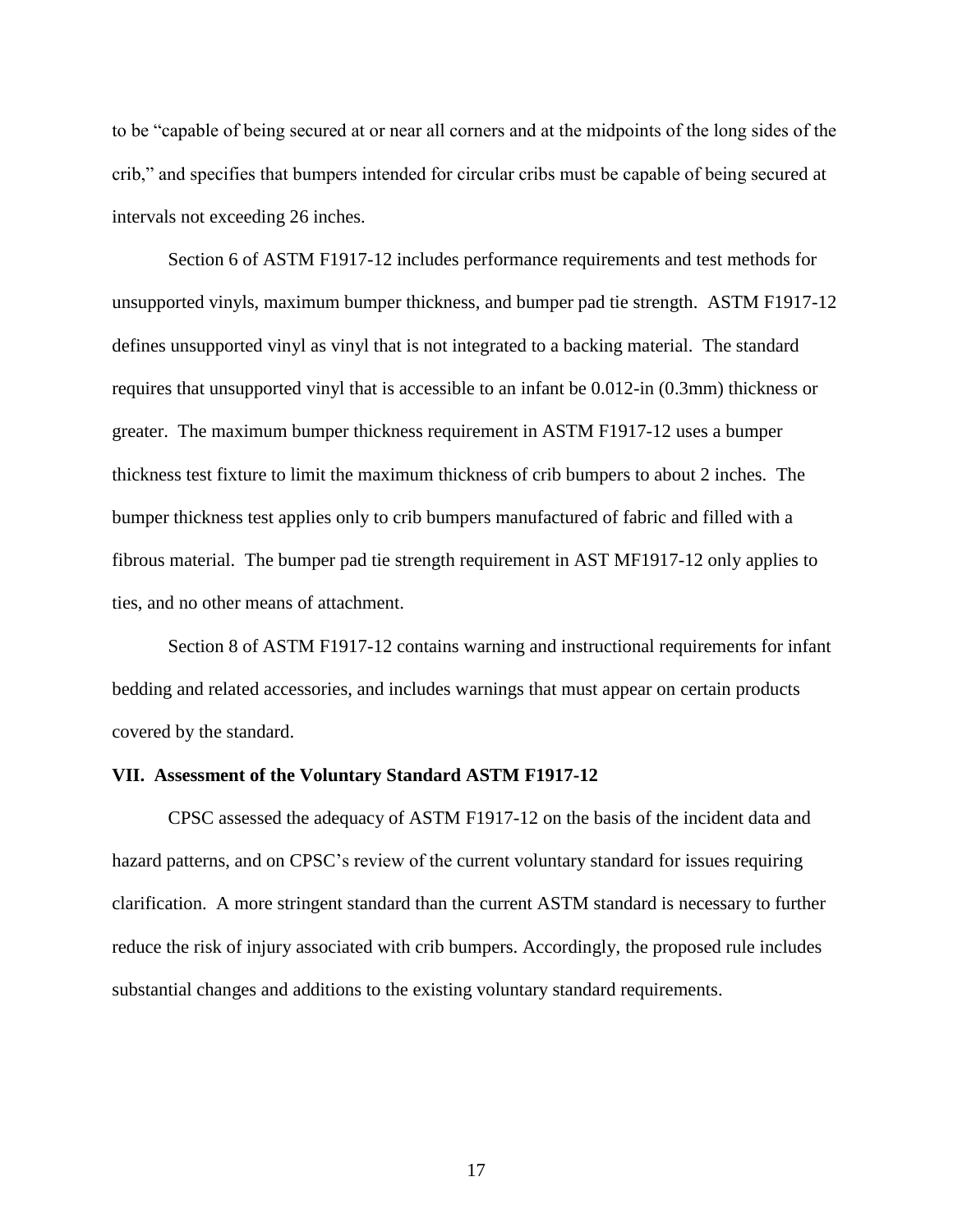#### A. Addition of Crib Bumper Definition

ASTM F1917–12 includes several performance and labeling requirements for crib bumpers. However, the voluntary standard identifies these products inconsistently as: "bumper pad" (section  $6.3$ ,  $7.4$ ,  $7.4.1$ , Note 2), "bumper guards"  $(3.1.4, 5.1, 5.4)$ , "headboard bumper guards" (3.1.4, 5.1), "headboard/bumper set" (8.2.1), "bumper" (3.1.1, 6.2, Figure 1 caption, 7.3, 8.2.1), and "crib bumper" (6.2). The voluntary standard does not define any of these terms. The Commission is proposing a broad definition that encompasses traditional crib bumpers as well as mesh crib liners. Products that cover only the top rail of a crib would not be considered crib bumpers. Such top rail covers do not serve the same function as a crib bumper or mesh liner. Taking these factors into account, the Commission proposes to define products that are subject to the rule in the following way:

*crib bumper/liner, n*—any product intended to be placed against any portion of the interior perimeter of a crib, and that reduces or eliminates an infant's access to the crib sides, slats, spindles, or the spaces between these components.

*Discussion*—Such products are commonly referred to as crib bumpers, crib liners, mesh liners, bumper pads, bumper guards, and headboard panels, but do not include products intended to cover only the top horizontal rail of a crib.

Defining the products that are subject to the rule using consistent terms will further reduce the risk of injury associated with crib bumpers by providing clarity to manufacturers and testing laboratories about which products are subject to the requirements of the proposed rule. The ASTM Infant Bedding subcommittee intends to ballot this definition as part of its revisions to the F1917 standard.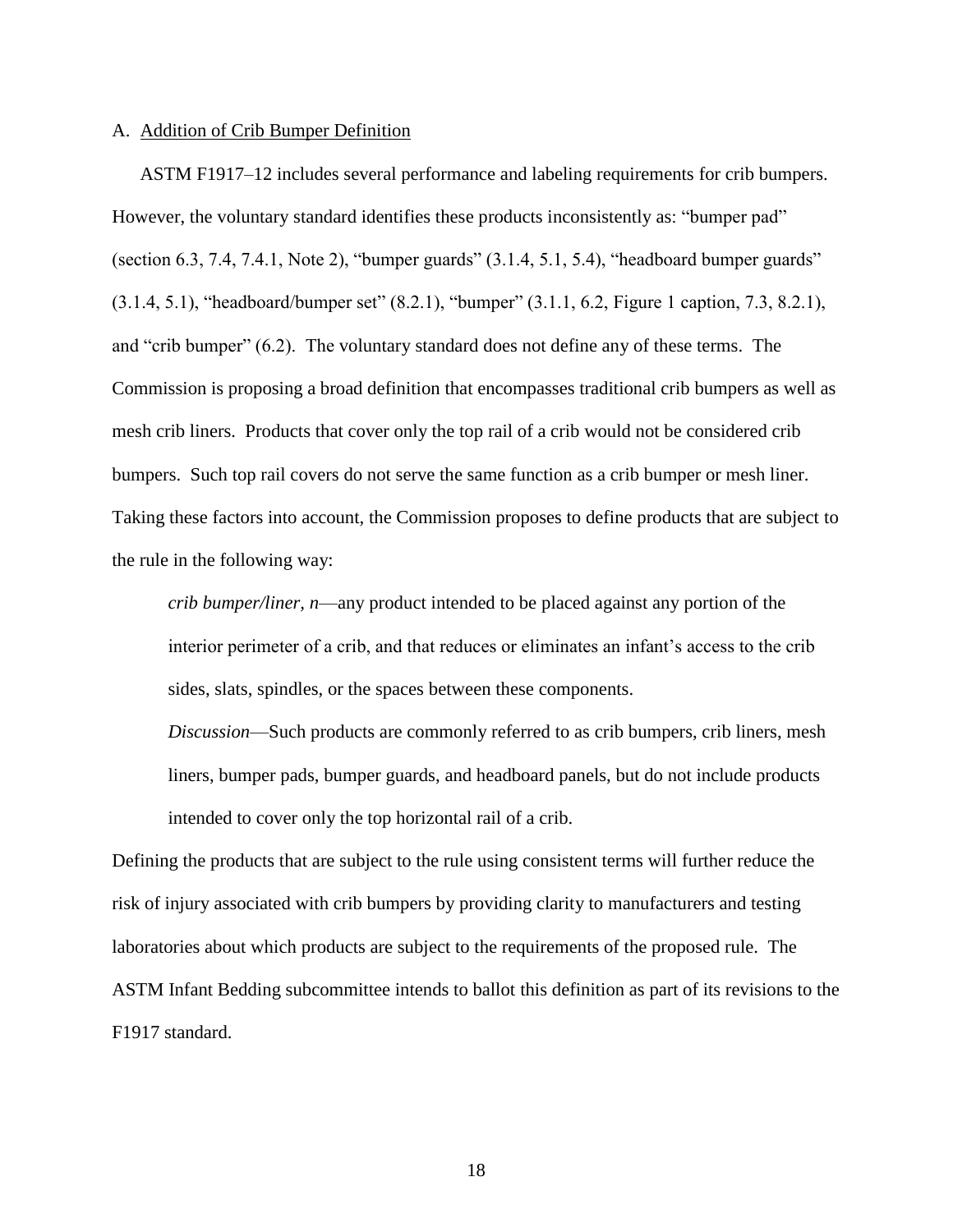#### B. Suffocation Hazard

#### 1. Crib Bumper Thickness

Pillows, and other soft, pillow-like objects can pose a suffocation hazard to infants by conforming to the face and blocking the nose and mouth. ASTM F1917-12 addresses the potential suffocation hazard posed by crib bumpers by limiting the maximum thickness of crib bumpers to about 2 inches, thereby eliminating soft, pillow-like crib bumpers from the marketplace. The ASTM standard specifies a bumper thickness test fixture to assess the bumper's thickness, by limiting the maximum thickness of crib bumpers to about 2 inches, thereby eliminating soft, pillow-like crib bumpers from the marketplace.<sup>14,15</sup> However, ASTM F1917–12 only applies this test to bumpers manufactured of fabric and filled with a fibrous material. The Commission proposes to apply this thickness requirement to all crib bumpers/liners regardless of their construction, because bumpers made from other materials (*e.g.*, filled with foam) still could be soft and pillow-like, and pose the same hazard. Broadening the existing requirement to apply to all crib bumpers/liners would further reduce the risk of suffocation. The ASTM Infant Bedding subcommittee intends to ballot a similar change to the F1917 standard.

CPSC staff's testing of crib bumper samples also identified some bumpers that passed through the bumper test fixture, but at such an extremely slow rate that staff found it difficult to determine whether the bumper passed or failed the test. Thus, the Commission is proposing to include a minimum rate at which the bumper must pass through the fixture to more clearly delineate a pass from a fail. Specifically, the Commission proposes a rate of no less than 0.5

 $14$  ASTM F1917 – 12, Section X1.1.

<sup>&</sup>lt;sup>15</sup> Petition CP 12-2, "Petition Requesting a Performance Standard to Distinguish and Regulate Hazardous Pillow-Like Crib Bumpers from Non Hazardous Traditional Crib Bumpers Under Sections 7 and 9 of the Consumer Product Safety Act," from the Juvenile Products Manufacturers Association (JPMA).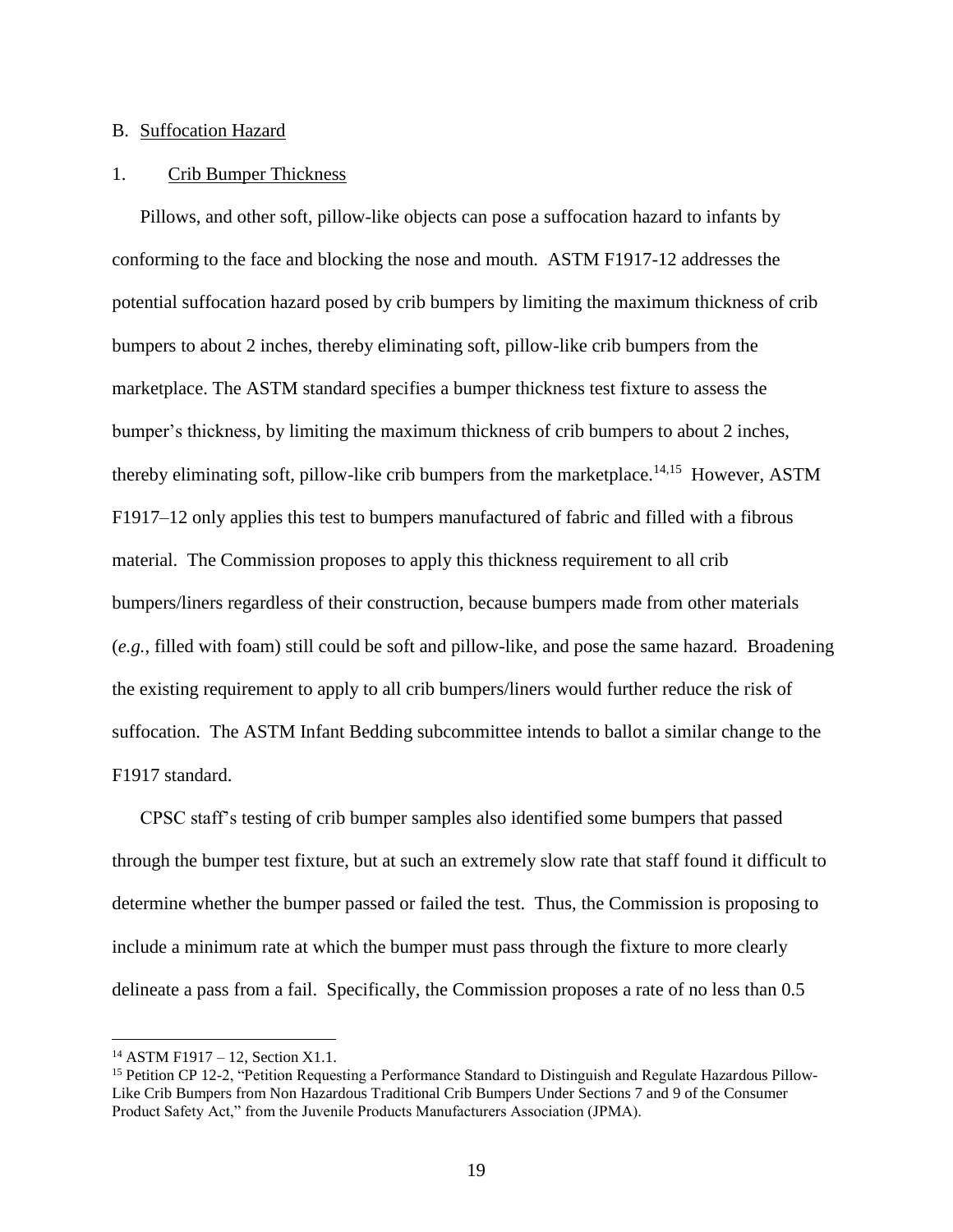inches per second. Because the surface finish of the slot in the bumper thickness test fixture can affect how quickly a bumper can slide through it and can introduce variation among test laboratories and fixtures, the Commission is also proposing a minimum finish requirement for the test fixture. Specifically, the Commission proposes a surface finish of 1.6 Ra (roughness average), which is a common "smooth" specification and is practical to achieve. Both of these additional requirements—the recommended rate and the recommended surface finish—should further reduce the risk of suffocation by improving a test laboratory's ability to identify crib bumpers that would fail the thickness test.

2. Crib Bumper Firmness. The F1917–12 maximum thickness requirement for crib bumpers is intended to address the suffocation hazard by eliminating "soft" pillow-like crib bumpers. However, thickness is not the same as softness, and the ability of a surface to conform around a child's face is an important indicator of suffocation hazards. Currently, one could make a crib bumper that would pass the maximum thickness requirement in ASTM F1917–12, but still would be soft enough to readily conform to an infant's face. In fact, a crib bumper that is especially soft could be thicker than the bumper thickness test fixture and still pass the maximum thickness test because of its very pliable, pillow-like quality. Thus, to further reduce the risk of injury associated with crib bumpers, the Commission proposes to include an additional firmness requirement.

The Commission is proposing a firmness requirement and test method that is based on an Australian/New Zealand standard, AS/NZS 8811.1:2013, *Methods of Testing Infant Products: Part 1: Sleep Surfaces—Test for Firmness*, which is intended to assess the firmness of infant mattresses and other horizontal sleep surfaces for "excessive compression." The test uses a device that consists of a circular disk of a certain size and weight, with an attached "feeler arm"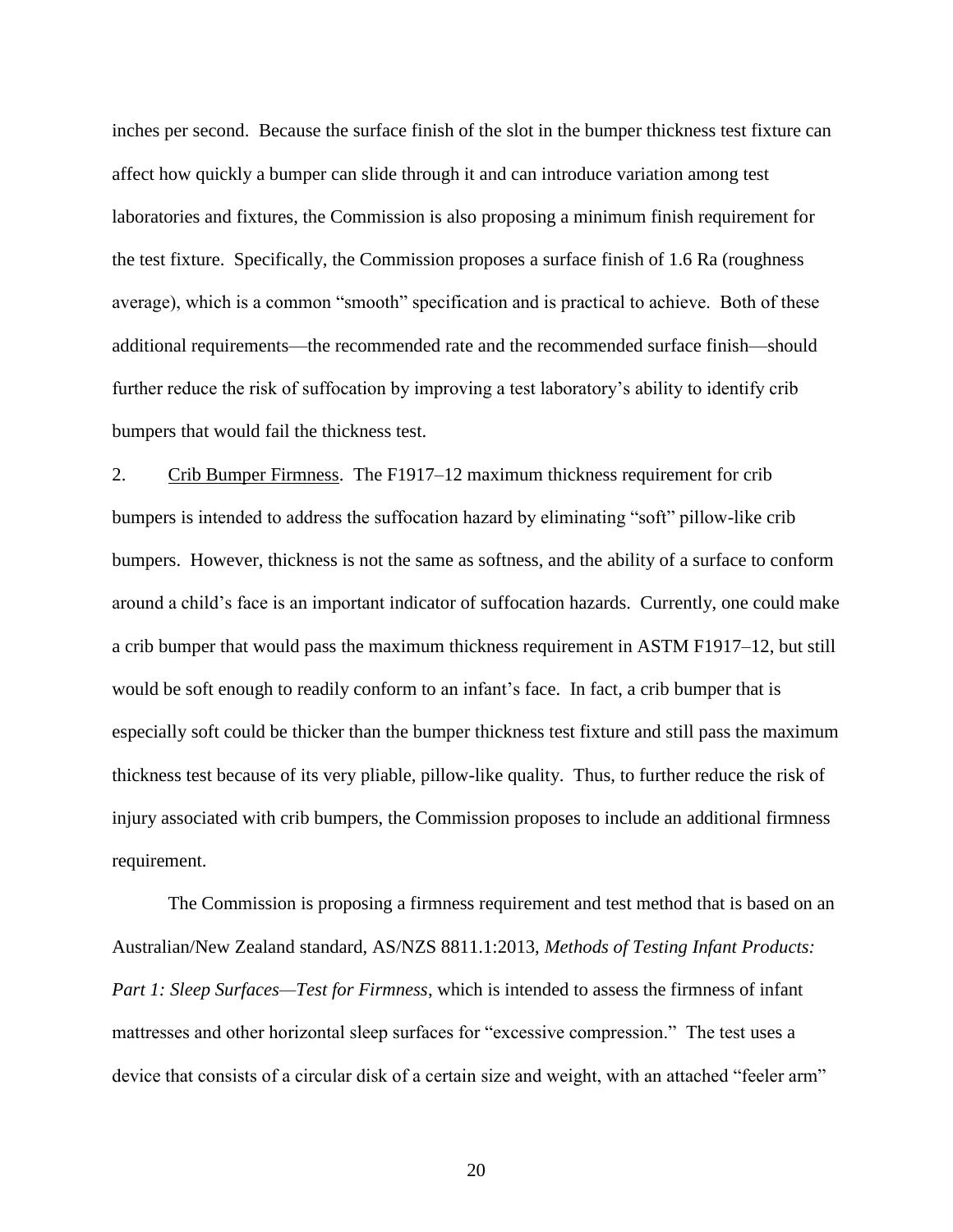that extends over the edge of the disk. The device is placed on the product, which compresses under the device's weight. If the compression is enough to cause the feeler arm to touch the surface of the product, the product fails. The test device was developed based on a device that was used in a German study to objectively measure the softness of mattresses and underlay surfaces as part of a case-control study of SIDS.

The test's failure criteria are intended to identify soft surfaces that pose a three-fold increase in the risk of SIDS. CPSC staff tested crib bumper samples to the ASTM F1917–12 thickness requirement and to the proposed firmness requirement. Staff found that many bumpers that passed the thickness requirement would fail the firmness requirement. Although staff tested a limited number of samples, all bumper samples up to 0.8 inches thickness passed the firmness test, while all bumper samples 1.2 inches or greater failed the test; bumpers 1 inch thick had mixed results. Nevertheless, it is possible that some bumpers greater than 1 inch thick could be firm enough to pass the test, and some bumpers less than 1 inch could be soft enough to fail. One of the samples that failed the firmness test yet passed the F1917 maximum thickness test measured 2.5 inches thick, which is a half-inch thicker than the 2-inch slot that is used to test thickness. Its very pliability, or softness, allowed it to pass the thickness test.

CPSC staff has been working with the ASTM Infant Bedding Subcommittee task group on crib bumper firmness. CPSC staff and members of the task group agree that the proposed firmness requirement and test method would address a worst-case scenario in which the crib bumper separates from the crib side or otherwise protrudes into the sleep area and gets underneath an infant. In this scenario, the bumper would present a smothering-type suffocation hazard similar to a quilt or other piece of soft bedding that is able to conform to, and occlude, airway openings. CPSC is aware of nonfatal incidents involving bumpers without lower ties or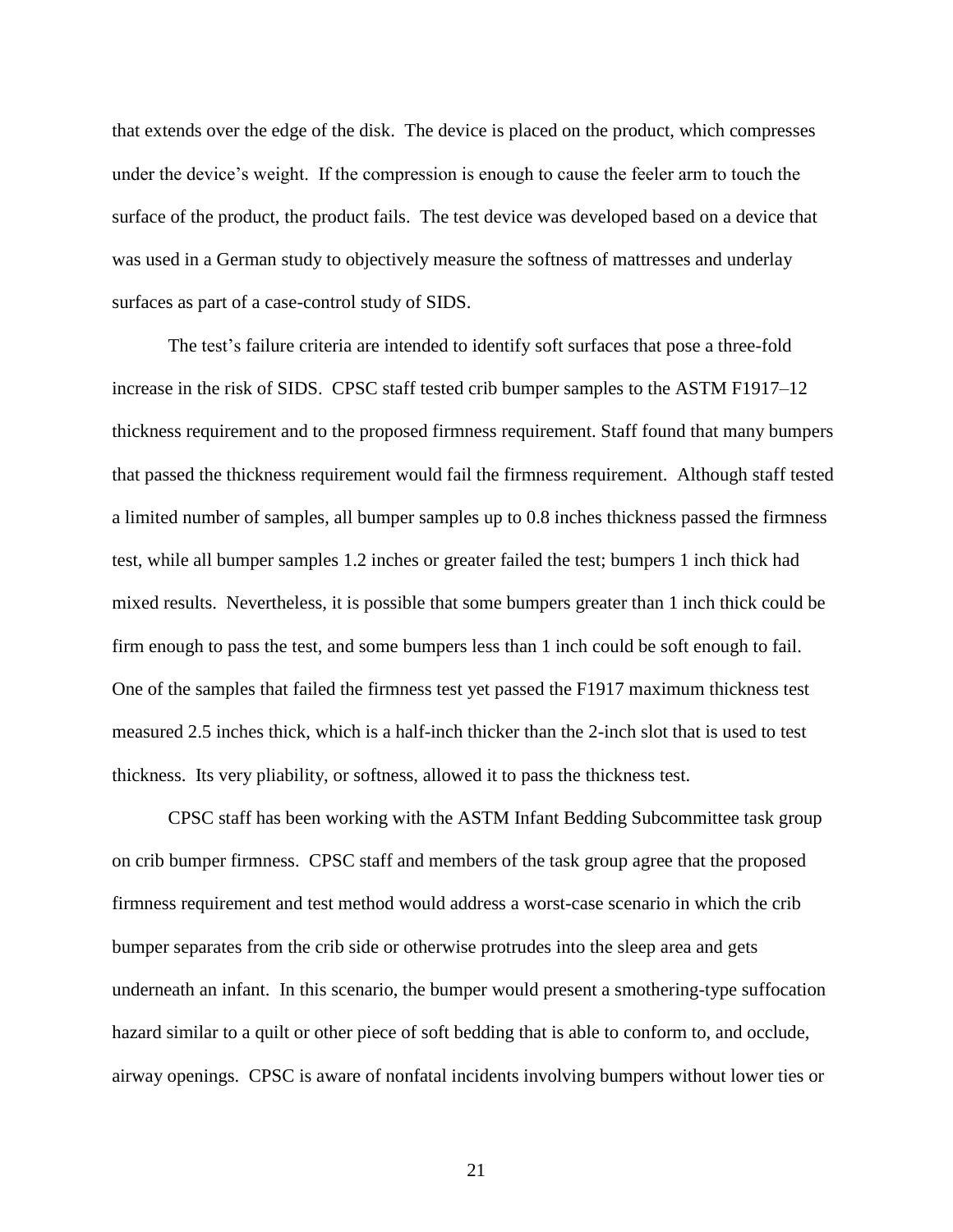with ties detaching from the bumper, either of which would allow for this scenario. Some reported fatalities have limited or conflicting details about the infant's face relative to the crib bumper, and these incidents might have involved this scenario. In addition, CPSC examination of crib bumper samples found that long continuous bumpers could be mistakenly installed on a crib in ways that would result in a loose fit and possible sagging. The proposed firmness requirement would reduce the risk of injury of bumpers in the event that consumers incorrectly install these products and the product enters the sleep area.

The Commission also concludes that its proposed firmness requirement could improve the safety of crib bumpers by offering some protection against other smothering-type suffocation deaths where the victim's face is forcefully pressed against a bumper to fully or partially occlude external airway openings. Scenarios involving infant wedging or entrapment against a bumper, in general, and infant entrapment between the bumper and another object in the crib in particular, are especially common in the reported fatalities. Some of these incidents involve the face being pressed against the bumper, and a firmness requirement would reduce the risk of injury associated with this scenario, provided the applied pressure was not sufficient to compress and close nostril openings.

The ASTM Infant Bedding subcommittee is preparing a ballot that includes the proposed firmness requirement.

## C. Suffocation Hazard and Entrapment Hazard—Crib Bumper Attachment

ASTM F1917–12 requires crib bumpers to be "capable of being secured at or near all corners and at the midpoints of the long sides of the crib," and specifies that bumpers intended for circular cribs must be capable of being secured at intervals not exceeding 26 inches (section 5.4). CPSC has the following concerns with this provision: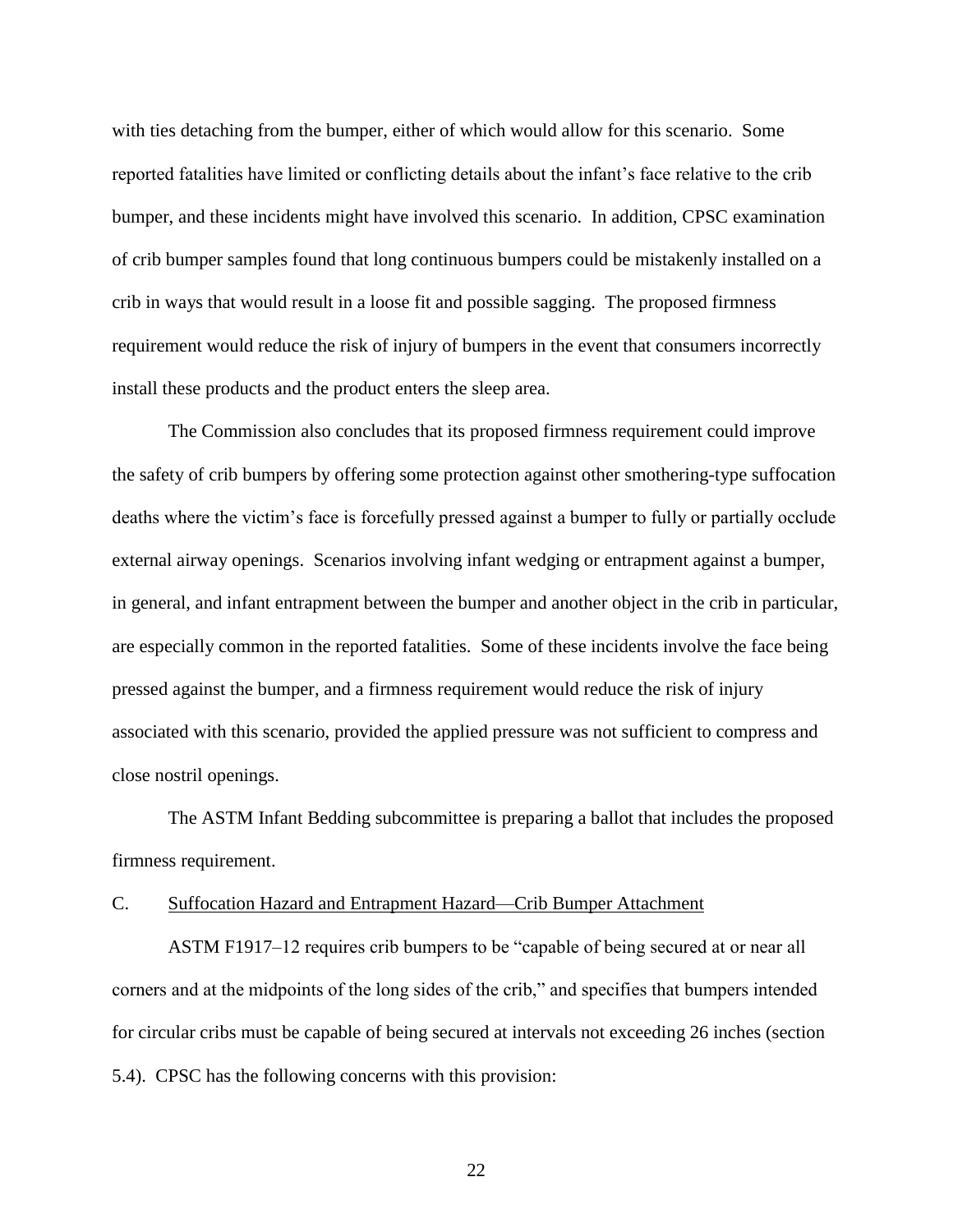- How "near" the corners a bumper would need to be to pass the requirement is not clear.
- The intervals specified—from 26 inches for a circular crib to 28 inches corner to corner for the short end of a crib— are large enough to easily allow a bumper to sag or to pull away from the crib side. CPSC is aware of reported fatalities involving bumpers that were sagging, and consumers have reported concerns about poor fit between bumpers and the crib in which they were installed.
- Crib bumpers can meet the requirement when they are not secured or flush at both the top and bottom edges of the bumper. CPSC is aware of reported fatalities and nonfatal incidents in which the victim was entrapped or able to slip beneath the bottom edge of the bumper, and there have been nonfatal incidents involving entrapment behind the bumper (*i.e.*, between the bumper and the crib side). In addition, some consumers have reported concerns about bumpers that did not include ties along the bottom of the bumper.

The Commission is proposing a new performance requirement that would replace the existing F1917 attachment requirements. The proposed requirement would not allow a small head probe to pass between an installed crib bumper and the interior crib side, at any location around the perimeter of the bumper most likely to fail. The small head probe is the same one used in ASTM F963, *Standard Consumer Safety Specification for Toy Safety*, and approximates the 5th percentile head size of an infant  $0$  to 3 months old.<sup>16</sup> The Commission believes that this alternative attachment requirement and test method will further reduce the risk of injury associated with crib bumpers. Specifically, the proposed requirement could reduce the risks of suffocation and entrapment associated with infants accessing the spaces under and behind

<sup>&</sup>lt;sup>16</sup> This probe, which is used to test for hazardous loops and cords, is based on the  $5<sup>th</sup>$  percentile head length and breadth dimensions of an infant 0 to 3 months old (ASTM F963 – 03, Section A5.7.13).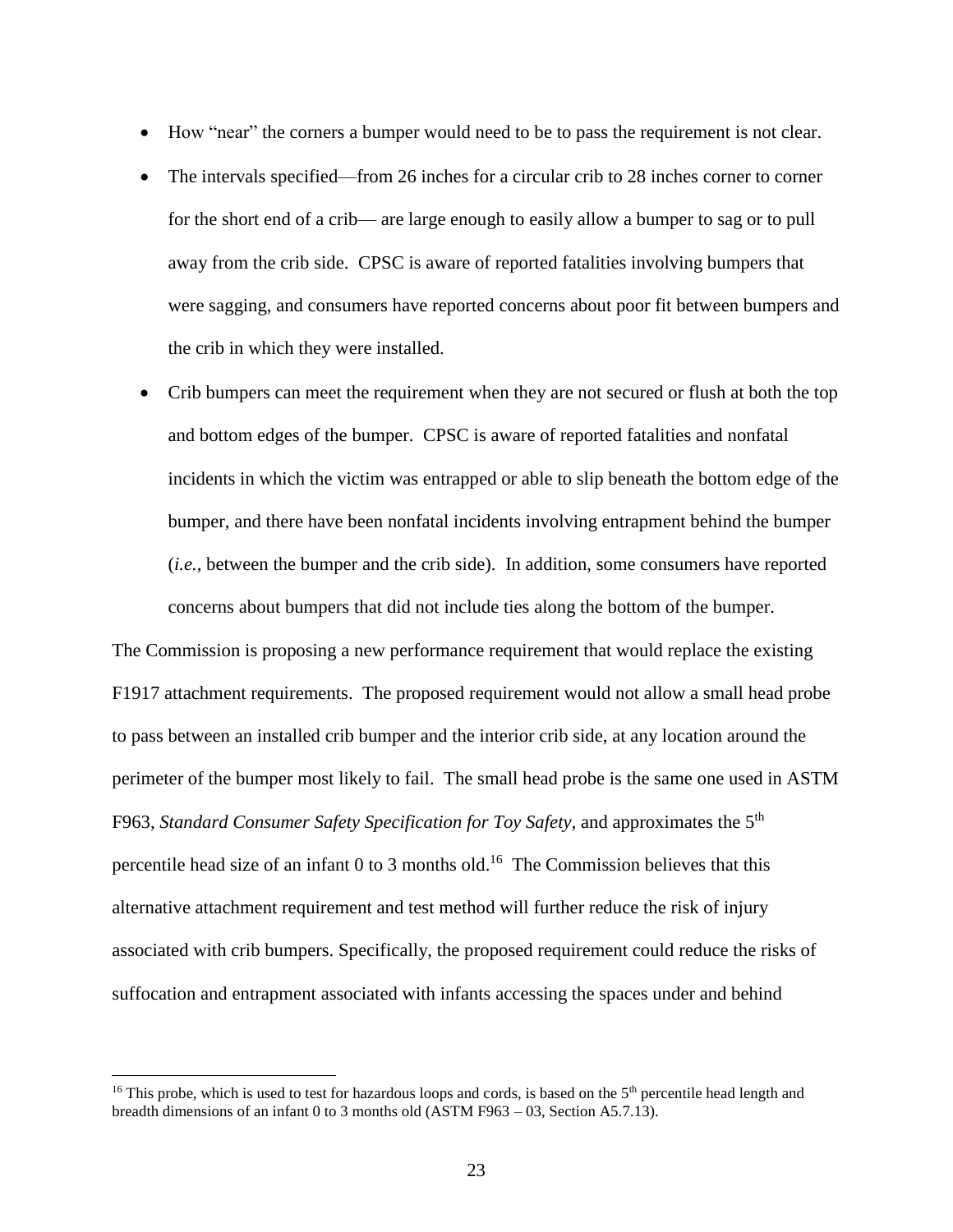installed crib bumpers. The ASTM Infant Bedding subcommittee has formed a Bumper/Liner Attachment task group, which is developing a similar requirement for the F1917 voluntary standard.

# D. Entanglement, Choking, and Suffocation Hazards—Crib Bumper Tie/Attachment Means Strength Requirement

Some nonfatal incidents and reported consumer concerns involved parts of the crib bumper (such as the ties, threads, or stitched-on decorative patterns) wrapped around the neck, limb or digit of the child. In addition to entanglement concerns, some incidents involved a child's ingestion of, or choking on, part of the crib bumper, such as a decorative stitched-on pattern or the bumper's filling material. The attachments means separating from the bumper could also pose a suffocation hazard, because this could allow the bumper to fall or sag into the crib.

## 1. Attachment Means, Decorative Components, and Seams

ASTM F1917–12 includes a strength requirement for crib bumper ties. The ties must withstand a certain amount of force without detaching from the bumper. This requirement addresses the nonfatal incidents and reported consumer concerns involving crib bumper ties separating from bumpers. However, the standard does not define "ties," but rather, "attachment means." Ties are merely one form of attachment means. Thus, the Commission is proposing to revise the strength requirement for bumper ties to apply to all attachment means, rather than just to ties. The ASTM Infant Bedding subcommittee currently is considering an identical change to the F1917 standard.

#### 2. Decorative Components and Seams Strength Requirements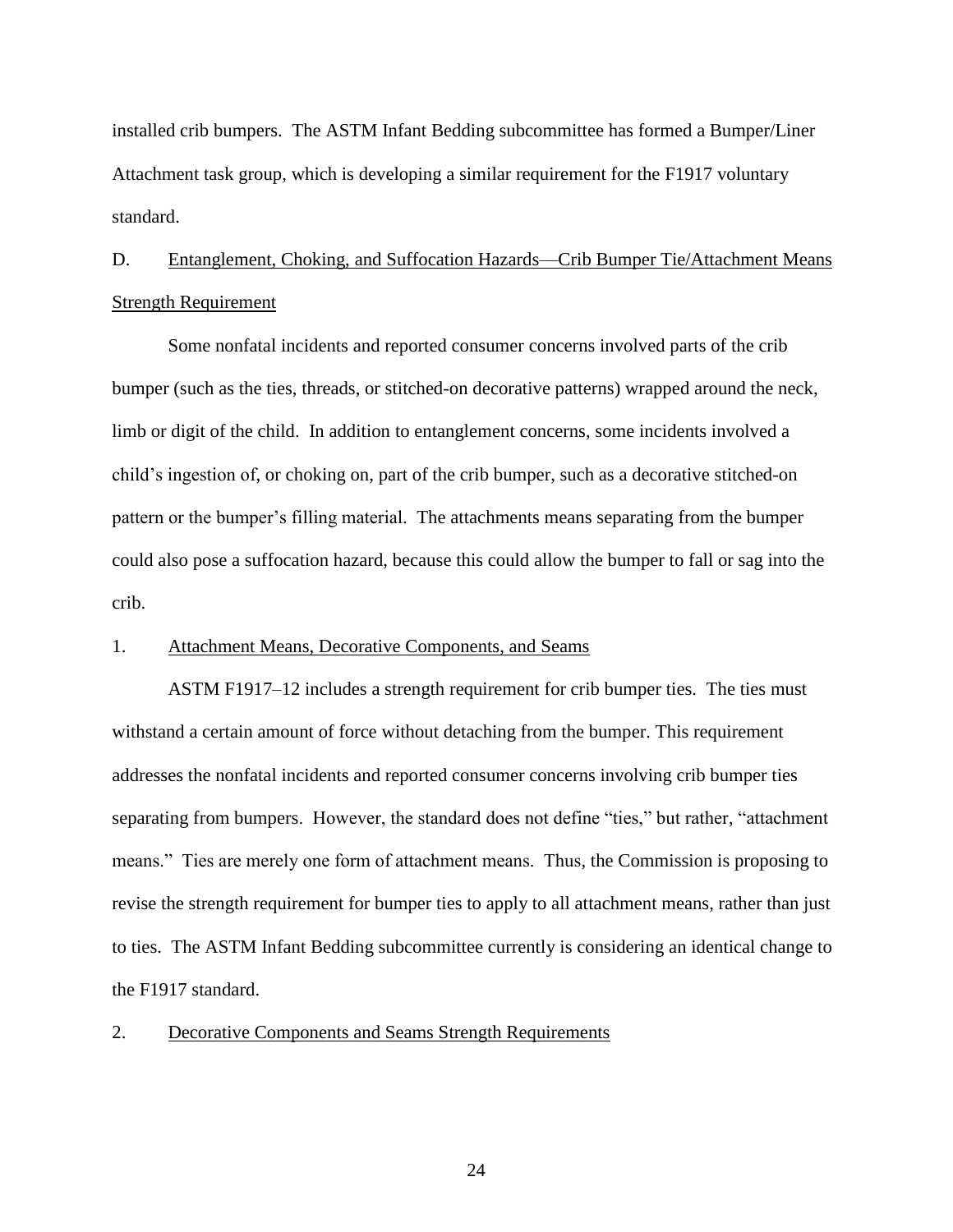In addition, the Commission is proposing to include strength requirements for decorative components and bumper seams so that they too must withstand a certain amount of force without detaching from the bumper. Because decorative components may be subjected to similar stressors as attachment means, the Commission proposes similar strength requirements for both. The proposed seam strength requirement includes a criterion that, after testing, there shall not be an opening that permits insertion of a 0.22-inch diameter rod. This diameter is based on the finger entrapment probe that is employed in many children's product tests.

ASTM F1917–12 specifies certain dimensional limits (*e.g.*, measured lengths or perimeters) for attachment means (section 5.1) and decorative components (5.2). However, the current language would pass crib bumpers that include components that exceed these limits after having been subjected to the strength testing, which could present entanglement and choking hazards. The Commission proposes to require crib bumpers to meet these dimensional limits both before and after strength testing.

#### E. Suffocation, Entanglement and Fall Hazards—Crib Bumper Warnings and Instructions

ASTM F1917–12 includes marking and labeling requirements—primarily warning requirements—for crib bumpers. However, the Commission concludes that these requirements do not adequately address the risk of injury and death associated with crib bumpers. The current warning content, format, and placement requirements are deficient. Additional requirements, including requirements for warning permanence and instructional literature, would further reduce the risk of injury associated with crib bumpers.

#### 1. Warning Content and Format

The current F1917 warning provides incomplete and insufficient information about steps that consumers can take to reduce the risk of suffocation, and lacks key details about when and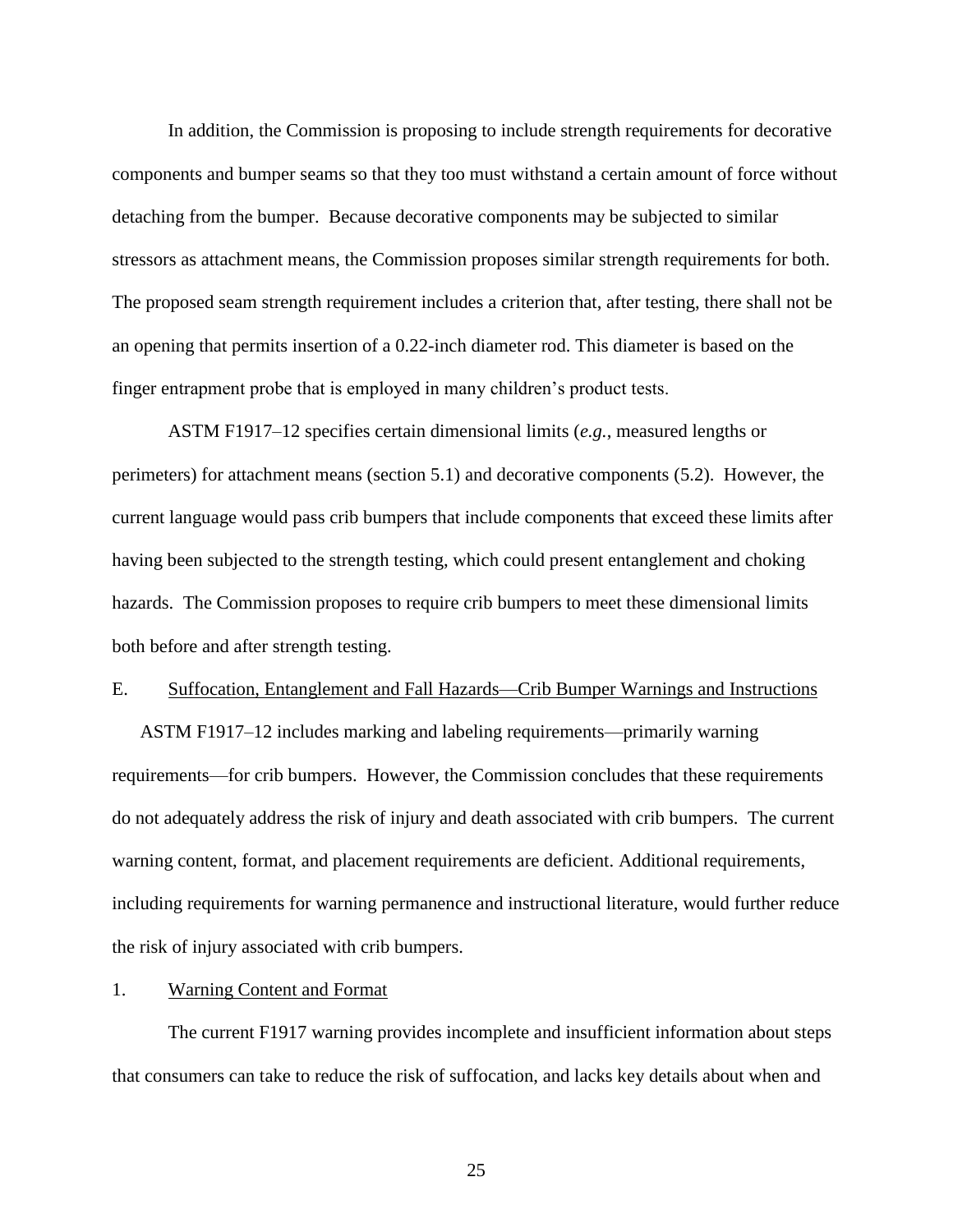why crib bumpers should be removed from the crib. For example, CPSC is aware of reported fatalities involving entrapments between the bumper and another object in the crib, use of the bumper outside a crib (*e.g*., in a toddler bed or bassinet), and use of the bumper in a broken crib. The current warning requirement does not address these use patterns. CPSC also is aware of nonfatal incidents involving climbing or climb-outs, which the current warning requirement does not address explicitly. The Commission seeks comment on whether incidents of climbing or climb-out have resulted from a crib bumper or liner installed in a crib.

In addition, the specified labeling and warning-format requirements are not consistent with the recommendations of the ASTM Ad Hoc Language task group. ASTM juvenile products standards have begun adopting these "Ad Hoc" recommendations since 2016 to increase the consistency of on-product warning design among juvenile products, and to address numerous warning format issues related to capturing consumer attention, improving readability, and increasing hazard perception and avoidance behavior.

On the basis of the issues identified above, the Commission proposes to replace the ASTM F1917–12 warning requirements to produce the following warning, in terms of content and general format: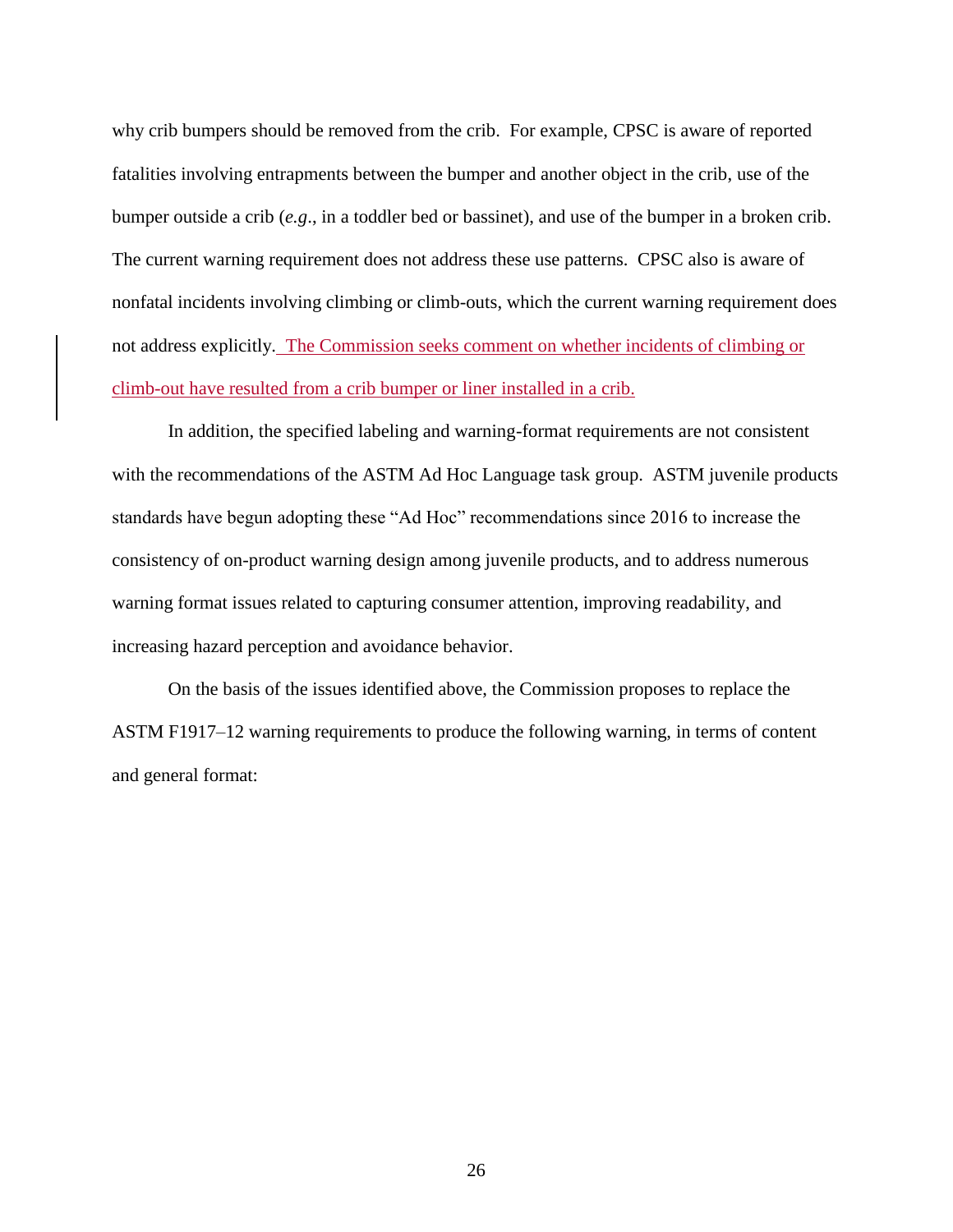# WARNING

To reduce the risk of **SUFFOCATION**:

- **Keep tight against side of crib.** Do not use if product is loose or sags down toward sleeping surface.
- **Never put pillows or anything else in crib** that could trap baby against this product.
- **Only use in a crib without broken parts or missing slats.** This product will not fix a broken crib or prevent baby from falling out. **Never use in a toddler bed or bassinet.**

To help prevent **ENTANGLEMENT** or **STRANGULATION**, position ties to outside of crib and secure tightly.

Remove this product when baby can pull to a stand using crib side (starting about 6 months). Older babies can use product to climb out of crib.

Because crib bumper ties or other attachment means up to 7 inches long do not pose a strangulation hazard, the Commission proposes requiring the warning statement about entanglement and strangulation only for those bumpers with attachment means exceeding 7 inches in length.<sup>17</sup> The Commission seeks comment on whether to require the last two sentences about removal of the product and climbing out.

a. *Warning Placement*

ASTM F1917–12 requires the warnings for crib bumpers to be "conspicuous," but does

not define this term. Numerous ASTM juvenile product standards require warnings to be "conspicuous," and they define this term in a way that enables one to assess conformance, typically by stating when the warning must be visible. Thus, to clarify the required placement of the warning on the product, the proposed rule includes a definition of "conspicuous" that is consistent with the definition used in many other ASTM juvenile product standards.

<sup>&</sup>lt;sup>17</sup> ASTM F1917–12 specifies that bumper ties cannot be longer than 9 inches, and staff recommends that the proposed rule apply this limit to all attachment means.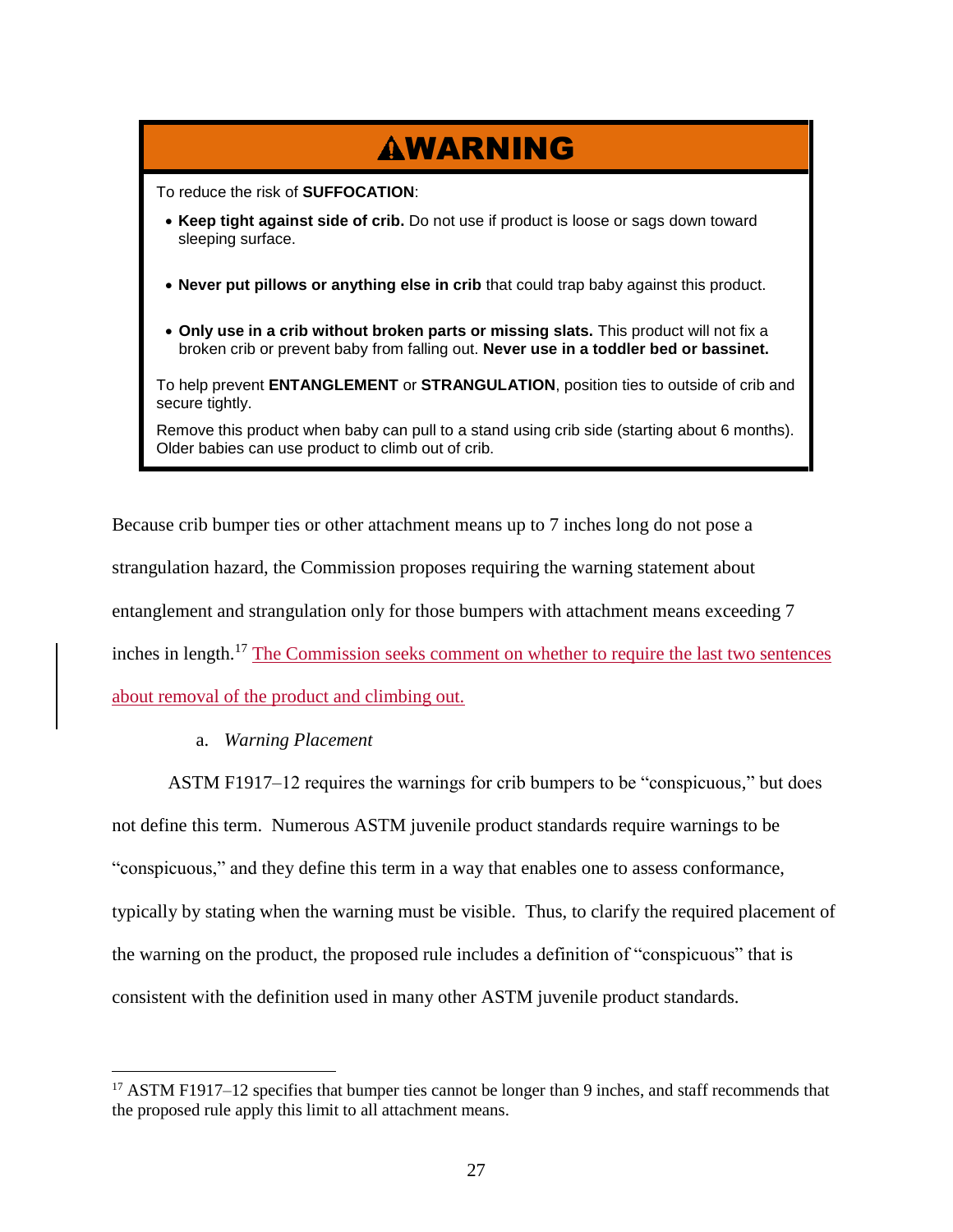#### b. *Warning Permanence*

ASTM F1917–12 requires the warnings for crib bumpers to be "permanent"; however, the standard neither defines "permanent" nor specifies how one would assess conformance to this requirement. Thus, the proposed rule includes requirements for warning permanence that are consistent with similar requirements in other ASTM juvenile products standards. The Commission proposes to require that warnings that are attached to the fabric with seams must remain in contact around the entire perimeter of the warning. This requirement is intended to avoid so called "free-hanging" labels, which can be removed easily.

### c. *Additional Crib Bumper Markings*

The proposed rule would require permanent markings on the crib bumper that indicate which portions of the bumper are intended for the long and short sides of the crib, except for those crib bumpers intended for circular cribs. This proposed requirement would reduce the likelihood of consumers installing the bumper incorrectly, and thus will reduce the potential for loose or sagging bumpers. CPSC is aware of fatal incidents involving sagging bumpers, and consumers have reported concerns about installation difficulties and poor bumper fit.

#### d. *Instructional Literature*

ASTM F1917 – 12 does not include requirements for instructional literature to accompany crib bumpers. Numerous ASTM juvenile product standards require manufacturers to provide instructions with the product. Given the importance of proper bumper installation, the Commission concludes that instructional literature regarding installation is essential to adequately address the risk of injury and death associated with bumpers. In addition, the ASTM Ad Hoc Language task group has published recommended requirements for instructional literature and for the formatting of warnings in instructional literature. Thus, the proposed rule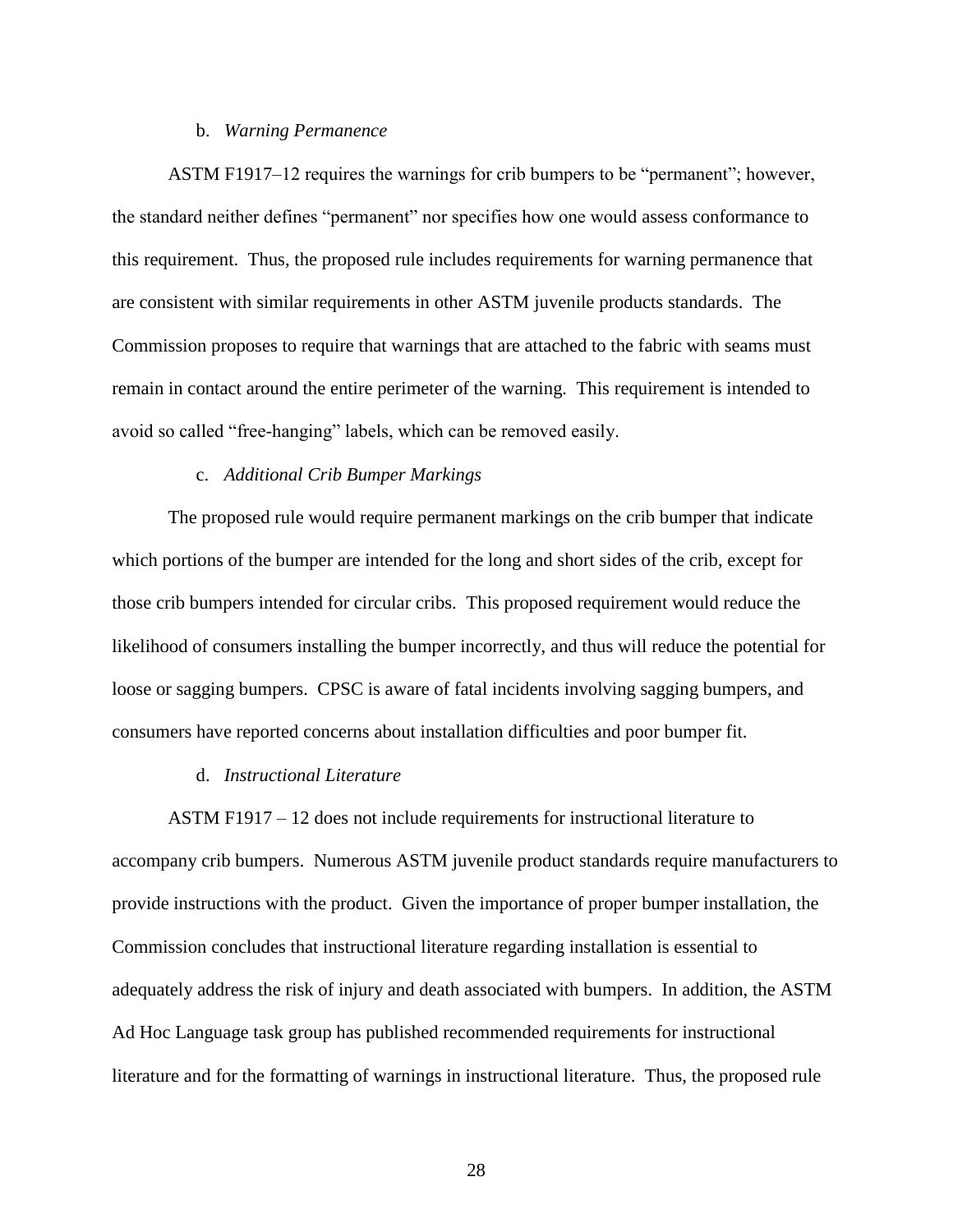includes requirements for instructional literature, largely based on the Ad Hoc Language recommended requirements.

# F. Commission Direction Pertaining to Crib Bumpers

In the FY 2017 Operating Plan, the Commission stated that in developing a proposed standard, CPSC staff shall, at a minimum:

• "develop a performance requirement and test method to show that a crib bumper is firm enough not to conform to the face of an infant, based on known anthropometric parameters;"

• "develop a performance requirement and test method based on known infant inhalation and exhalation requirements and anthropometric parameters to demonstrate that a crib bumper matches or exceeds the airflow characteristics of mesh or mesh-like materials, taking into account the safety of infants with compromised breathing;" and

• "compose warnings and instructions on the product that explain all of the types of cribs on which the product can and cannot be installed, clear advice about how to install the product and at what age of the child to stop using the product."

1. Firmness

CPSC staff performed work to develop an anthropometry-based probe. However, the rigidity of the probe's cone-shaped protrusion does not necessarily represent the highly flexible cartilage in young infants' noses, and therefore, might not account for the potential of the nose to compress and close the nostrils when pressure is applied. In addition, in performing preliminary testing of crib bumper samples using the anthropometry-based probe, staff was unable to establish a clear pass-fall criterion. As a result, staff is uncertain whether the probe would accurately measure or relate to the risk of suffocation. Consequently, staff's recommended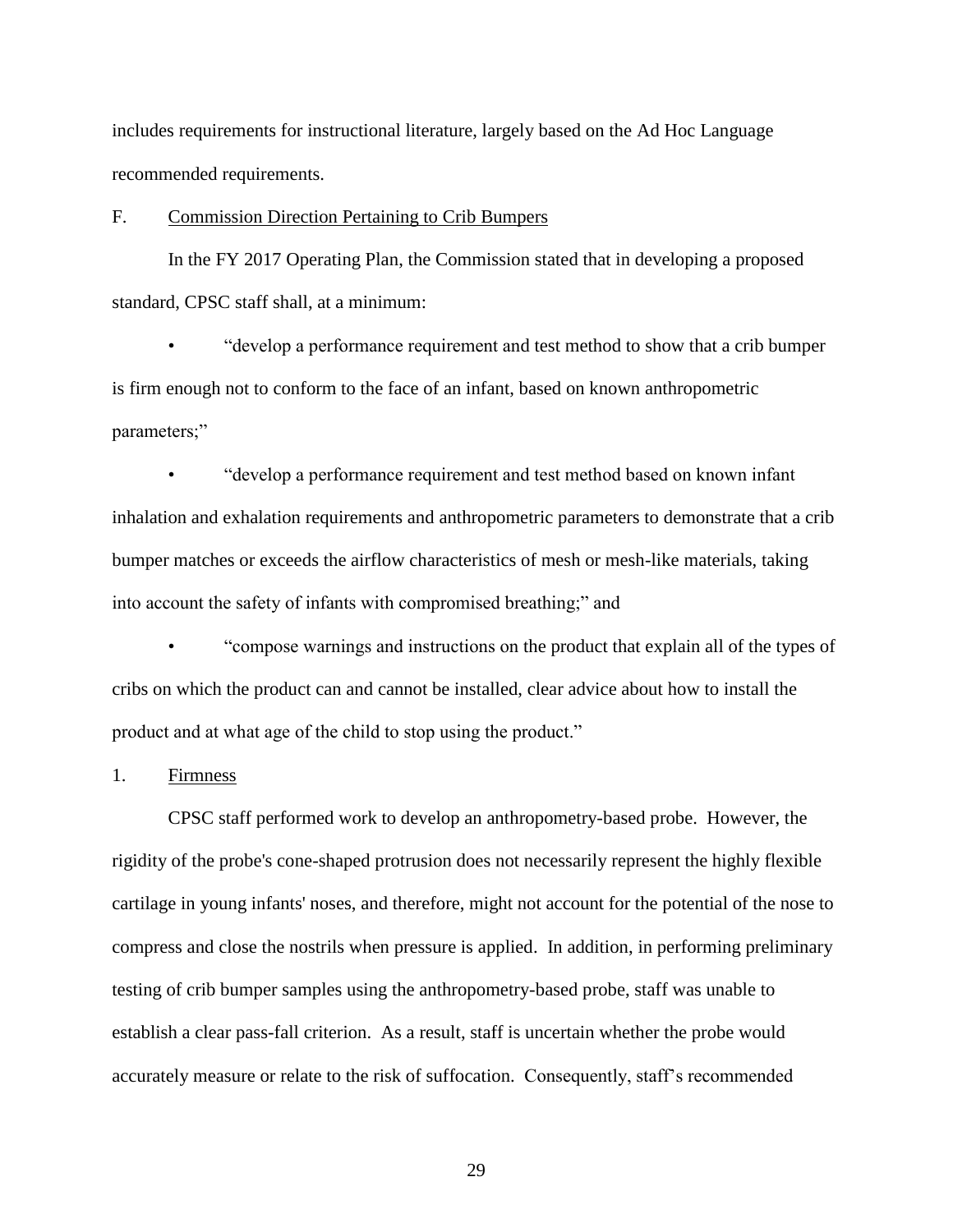firmness is not based on anthropometric parameters. Thus, the Commission is proposing adding a firmness requirement to ASTM's requirements, but the proposed requirement is not based on anthropometric parameters.

2. Airflow

The current ASTM voluntary standard for crib bumpers does not include an airflowrelated performance requirement. CPSC staff developed a test method for assessing the airflow of crib bumpers that is based on British standard BS 4578:1970, *Specification for Methods of Test for Hardness of, and for Air Flow Through, Infant Pillows*, and British standard BS 1877- 8:1974, *Specification for Domestic bedding -- Part 8: Pillows and bolsters for domestic use (excluding cellular rubber pillows and bolsters)*. Staff modified the test method to use a "breathing" rate that is physiologically representative of a sleeping 3-month old infant by using a 2 L/min airflow. Although staff's test could be used to distinguish mesh liners from most padded crib bumpers, as discussed more fully in the briefing package, CPSC staff was unable to conclude that the requirement would reduce the risk of injury associated with crib bumpers. Thus, the Commission CPSC staff didis not proposing recommend an airflow requirement for crib bumpers.

However on January 22, 2020, the Commission held an all-day public hearing regarding the draft NPR and the risks associated with crib bumpers. At the hearing, the Commission heard testimony that millions of mesh crib liners have been sold over almost two decades without known associated fatalities. Moreover, CPSC staff has identified at least four infant deaths where the victim's face was reported to be in contact with a bumper, and determined that the death likely could have been prevented had the bumper been replaced with a mesh liner or vertical bumper. Given the testimony submitted at the January 2020 hearing about the lack of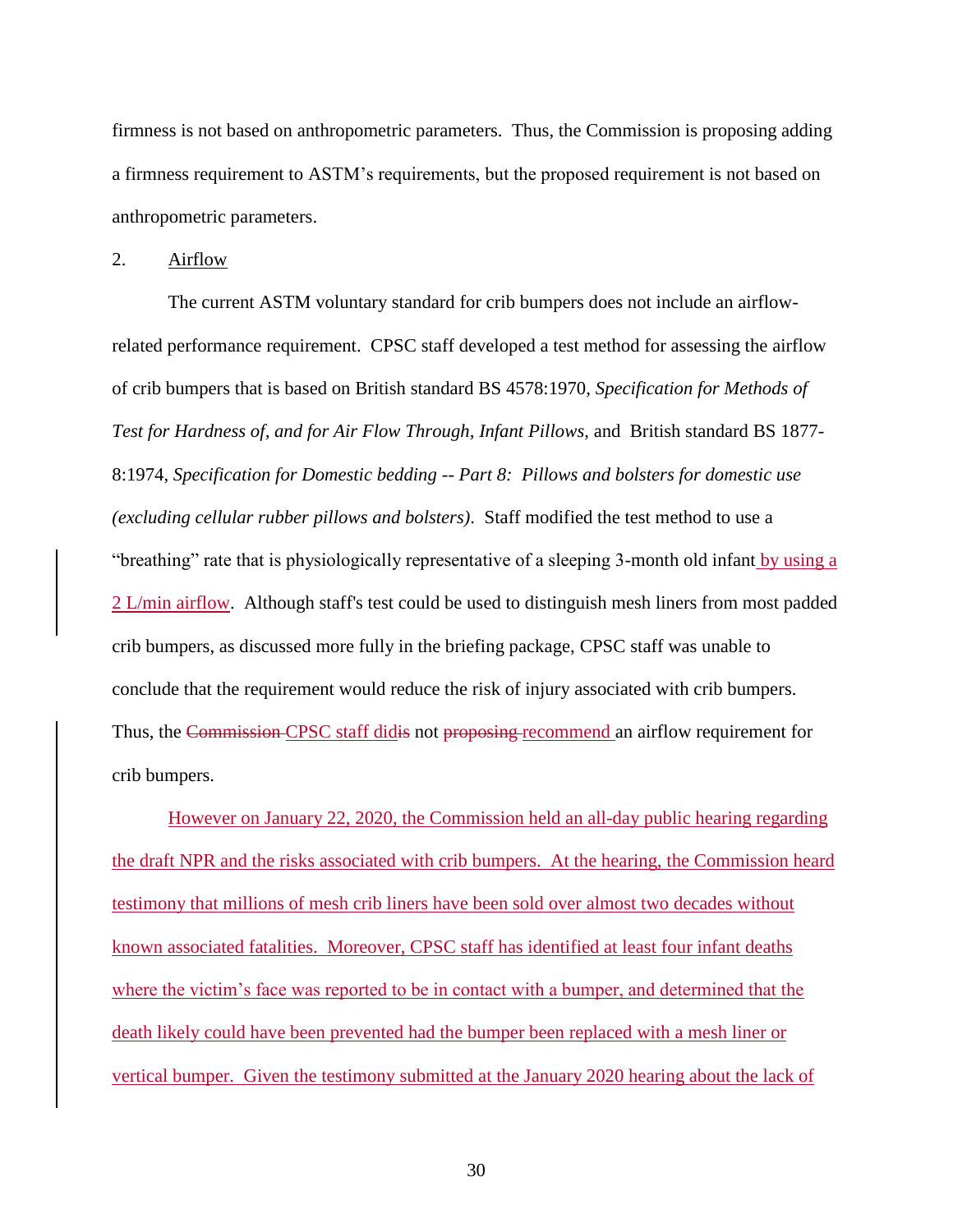fatalities associated with mesh crib liners and the fact that airflow tests can differentiate mesh from traditional padded bumpers, the Commission is proposing an airflow performance requirement and test method based on *British Standard BS 4578:1970*, *Test for Hardness of and for Air Flow Through Infant Pillows*, with modifications. The Commission believes this additional requirement will further reduce the risk of injury associated with crib bumpers. The Commission seeks comment on whether alternative test methods, such as *ASTM D737-18, Standard Test Method for Air Permeability of Textile Fabrics*, can be correlated with results from the British Standard, as modified, and whether adopting an alternative test method offers benefits.

#### 3. Warnings and Instructions

CPSC staff addressed the Commission's request related to warnings and instructions by recommending the following revisions to ASTM F1917-12 for the proposed rule in the staff briefing package:

- New warning statements about only using crib bumpers in unbroken, full-size cribs, and not using bumpers in toddler beds or bassinets;
- More explicit descriptions of how the bumper should fit when properly installed; and
- More details about when and why consumers should remove crib bumpers from a crib.

As discussed in Section VII.E of this preamble, the proposed rule includes these modifications to ASTM F1917-12.

#### **VIII. Proposed Standard for Crib Bumpers**

The Commission proposes to incorporate by reference ASTM F1917-12, *Standard Consumer Safety Performance Specification for Infant Bedding and Related Accessories,* with modifications that would further reduce the risk of injury or death associated with crib bumpers.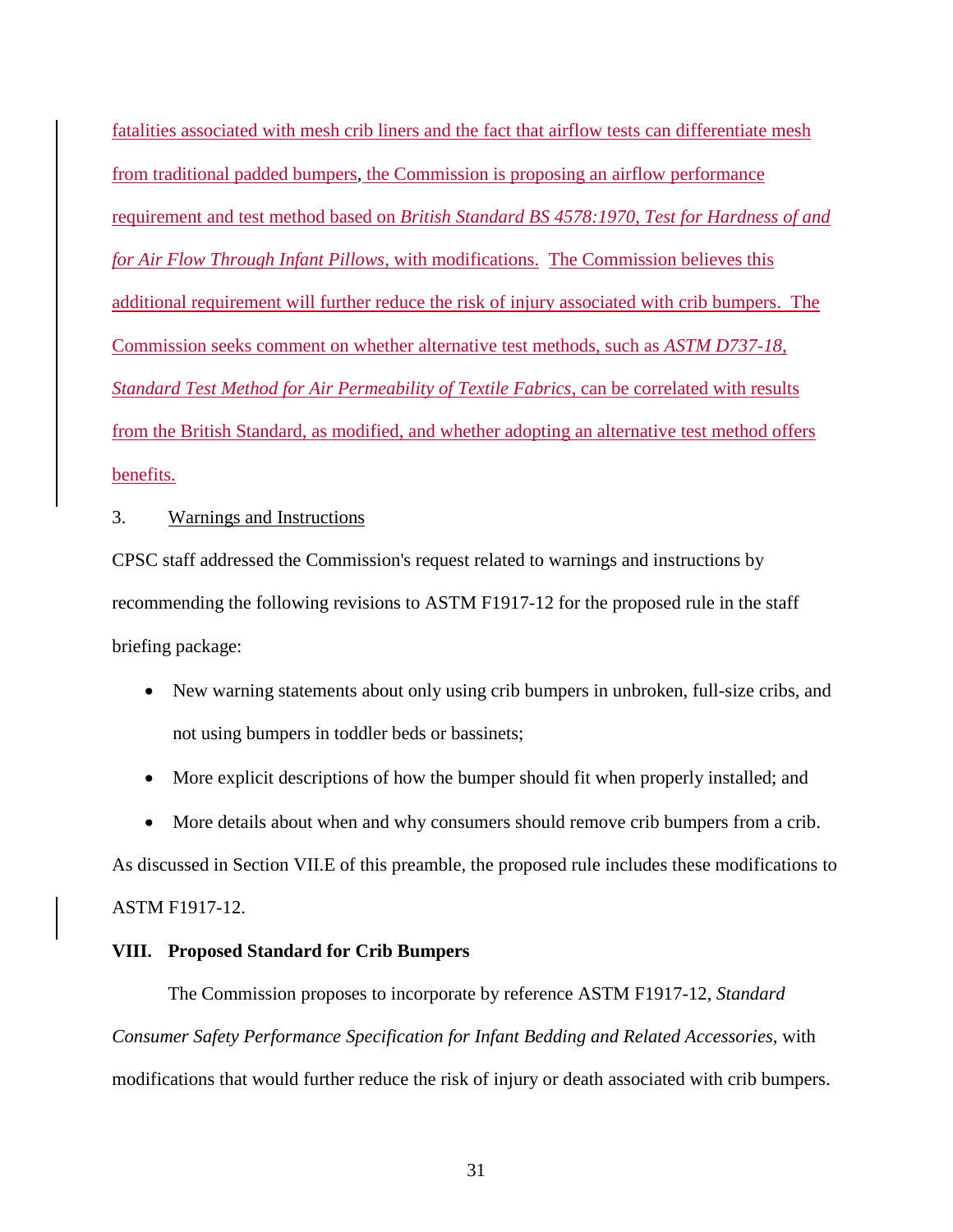The proposed modifications are discussed in detail in the Section VII of this preamble and are summarized below:

- Add a "crib bumper/liner" definition.
- Revise the crib bumper thickness requirement to apply to all crib bumpers and liners, and revise the test method by adding a minimum rate at which the bumper must pass through the test fixture and a surface finish requirement of 1.6 Ra for the text fixture.

• Add a crib bumper firmness requirement and test method.

- Add a crib bumper airflow requirement and test method.
- Replace the existing requirement for crib bumpers to be capable of being secured at certain locations with a new crib bumper attachment requirement and test method.
- Revise the strength requirement for crib bumper ties to apply to all attachment means, and add new strength requirements and test methods for decorative components and seams.
- Revise the crib bumper warning content, format, and placement requirements; add warning permanence requirements and test methods; and add a requirement for additional crib bumper markings.
- Add crib bumper instructional literature requirements.

#### Vertical Bumpers

At the hearing in January 2020, the Commission heard testimony that vertical bumpers, or slat covers, have been sold since 2008 without fatalities and have been used by consumers caring for children with special needs. Furthermore, vertical bumpers have been exempted from some state regulations addressing crib bumpers. Consequently, the Commission also seeks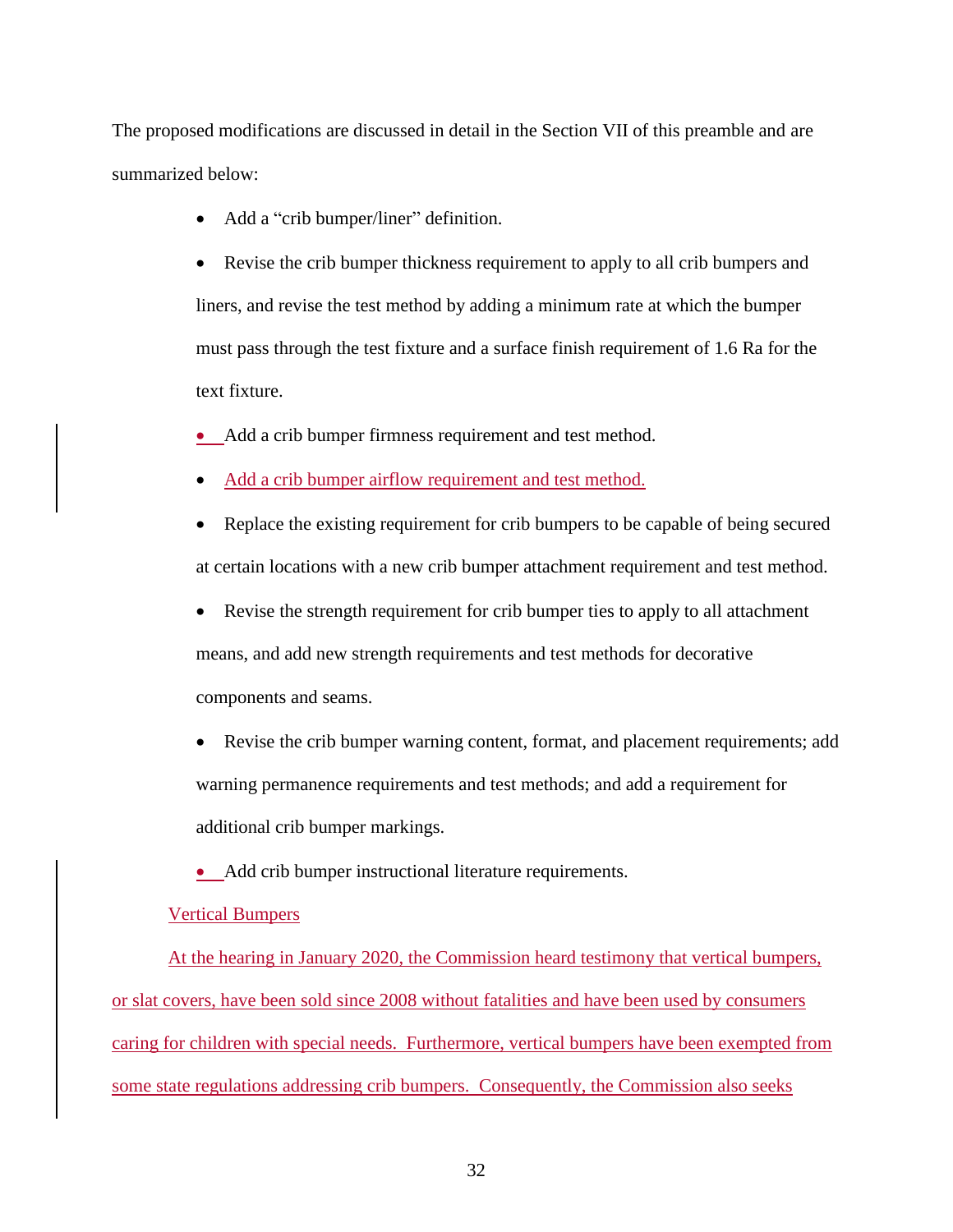comment on reports of any incidents or injuries associated with vertical bumpers; the recommended user population, market size and expected, useful lifespan of vertical bumpers; what design characteristics of vertical bumpers are critical for safety, such as shape, thickness, fill materials, and attachment means; whether there are any requirements in this proposal from which vertical bumpers should be exempt and why; and whether any test methods need to be modified for testing vertical bumpers.

#### **IX. Proposed Amendment to 16 CFR part 1112 to Include NOR for Bumpers**

The CPSA establishes certain requirements for product certification and testing. Products subject to a consumer product safety rule under the CPSA, or to a similar rule, ban, standard or regulation under any other act enforced by the Commission, must be certified as complying with all applicable CPSC-enforced requirements. 15 U.S.C. 2063(a). Certification of children's products subject to a children's product safety rule must be based on testing conducted by a CPSC-accepted third party conformity assessment body. *Id*. 2063(a)(2). The Commission must publish an NOR for the accreditation of third party conformity assessment bodies to assess conformity with a children's product safety rule to which a children's product is subject. *Id.* 2063(a)(3). Thus, the proposed rule for 16 CFR part 1240, *Safety Standard for Crib Bumpers/Liners,* if issued as a final rule, would be a children's product safety rule that requires the issuance of an NOR.

The Commission published a final rule, *Requirements Pertaining to Third Party Conformity Assessment Bodies*, 78 FR 15836 (March 12, 2013), codified at 16 CFR part 1112 ("part 1112") and effective on June 10, 2013, which establishes requirements for accreditation of third party conformity assessment bodies to test for conformity with a children's product safety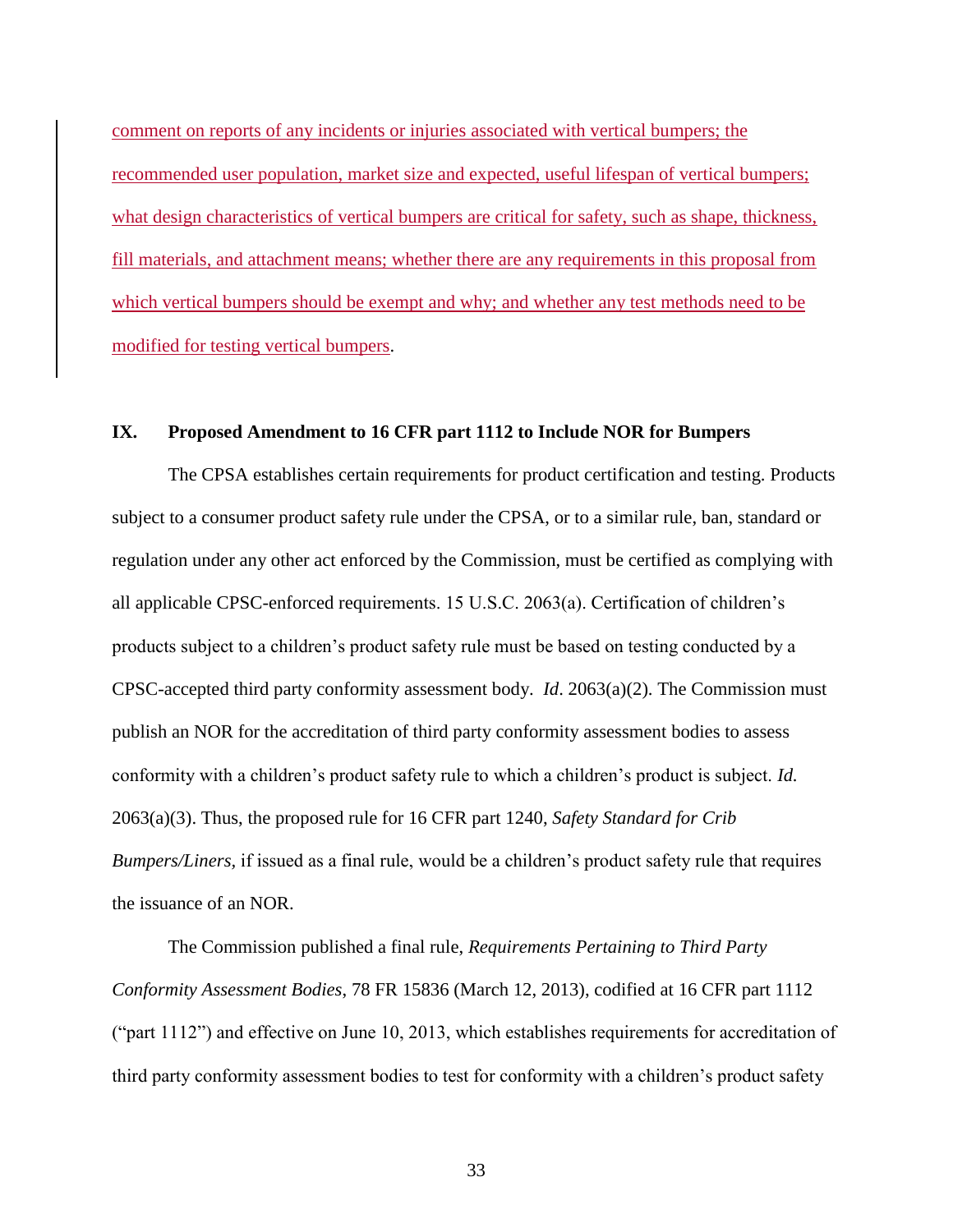rule in accordance with section  $14(a)(2)$  of the CPSA. Part 1112 also codifies all of the NORs the Commission issued previously.

All new NORs for new children's product safety rules, such as the crib bumper/liner standard, require an amendment to part 1112. To meet the requirement that the Commission issue an NOR for the crib bumper/liner standard, as part of this NPR, the Commission proposes to amend the existing rule that codifies the list of all NORs issued by the Commission to add crib bumpers/liners to the list of children's product safety rules for which the CPSC has issued an NOR.

Test laboratories applying for acceptance as a CPSC-accepted third party conformity assessment body to test to the new standard for crib bumpers/liners would be required to meet the third party conformity assessment body accreditation requirements in part 1112. When a laboratory meets the requirements as a CPSC-accepted third party conformity assessment body, the laboratory can apply to the CPSC to have 16 CFR part 1240, *Safety Standard for Crib Bumpers/Liners,* included in the laboratory's scope of accreditation of CPSC safety rules listed for the laboratory on the CPSC website at: [www.cpsc.gov/labsearch.](http://www.cpsc.gov/labsearch)

#### **X. Proposed Amendment to Definitions in Consumer Registration Rule**

The statutory definition of "durable infant or toddler product" in section 104(f) applies to all of section 104 of the CPSIA. In addition to requiring the Commission to issue safety standards for durable infant or toddler products, section 104 of the CPSIA also directs the Commission to issue a rule requiring that manufacturers of durable infant or toddler products establish a program for consumer registration of those products. 15 U.S.C. 2056a(d).

Section 104(f) of the CPSIA defines the term "durable infant or toddler product" as "a durable product intended for use, or that may be reasonably expected to be used, by children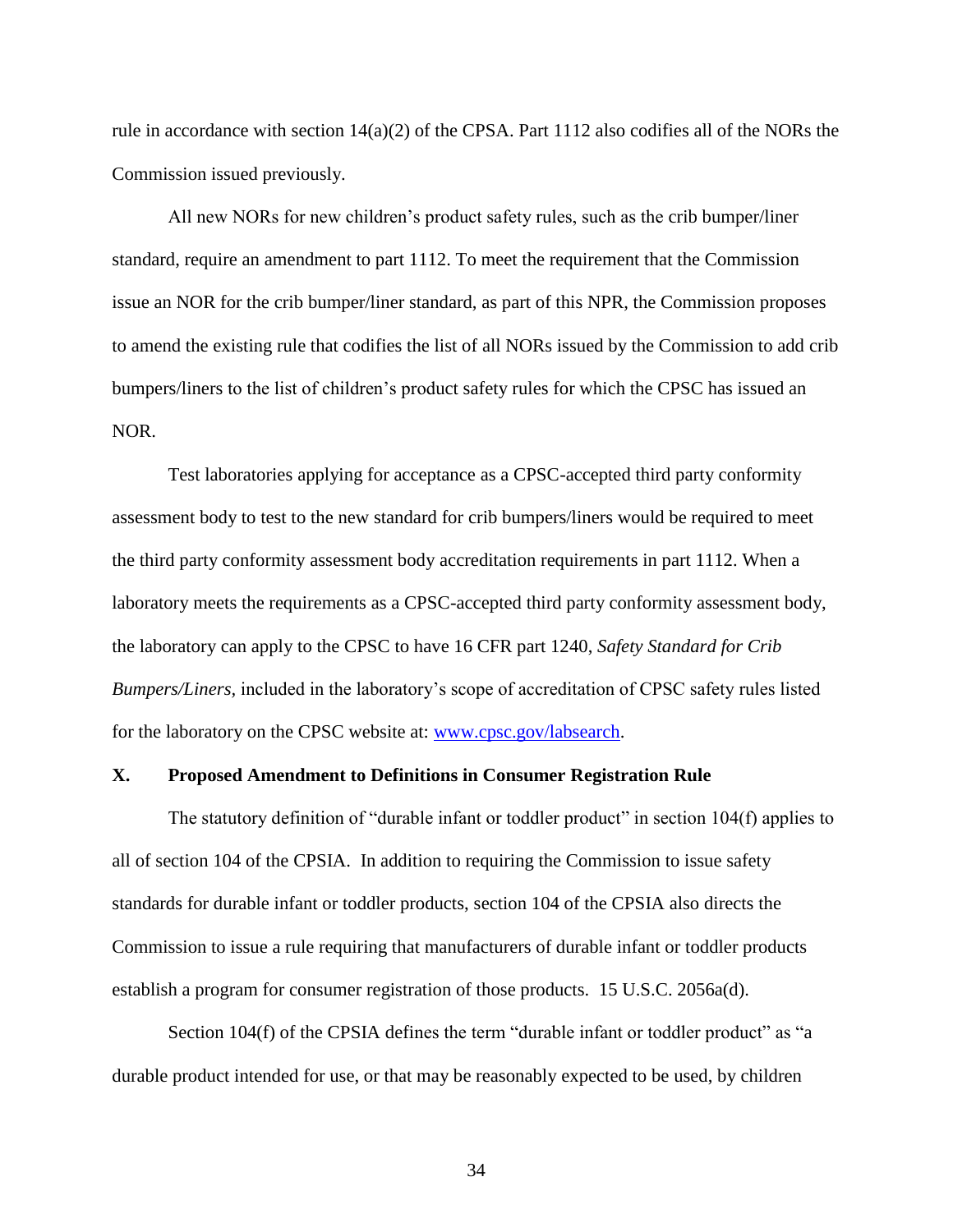under the age of 5 years"; and lists examples of 12 such product categories. The examples do not include crib bumpers.

(f) DEFINITION OF DURABLE INFANT OR TODDLER PRODUCT. As used

in this section, the term "durable infant or toddler product" –

- (1) means a durable product intended for use, or that may be reasonably expected
- to be used, by children under the age of 5 years; and

 $(2)$  includes –

- (A) full-size cribs and non-full-size cribs;
- (B) toddler beds;
- (C) high chairs, booster chairs, and hook-on-chairs;
- (D) bath seats;
- (E) gates and other enclosures for confining a child;
- (F) play yards;
- (G) stationary activity centers;
- (H) infant carriers;
- (I) strollers;
- (J) walkers;
- (K) swings; and
- (L) bassinets and cradles.

#### *Id*. 2056a(f).

In 2009, the Commission issued a rule implementing the consumer registration requirement. 16 CFR part 1130. As the CPSIA directs, the consumer registration rule requires each manufacturer of a durable infant or toddler product to: provide a postage-paid consumer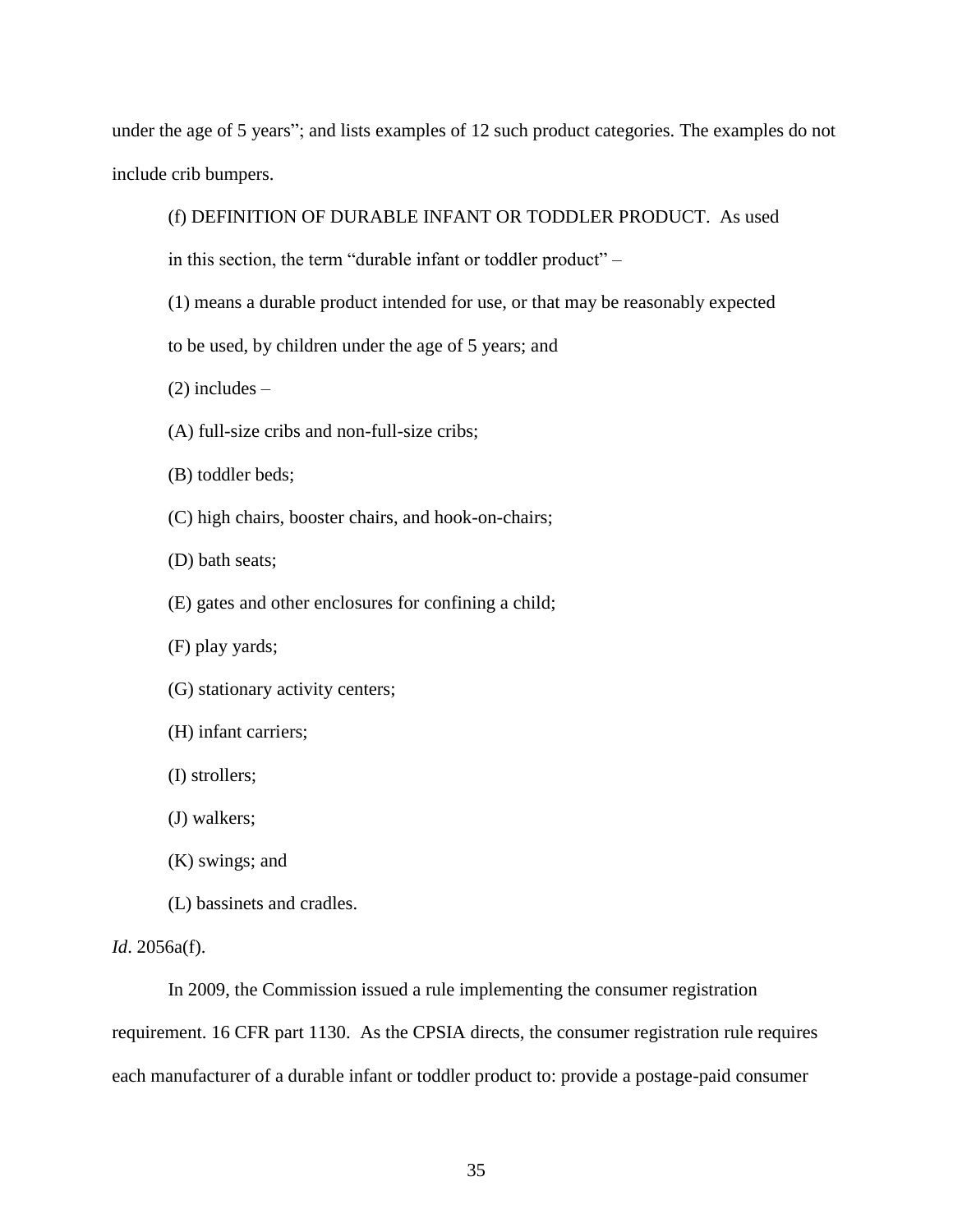registration form with each product; keep records of consumers who register their products with the manufacturer; and permanently place the manufacturer's name and certain other identifying information on the product. When the Commission issued the consumer registration rule, the Commission identified six additional products as "durable infant or toddler products":

- children's folding chairs;
- changing tables;
- **infant bouncers;**
- **infant bathtubs;**
- bed rails; and
- **i** infant slings.

16 CFR 1130.2. The Commission stated that the specified statutory categories were not exclusive, but that the Commission should explicitly identify the product categories that are covered. The preamble to the 2009 final consumer registration rule states: "Because the statute has a broad definition of a durable infant or toddler product but also includes 12 specific product categories, additional items can and should be included in the definition, but should also be specifically listed in the rule." 74 FR 68668, 68669 (Dec. 29, 2009).

On October 19, 2016, the Commission voted to consider crib bumpers to be durable infant or toddler products and directed staff to develop a notice of proposed regulation for crib bumpers under section 104 of the Consumer Product Safety Improvement Act. In this document, the Commission proposes to amend the definition of "durable infant or toddler product" in the consumer registration rule to clarify that crib bumpers fall within the term "durable infant or toddler product" as used in the product registration card rule and section 104 of the CPSIA. Crib bumpers are intended for, and reasonably expected to be used by, children under age 5. They are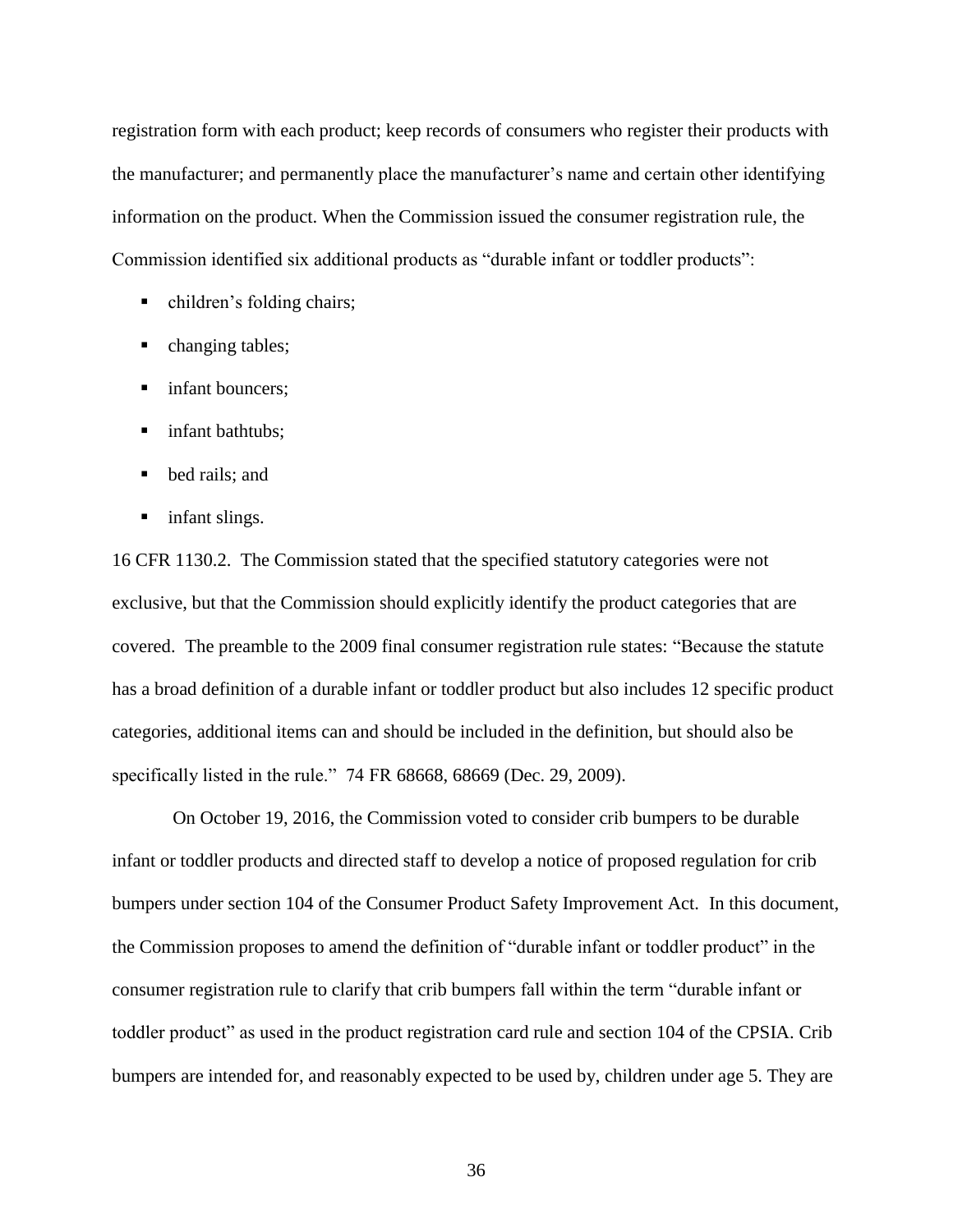used with cribs, a product the CPSIA identifies as an example of a durable infant or toddler product. Like the other product categories, crib bumpers are covered by voluntary standard.

## **XI. Incorporation by Reference**

The Commission proposes to incorporate by reference ASTM F1917-12, with modifications to the standard, discussed above. The Office of the Federal Register (OFR) has regulations concerning incorporation by reference. 1 CFR part 51. For a proposed rule, agencies must discuss in the preamble of the NPR ways that the materials the agency proposes to incorporate by reference are reasonably available to interested persons or how the agency worked to make the materials reasonably available. In addition, the preamble of the proposed rule must summarize the material. 1 CFR 51.5(a).

In accordance with the OFR's requirements, section VI of this preamble summarizes the provisions of ASTM F1917-12 that the Commission proposes to incorporate by reference. ASTM F1917-12 is copyrighted. By permission of ASTM, the standard can be viewed as a readonly document during the comment period on this NPR, at: [http://www.astm.org/cpsc.htm.](http://www.astm.org/cpsc.htm) Interested persons may also purchase a copy of ASTM F1917-12 from ASTM International, 100 Bar Harbor Drive, P.O. Box 0700, West Conshohocken, PA 19428; [http://www.astm.org/cpsc.htm.](http://www.astm.org/cpsc.htm) One may also inspect a copy at CPSC's Division of the Secretariat, U.S. Consumer Product Safety Commission, Room 820, 4330 East West Highway,

Bethesda, MD 20814, telephone 301-504-7923.

## **XII. Effective Date**

The Administrative Procedure Act (APA) generally requires that the effective date of a rule be at least 30 days after publication of the final rule. 5 U.S.C. 553(d). The Commission proposes to incorporate by reference ASTM F1917-12, with modifications. To allow time for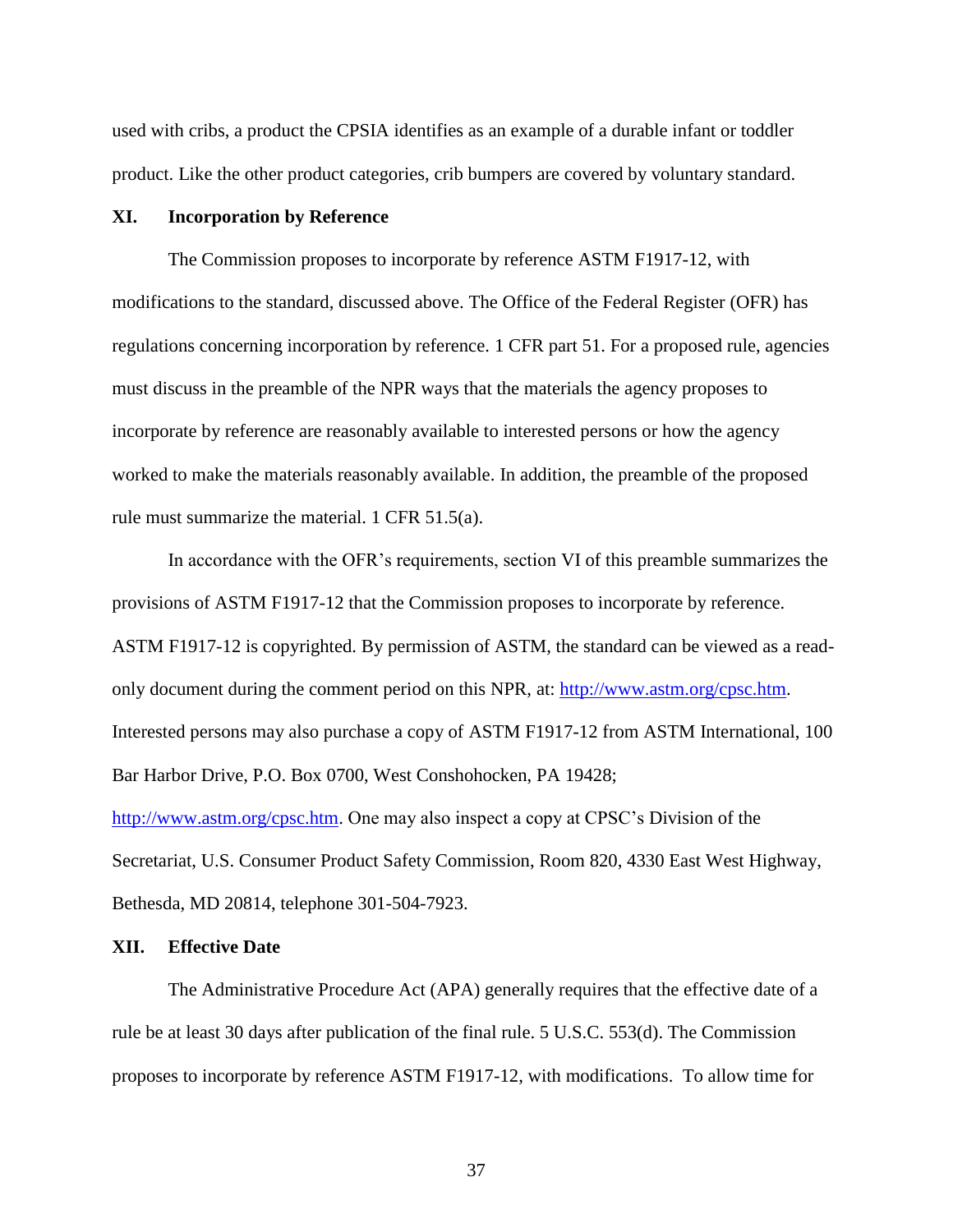bumper manufacturers to bring their products into compliance after a final rule is issued, the Commission proposes that the rule would take effect 6 months after publication of the final rule in the Federal Register. The rule would apply to products manufactured or imported on or after that date. Barring evidence to the contrary, the Commission generally considers 6 months to be sufficient time for suppliers to come into compliance with a new standard. Six months is also the period that JPMA typically allows for products in its certification program to shift to a new standard once that new standard is published. CPSC invites comments, particularly from small businesses, regarding the amount of time they will need to come into compliance. We also propose a 6-month effective date for the amendments to parts 1112 and 1130.

## **XIII. Regulatory Flexibility Act**

## A. Introduction

Under Section 603 of the RFA, if a notice of proposed rulemaking is required, agencies must prepare an initial regulatory flexibility analysis (IRFA) and make it available to the public for comment when the general notice of proposed rulemaking is published, unless the head of the agency certifies that the rule will not have a significant economic impact on a substantial number of small entities. The IRFA must describe the impact of the proposed rule on small entities and identify significant alternatives that could accomplish the statutory objective while minimizing any significant economic impact. Specifically, the IRFA must contain:

- a description of the reasons why action by the agency is being considered;
- a succinct statement of the objectives of, and legal basis for, the proposed rule;
- a description of and, where feasible, an estimate of the number of small entities to which the proposed rule will apply;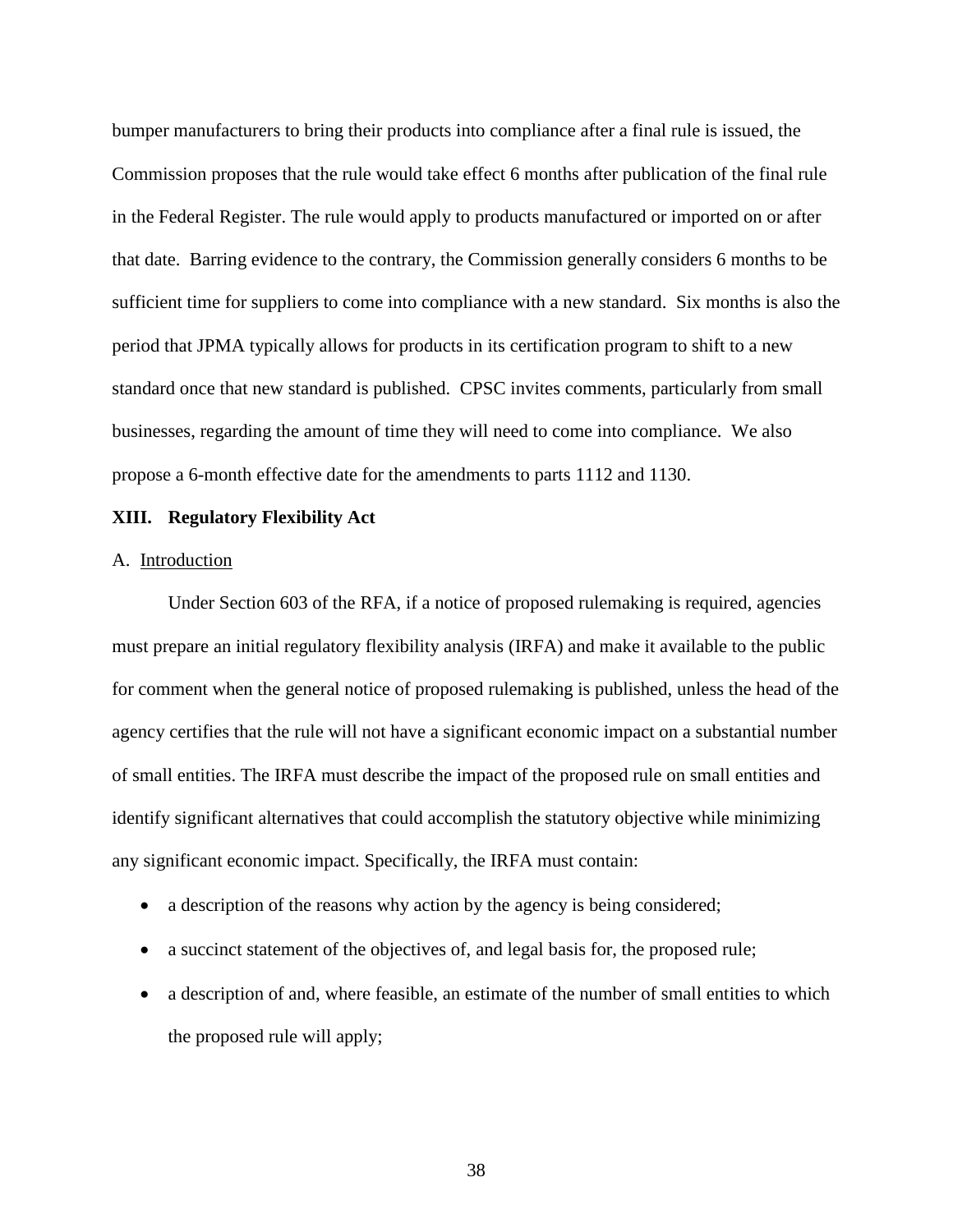- a description of the projected reporting, recordkeeping, and other compliance requirements of the proposed rule, including an estimate of the classes of small entities subject to the requirements and the type of professional skills necessary for the preparation of reports or records; and
- an identification, to the extent possible, of all relevant federal rules which may duplicate, overlap, or conflict with the proposed rule.

#### B. Market Description

Crib bumpers range in price from \$12 to \$500, and also are sold in bedding sets, which can range in price from \$80 to \$1,200. Manufacturers typically produce only a few models with differences in color, art design, cover material, and filling material being the primary identifying factors. Those products at the higher end of the price range typically are decorated with detailed paint or woven art.

#### C. Objectives and Legal Basis for Proposed Rule

The objective of this proposed rule is to reduce the risk of injury and death associated with crib bumpers. CPSC staff identified 113 fatalities from 1990 to March 2019 and 113 nonfatal incidents from 2008 to 2019 associated with crib bumpers.

The legal basis of the proposed rule is Section 104 of the CPSIA, which requires the CPSC to examine and assess the effectiveness of any voluntary consumer product safety standards for durable infant or toddler products, and promulgate consumer product safety standards that are substantially the same as the voluntary standards or more stringent than the voluntary standards, if the Commission determines that more stringent requirements would further reduce the risk of injury associated with the products.

#### D. Crib Bumpers in Use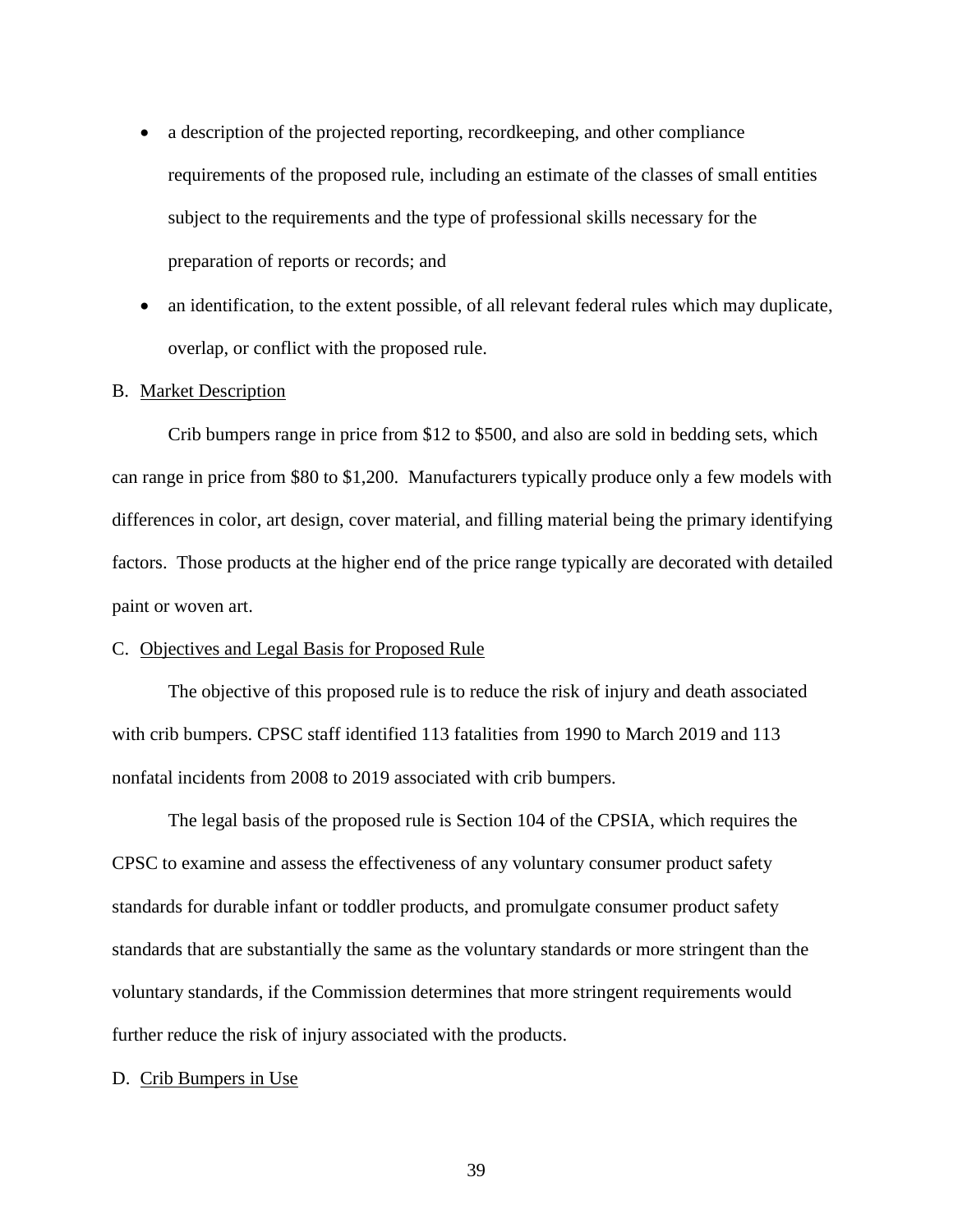Based on information from the 2013 CPSC Durable Nursery Products Exposure Survey of U.S. households with children under 6 years old:

- An estimated 9.2 million cribs were in use in households with young children in 2013. This represented about 73 percent of the estimated 12.6 million total cribs owned by households (i.e., about 3.4 million cribs were owned, but not in use).
- Among the 9.2 million cribs in use, an estimated 5.3 million were equipped with bumpers. This represents about 55 percent of the 9.9 million total bumpers owned by households (i.e., about 4.5 million bumpers were owned, but not in use).

In addition to the products in use in households with young children, as estimated from the survey, cribs and bumpers are probably in use in some households without young children (e.g., unsurveyed homes of older adults providing care for grandchildren). Additionally, the survey did not cover child care facilities. One childcare industry group's 2018 directory lists more than 115,000 licensed childcare centers and more than 137,000 home daycare providers, some of which may use cribs and bumpers. Furthermore, the survey did not cover hotels or other commercial lodging establishments. The U.S. Bureau of Labor Statistics (BLS) reports that there are about 70,000 lodging establishments in the accommodation industry sector, North American Industry Classification System (NAICS) code 721. Based on the Commission's contacts with childcare and lodging facilities, bumper usage in such establishments is probably low.

## E. Small Entities to Which the Proposed Rule Would Apply

Manufacturers of crib bumpers are typically categorized under the NAICS category 314120 (Curtain and Linen Mills) but may also fall under code 314999 (All Other Miscellaneous Textile Product Mills). Curtain and linen mills are considered small if they have fewer than 750 employees; miscellaneous textile product mills are considered small if they have fewer than 500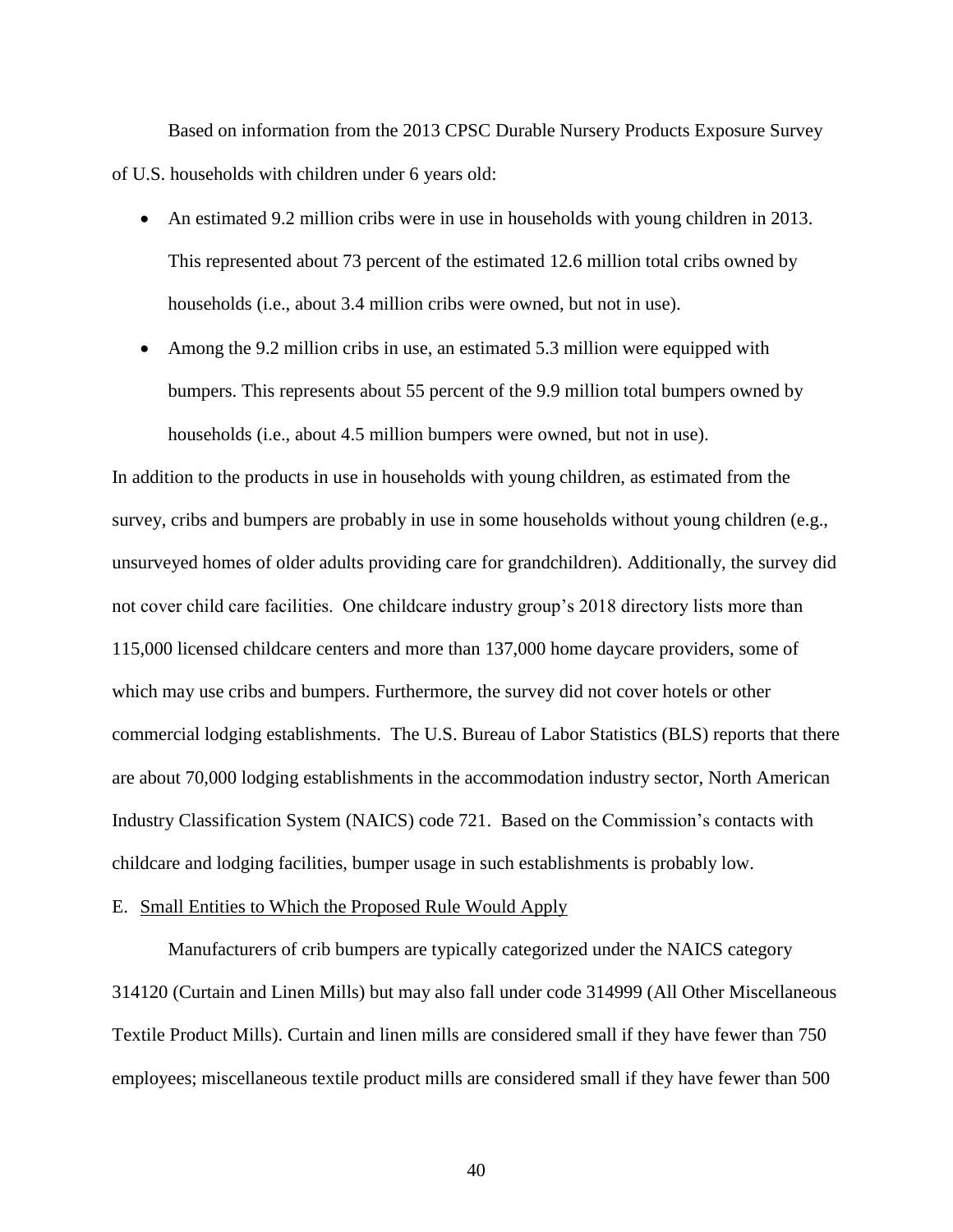employees.<sup>18</sup> Importers of crib bumpers are typically categorized under NAICS code 423220 (Home Furnishing Merchant Wholesalers) and would be considered small if they have fewer than 100 employees.

Aside from small handcrafters selling products on electronic commerce websites, staff identified 46 manufacturers, distributors and importers. A total of 33 of these 46 firms meet the SBA criteria for small businesses.<sup>19,20,21</sup> A majority of the 46 firms have under 25 employees with 8 firms meeting the criteria of a large firm. Most of the firms are domestic manufacturers (28), with domestic importers (7) and domestic distributors (6) accounting for a small minority. The lowest annual revenue among the 46 manufacturers, distributors, and importers was \$135,000.

A large number of producers supply crib bumpers to the U.S. market via electronic commerce websites such as Etsy. CPSC staff has identified 174 of these firms of which 86 are importers.<sup>22,23</sup> CPSC staff considered these firms as small manufacturers/importers because many are one-person firms providing handcrafted nursery products with large varieties in materials and designs. These firms would be considered small by SBA size standards. The revenues for 81 of the small importers is most likely below \$25,000 based estimates from the Nonemployer Statistics from the U.S. Bureau of the Census. Of the five remaining small importers, one has annual revenue between \$25,000 and \$250,000 and the revenue of the other four is between \$250,000 and \$500,000.

<sup>&</sup>lt;sup>18</sup> The size guidelines are established by the U.S. Small Business Administration (SBA).

<sup>&</sup>lt;sup>19</sup> Based on size and revenue data from Reference USA and firm financial reports, websites, and press releases.

 $20$  The Commission could not determine the status of five firms, but they are most likely small.

 $21$  Eleven of the forty-six firms identified supply mesh liner or similar mesh type products.

<sup>&</sup>lt;sup>22</sup> Based on a review of electronic commerce websites that specialize in handmade products.

<sup>&</sup>lt;sup>23</sup> Approximately 90 percent of these small handcrafters provide traditional crib bumpers with mesh liner handcrafters accounting for only 4.6 percent.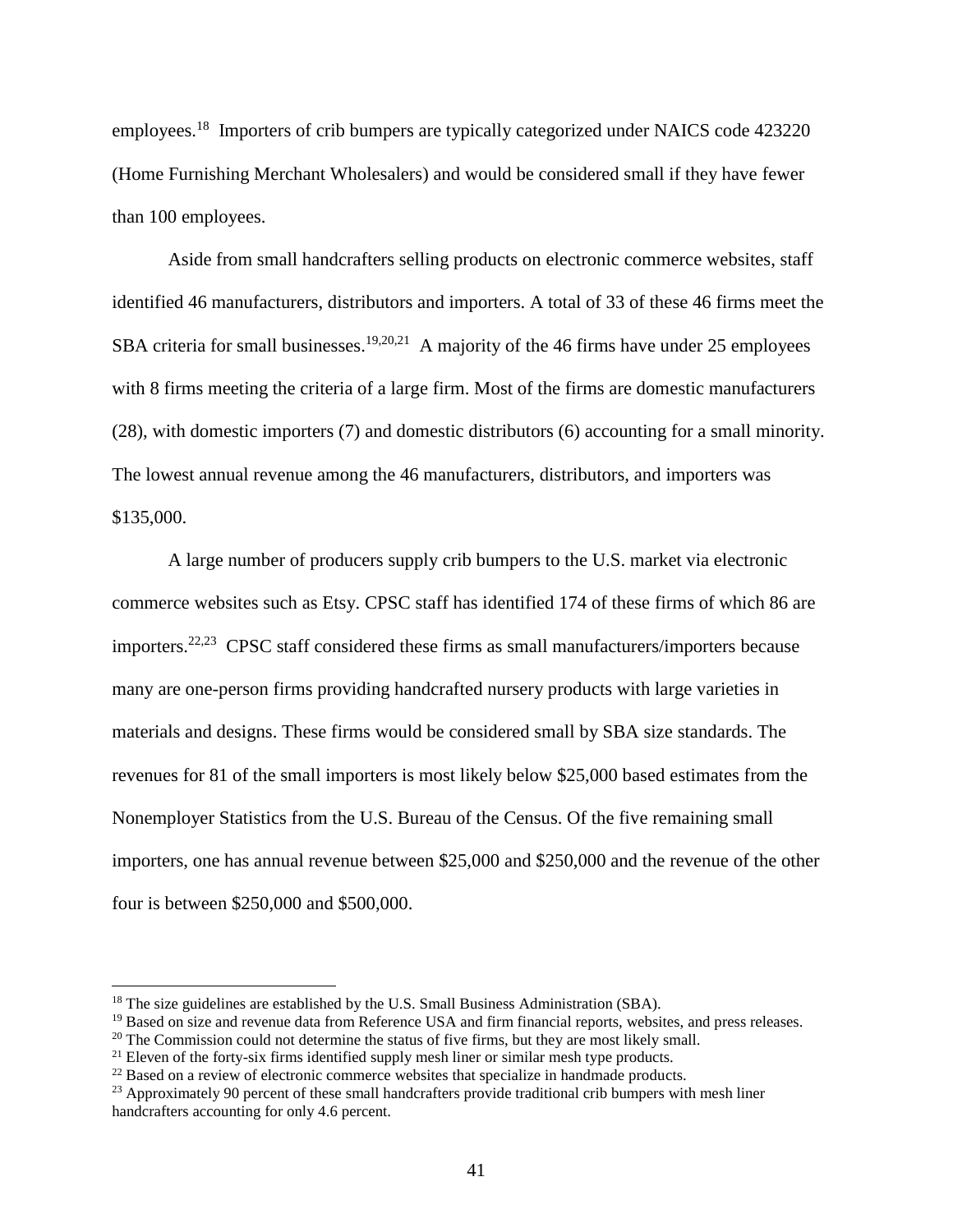#### F. Requirements of the Proposed Rule

The proposed rule would incorporate by reference ASTM F1917–12 with modifications that CPSC believes may further reduce the risk of injury. The proposed rule would also make some changes to the definitions and terminology used in the standard to better clarify the requirements. If promulgated by the Commission, the proposed rule would, among other things:

- Establish a crib bumper firmness test that is partly adopted from the Australian/New Zealand Standard (AS/NZS 8811.1) for testing infant products. The test involves using a test fixture to measure firmness of the crib bumper at multiple points along its length.
- Establish maximum lengths for the attachments means and decorative components on bumper pads;
- Establish that the requirements for the length of attachment means and decorative components shall apply both before and after testing;
- Prohibit the use of monofilament thread;
- Establish a minimum thickness for accessible, unsupported vinyl material;
- Establish a test for limiting the maximum thickness of all crib bumpers;
- Establish a crib bumper airflow requirement and test method;
- Establish minimum strength requirements for attachment means and decorative components;
- Establish a strength requirement for bumper seams;
- Require crib bumpers to have labels identifying the manufacturer, distributor, or seller;
- Establish requirements for appropriate warning labels on crib bumpers;
- Establish requirements for the permanence of the warning labels;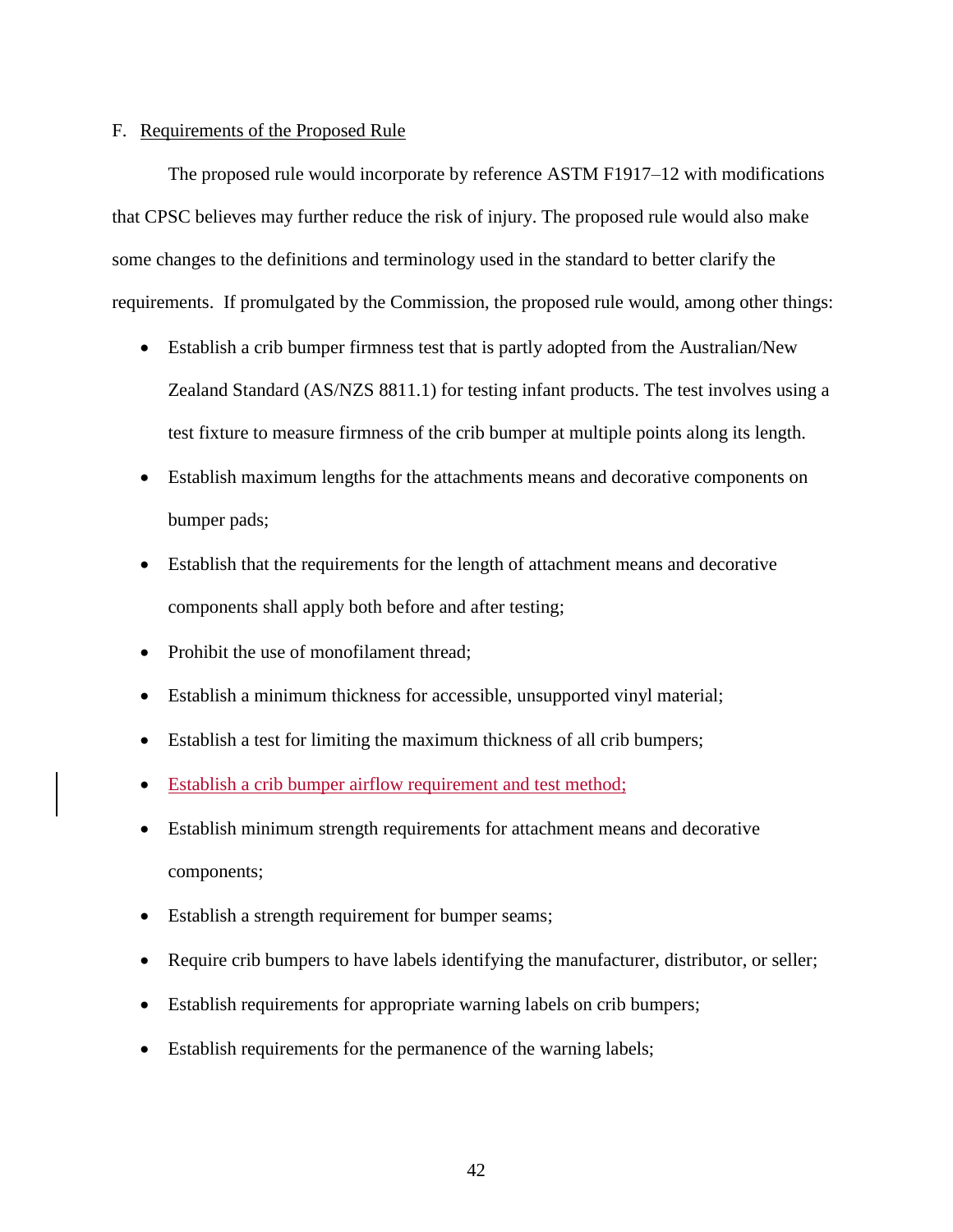- Require instructional literature to be provided with crib bumpers detailing the proper installation methods and the hazards associated with the crib bumpers;
- Establish a test to ensure the bumper remains securely attached to the crib side. The test involves inserting a probe between the crib bumper and the crib slat.

In addition to the requirements outlined above, the proposed rule would modify or clarify some of the terms and definitions used in ASTM F1917–12. For example, the proposed rule would consistently refer to "crib bumpers/liners" and not "bumper pads," "bumper guards," and similar terms that are sometimes used in ASTM F1917– 2. The proposed rule would also clarify the definitions of terms such as "crib bumper/liner," and "conspicuous."

#### G. Impact of Proposed Rule on Small Manufacturers

If the proposal is finalized, manufacturers and importers of crib bumpers would be responsible for ensuring that their products comply with the rule. If their crib bumpers do not comply with the requirements, the manufacturers or importers will need to either modify the products or cease their manufacture or importation. Additionally, as required by section 14 of the CPSIA and its implementing regulations, manufacturers and importers of crib bumpers would be required to certify that their crib bumpers comply with the requirements of the proposed rule based on the results of third party testing by an accredited conformity assessment body.

In 2018, CPSC collected a sample of crib bumpers to test them for compliance with the proposed rule. Although not a probability sample, CPSC tried to collect a wide variety of crib bumpers that included most types of crib bumpers that are available in the market place, including crib bumpers from the very small manufacturers or hand crafters. Although most of these crib bumpers would comply with many of the provisions of the proposed rule, the testing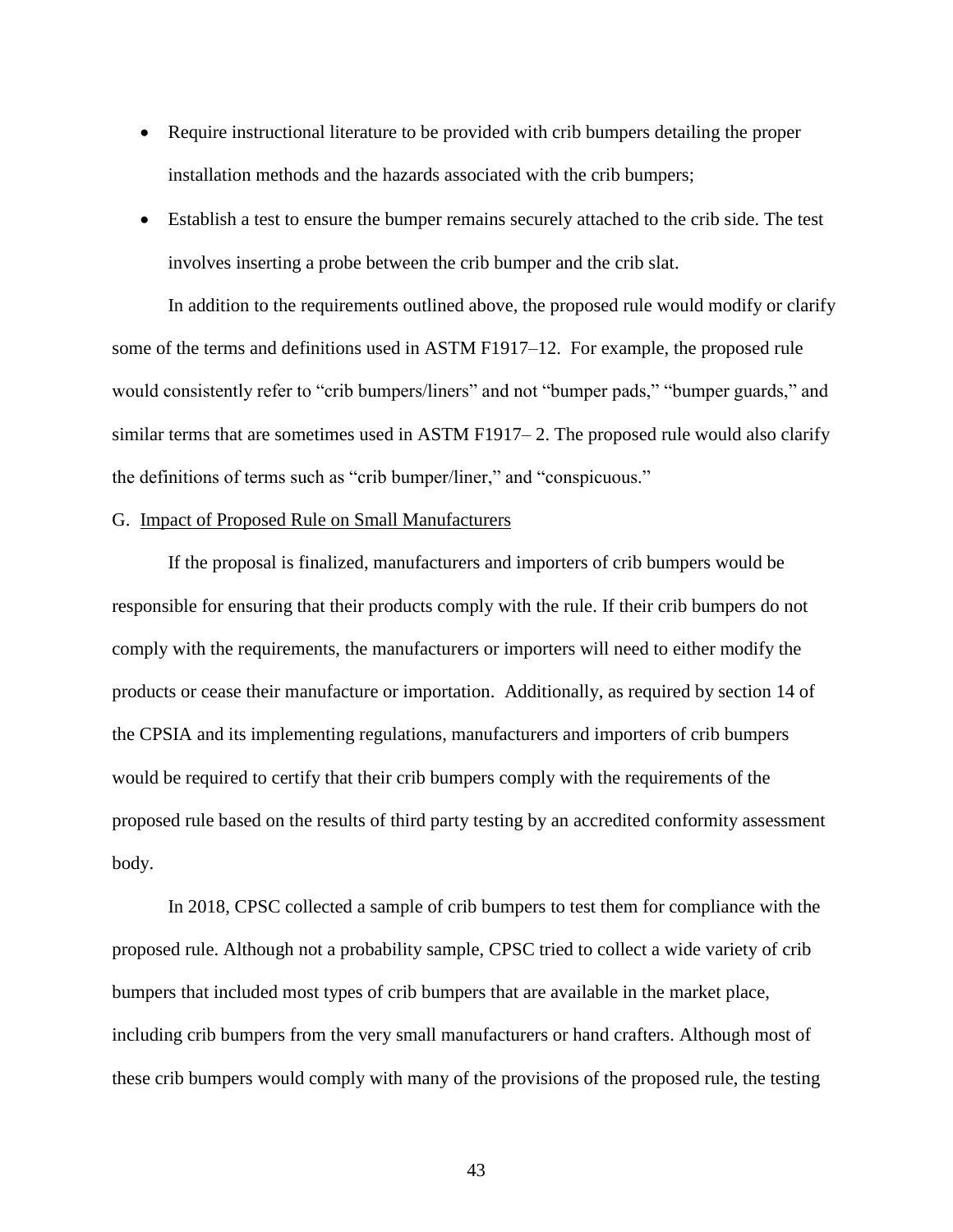found that most models (7 out of 11 models tested) would not pass the proposed firmness test. Additionally, many models would need to modify their warning labels' content, placement, and formatting to comply with the proposed rule. An air flow requirement that differentiates mesh liners from padded crib bumpers could effectively result in removing most padded crib bumpers from the market. The total size of the impact is dependent on the padded crib bumper product(s) share of revenue or consumer preferences. Staff identified one firm whose sole product is a crib bumper but it is unclear if this product would meet an air flow requirement due to its design. Some manufacturers of padded crib bumpers may be able to remove the padding or change the design of their products to meet the requirement.

#### H. Costs Associated with Modifying Products to Comply with the Proposed Rule

Modifying most types of crib bumper designs to conform to the firmness requirement could be as simple as removing some of the filling material used in the bumper pad or using additional stitching to compact the loose fill material. The cost of making such modifications should not be significant. However, the braided type of crib bumper would likely fail the firmness requirement because the results depended upon where on the product it was tested. It is unclear if braided bumpers could be modified to meet this requirement. Moreover, the braided crib bumpers CPSC examined did not have any means by which they could be attached to the crib, which is also a requirement of the proposed rule.<sup>24</sup> This implies that the proposed rule may result in the removal of braided crib bumpers from commerce. All firms identified as supplying braided bumpers are importers and not domestic manufacturers and represent approximately 6 percent of the identified importers.<sup>25</sup> An airflow requirement that differentiates mesh liners from

<sup>&</sup>lt;sup>24</sup> Some braided crib bumper manufacturers have begun modifying their product to include a means to attach the product to the side of a crib as of May 2019.

<sup>&</sup>lt;sup>25</sup> Currently total annual revenue and unit sales of braided bumpers is unknown but total annual revenue is expected to be under \$150,000 as braided bumper importers appear to be firms with 1 to 2 employees.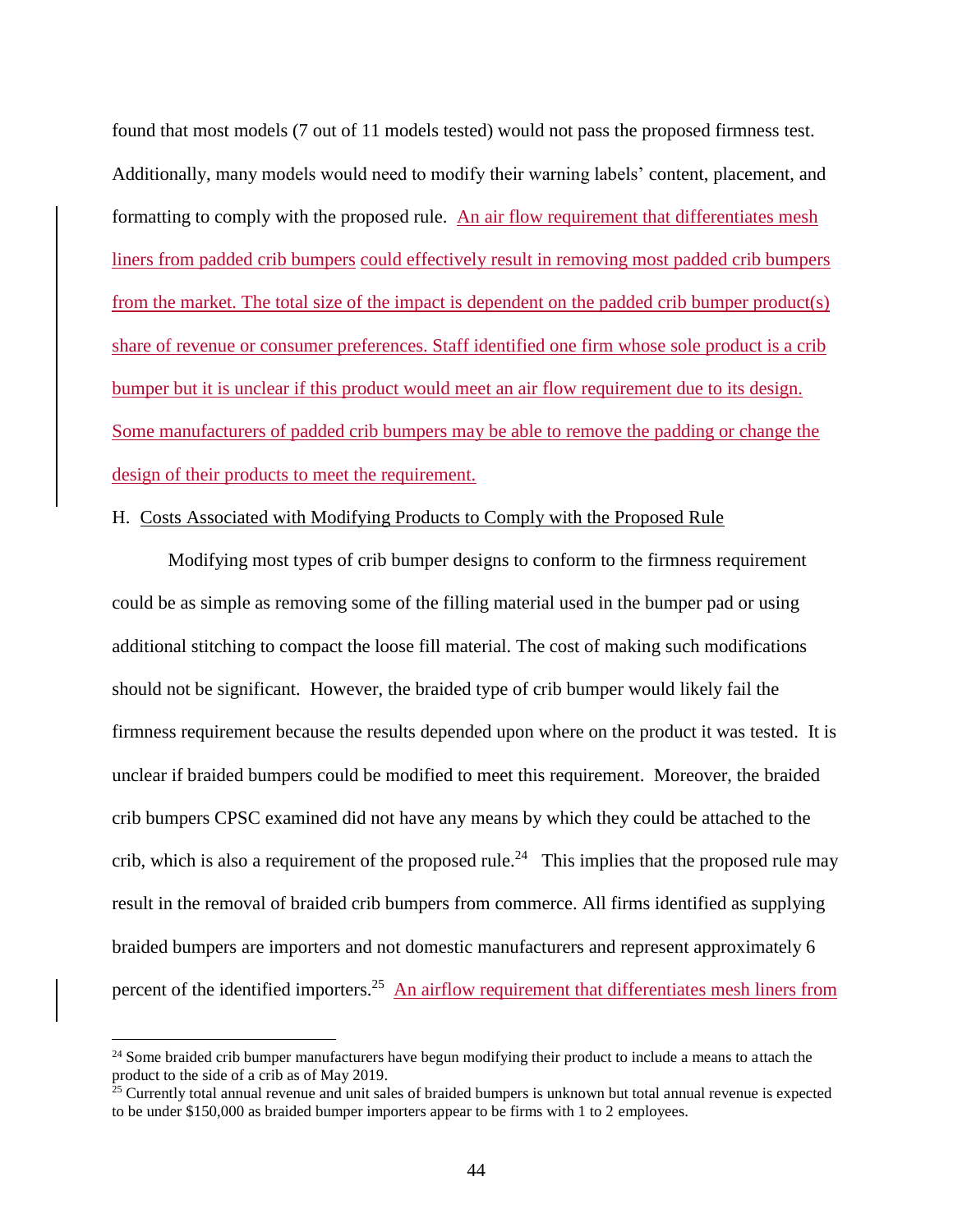padded crib bumpers could effectively result in removing most padded crib bumpers from the market. Some manufacturers of padded crib bumpers may be able to remove the padding or change the design of their products to meet the requirement.

Generally, the costs associated with providing instructional materials are low on a per unit basis. Many firms already provide instructions with their products, but they may have to change the content or formatting of the instructions to comply. Likewise, the cost of warning labels are generally low, especially if some warning labels are already present and the product itself does not have to be modified to accommodate new labels.

#### I. Third Party Testing Costs

The proposed rule would require all manufacturers and importers of crib bumpers to meet third party testing requirements under section 14 of the CPSA and 16 CFR part  $1107<sup>26</sup>$  The Commission estimates that testing costs associated with testing to ASTM F1917–12 would be between  $$600-750$  and  $$900-1,250$  per sample tested.<sup>27</sup> As the average number of crib bumper models per firm is two, this equates to a cost of at least  $\frac{1,2001,500}{1,8002,500}$  per firm, if no more than one sample per model to provide the required "high degree of assurance" that the model complies with the requirements. Under 16 CFR part 1107, manufacturers and importers will need to recertify their crib bumpers at least annually, unless the firm has also established a formal reasonable testing program, in which case they will have to recertify their crib bumpers at least every two years. Currently 21 of 207 small crib bumper manufacturers and importers are members of the JPMA, but it is unclear if any crib bumpers are certified to ASTM F1917–12. However, some of these firms produce other products that are already subject to other children's

<sup>&</sup>lt;sup>26</sup> Third party testing will include any physical and mechanical test requirements specified in the final crib bumper rule.

<sup>&</sup>lt;sup>27</sup> Based on quotes from testing laboratories that currently test children's products to ASTM standards.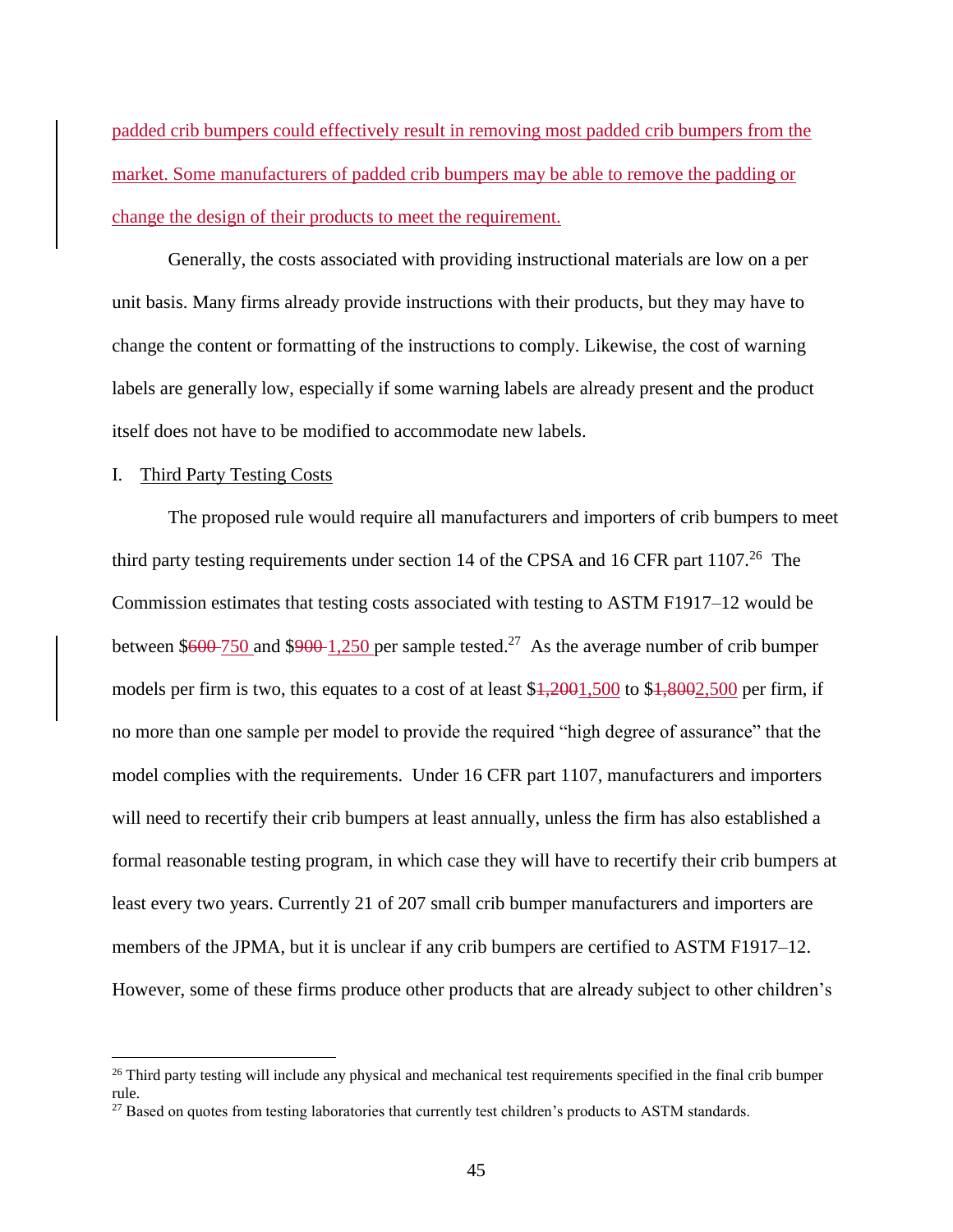product safety rules and, therefore, familiar with these requirements. Many of the small firms that are not members of JPMA or that do not produce other products subject to children's product safety rules may be unfamiliar with the third party testing requirements.

As noted, for a typical manufacturer or importer with two crib bumper models, the cost of third party testing will be at least \$1,2001,500 to \$1,8002,500 to test and certify both models and this cost will be incurred at least once every other year. Generally, we consider impacts that exceed one percent of revenue to be potentially significant. As discussed above there are a substantial number of very small firms that either hand craft or import crib bumpers that are often sold through websites, such as Etsy.com, and more than three quarters of these very small firms are estimated to have annual revenues of less than \$25,000. Even if these firms needed to test only one sample of each crib bumper to obtain the "high degree assurance" that the product would meet all the requirements of the rule, the cost of the third party testing would be at least 5 percent of one year's revenue and possibly more if their revenue was much less than \$25,000. This impact would be significant. Many of these firms could be expected to stop supplying crib bumpers to the U.S. market because they are not able to increase their prices to cover the testing costs.

The cost of the third party testing associated with the proposed rule could also be significant for small firms that are not among the very small firms discussed above. CPSC identified 13 small manufacturers and one importer of crib bumpers that have annual revenues between \$25,000 and \$250,000. If the third party testing costs are between \$1,2001,500 and 1,8002,500, the cost could exceed one percent of the annual revenue of several of these firms as well and could be considered significant.

J. Summary of Impact on Small Manufacturers and Importers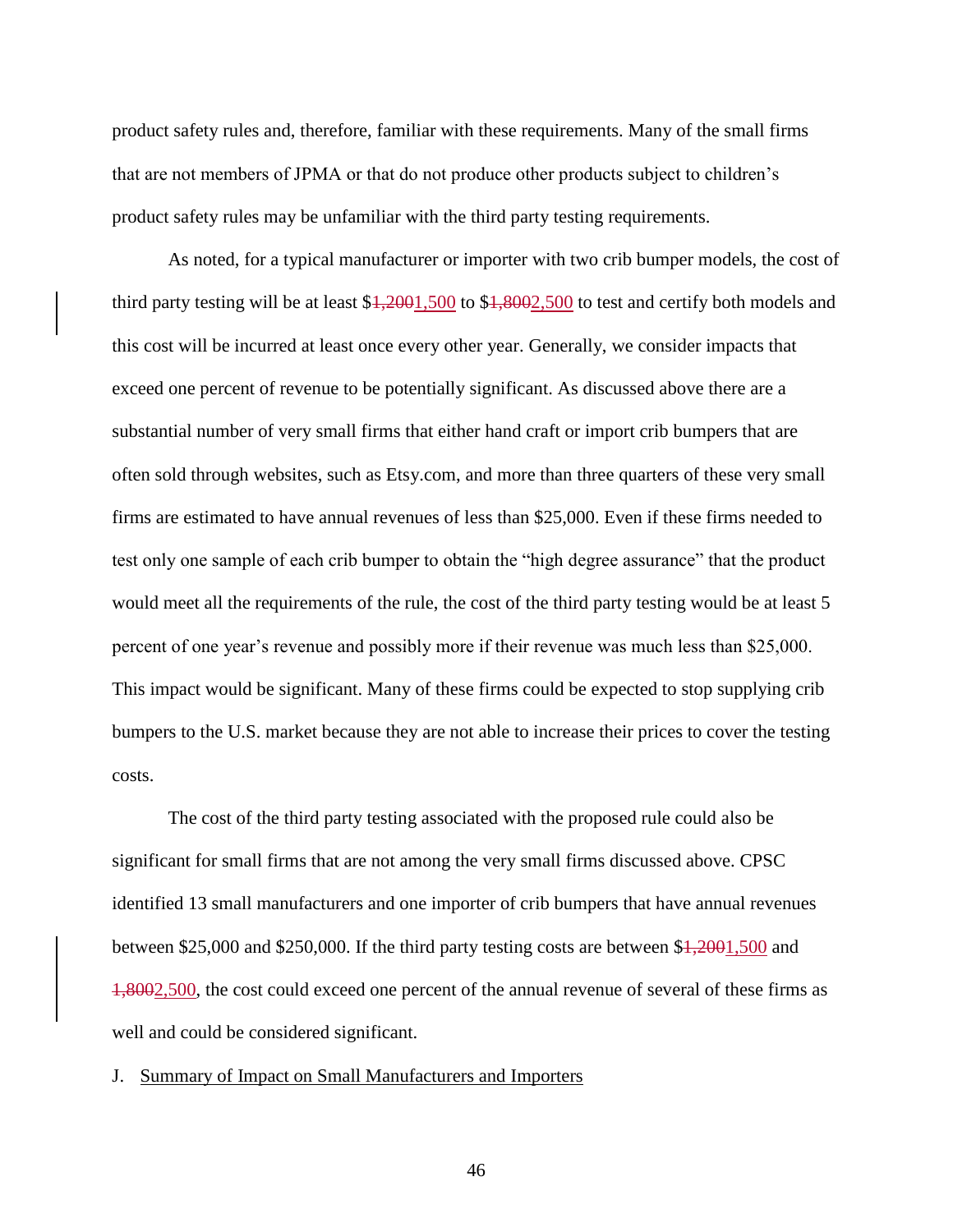Because a majority of crib bumper firms supply padded crib bumpers, the air flow requirement could have an impact on a substantial number of small firms if they are unable to modify their products.<sup>28</sup> Staff identified a total of 207 small manufacturers and importers that an air flow requirement could impact. The size of the impact would depend upon factors such as the cost to modify the products, the importance of padded crib bumpers to the firm in terms of revenue or consumer preference for a padded crib bumper over a thin mesh liner. Nearly all firms supplying the U.S. market with crib bumpers also supply other infant products including, but not limited to crib mattresses, crib sheets, and blankets.<sup>29</sup> CPSC expects that most crib bumpers currently on the market would comply with the other requirements of the proposed rule or could comply with minimal cost and effort by making modifications, such as modifying the language in the instructional material that already comes with the products, removing loose fill material and or using additional stitching. However, braided bumpers would likely fail the test requirements in the proposed rule and would be removed from the market. This could significantly impact the firms that supply braided crib bumpers. As noted above, the cost of the third party testing that manufacturers and importers would require in order to certify compliance with the rule could be significant for a substantial number of small firms as the third party testing costs could easily exceed one percent of annual revenues for many of the small suppliers. For small handcrafter firms that offer crib bumpers through channels such as Etsy.com the third party testing costs will likely exceed 5 percent of their total annual revenue.

K. Other Federal Rules Which May Duplicate, Overlap, or Conflict with the Proposed Rule

 $^{28}$  Approximately 90 percent of small handcrafter firms provide traditional padded crib bumpers.  $29$  Staff identified one firm that only produces crib bumper products.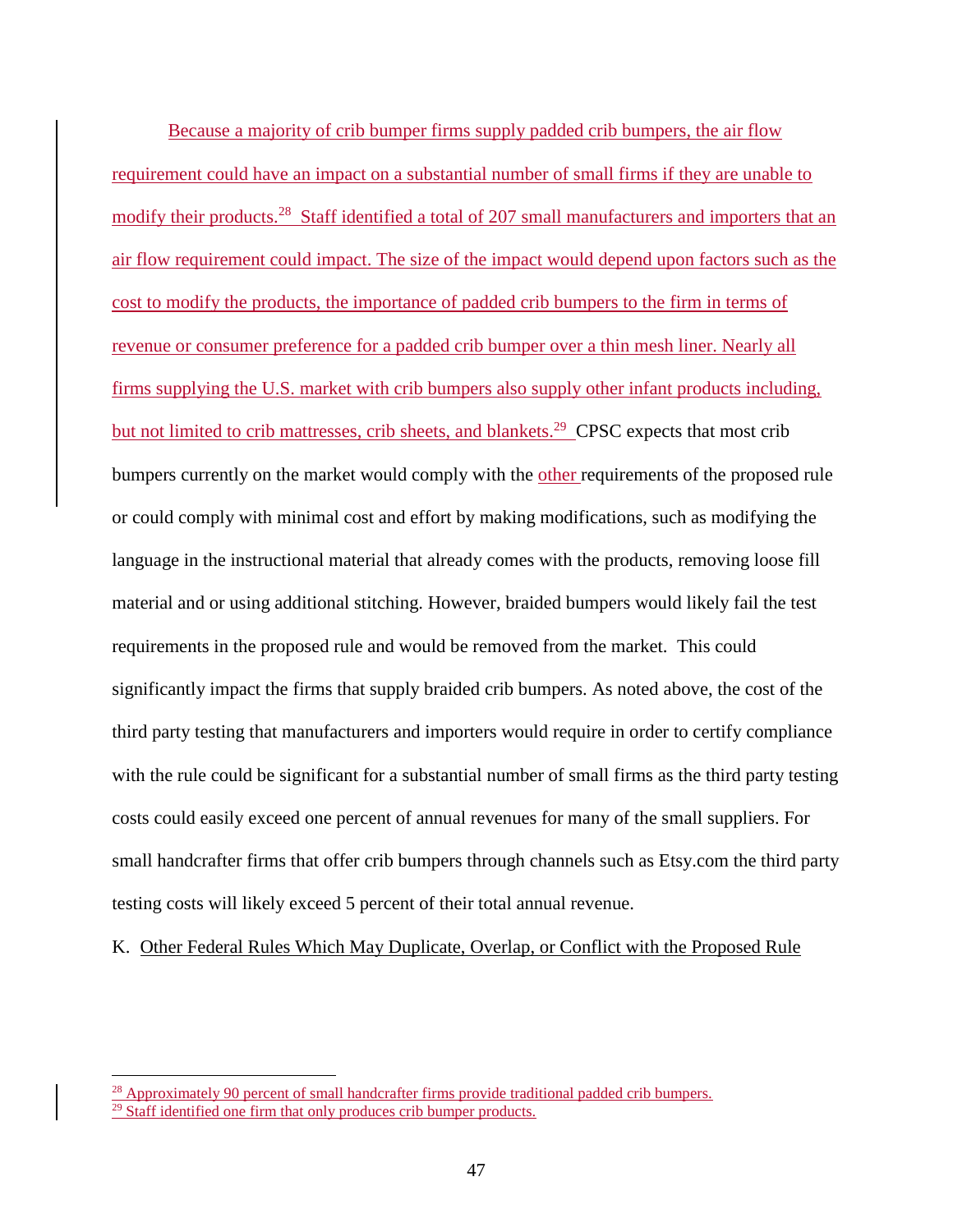CPSC has not identified any other federal rules that duplicate, overlap, or conflict with the proposed rule.

## L. Alternatives Considered to Reduce the Impact on Small Entities

1. Adopt ASTM F1917-12 without Modification. The Commission could propose to incorporate by reference ASTM F1917– 12 without any modifications and direct staff to work with ASTM to improve warning labels, test methods, and the firmness of crib bumpers in a future revision of the voluntary standard. This alternative could reduce the impact of the rule on small businesses, but the reduction would not be expected to be very significant. As discussed in the analysis above, modifying crib bumpers to comply with the firmness requirement could be accomplished by reducing the amount of filler material or by incorporating additional stitching to compress the material. These modifications are not expected to be costly. Likewise the costs to modify or add warning labels or instructional material are expected to be low. The most significant impacts of the proposed rule would be associated with the third party testing requirements under section 14 of the CPSA and 16 CFR part 1107, which would be required once the proposed rule became a mandatory children's product safety rule. These costs, however, would be largely unaffected by this alternative.

2. Small Batch Exemption. Given the number of small crib bumper manufacturers using websites like Etsy, exempting small batch manufacturers from the testing requirements proposed under the rule might seem to be an alternative. However, under Section  $14(d)(4)(C)(ii)$  of the CPSA, the Commission cannot "provide any alternative requirements or exemption" from third party testing for "durable infant or toddler products," as defined in section 104(f) of the CPSIA. Consequently, the Commission is not proposing a small batch exemption.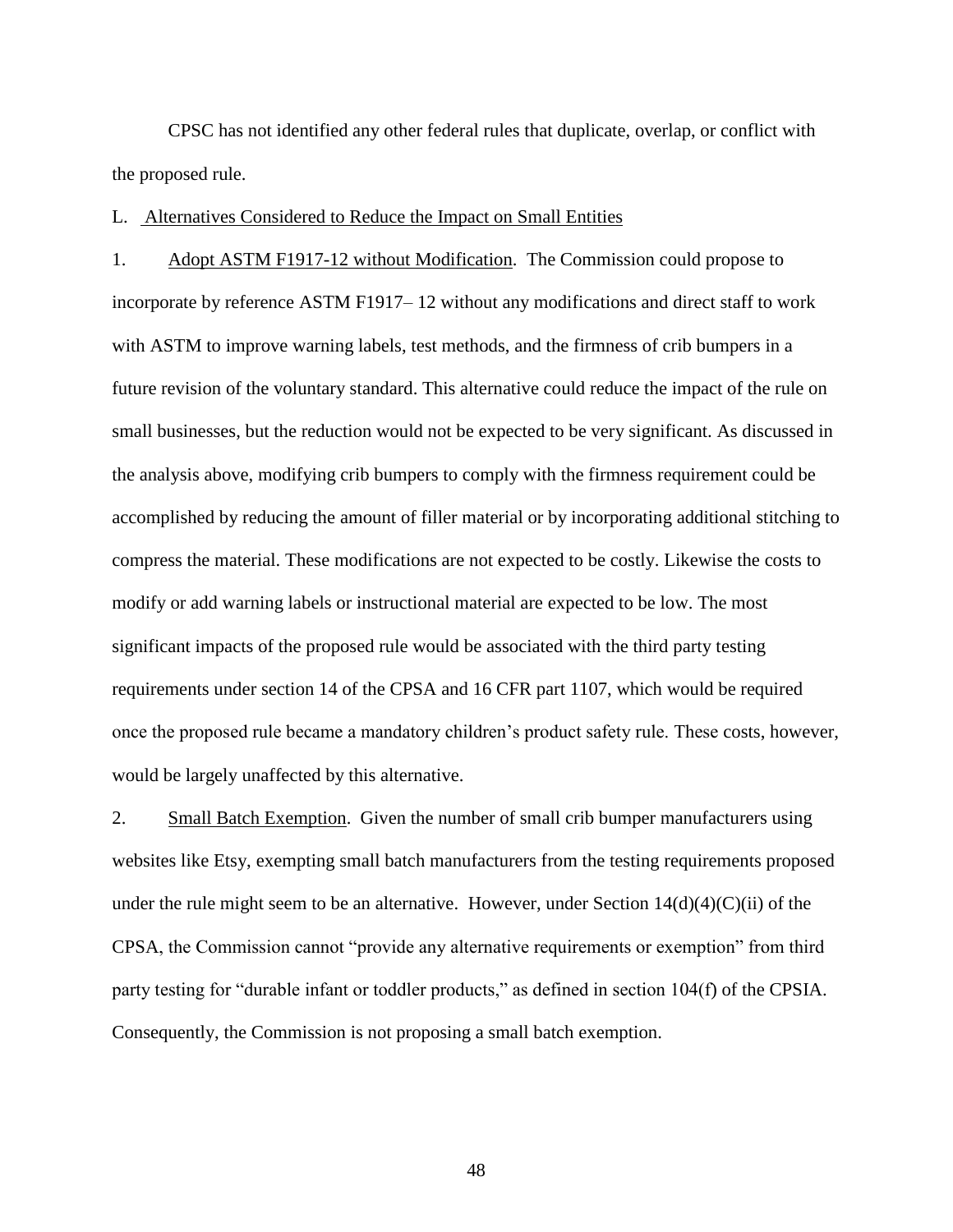3. Reduce the Frequency of Periodic Testing for Very Small Crib Bumper Manufacturers. The Commission could amend 16 C.F.R. part 1107 to reduce the frequency of periodic testing for small home-based businesses that produce crib bumpers. Currently, under the requirements of 16 CFR 1107.21, these firms need to conduct periodic third party tests every year, or, if they have a formal production testing plan, every 2 years. The testing costs associated with third party periodic testing could be substantially reduced if the Commission amended existing regulations to allow small home-based producers of crib bumpers to conduct periodic testing less frequently. One alternative for manufacturers with established production testing plans, would be to require third party periodic testing only after a certain number of units of a product (to be determined at a later time) had been produced, even if it meant that periodic third party tests would be conducted less frequently than every 2 years. The details of this alternative would be determined by the Commission; it might apply to all nursery products, or it might be limited to crib bumpers. However, all home-based firms would still be required to: (1) produce conforming products; (2) conduct the initial certification tests (16 CFR 1107.20); (3) re-certify whenever there is a material change to the product (16 CFR 1107.23); and (4) implement a production testing plan and conduct on going production tests (16 CFR 1107.21(c)).

4. Delay the Effective Date of the Requirements. Typically, the Commission recommends an effective date of 6 months for durable nursery product rules. Six months is generally considered sufficient time for suppliers to come into compliance with a proposed durable infant and toddler product rule, unless there are specific reasons for a longer effective date. One alternative that could reduce the impact on small firms would be to set an effective date of 12 months. A later effective date could mitigate the effects of the rule on small businesses by delaying the need to conduct third party certification tests and allowing the businesses to spread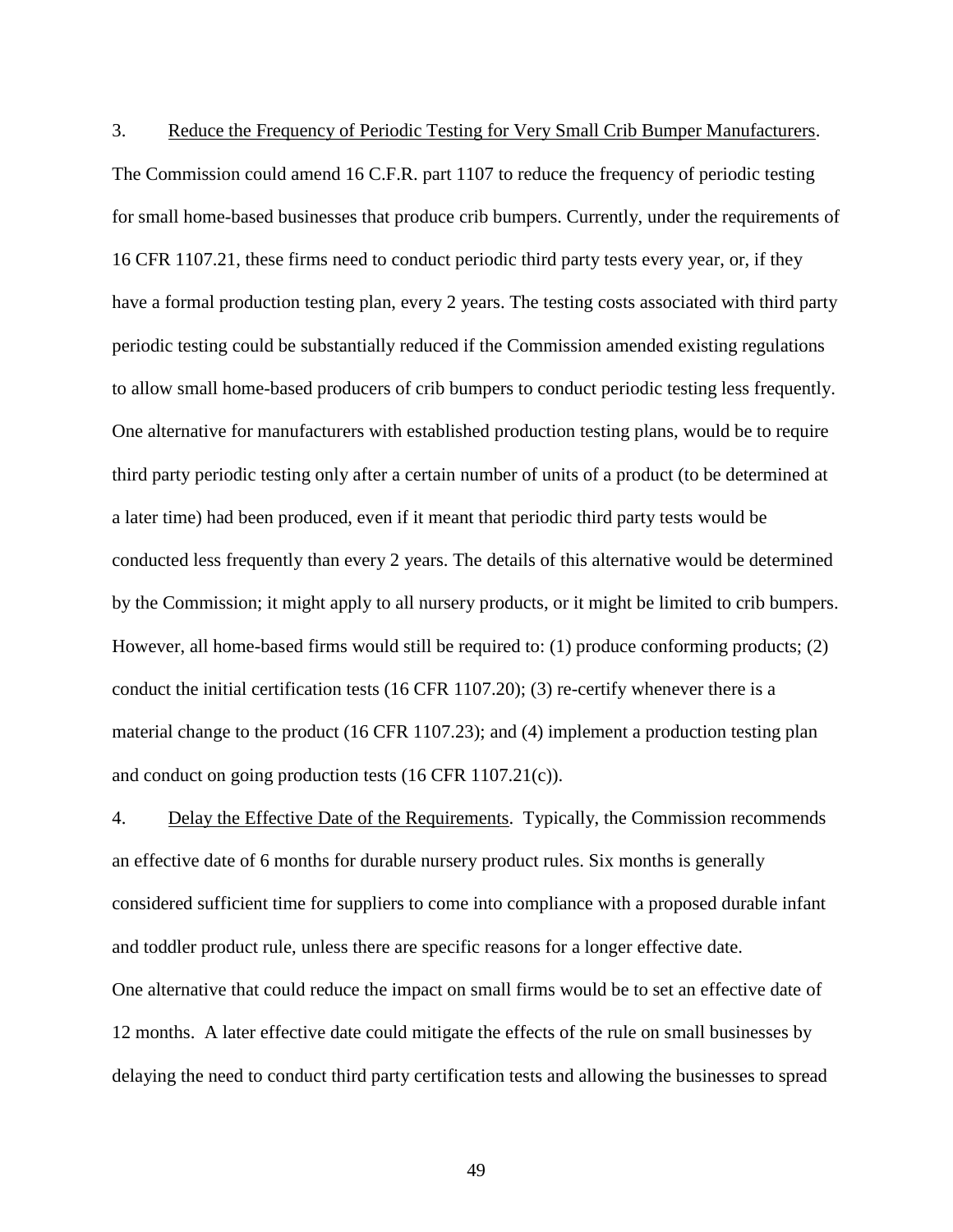the costs of bringing their crib bumpers into conformance over a longer period of time. For businesses that would choose to exit the crib bumper market (rather than produce conforming products), such a delay might also provide them with more time to adjust marketing towards other product offerings, sell inventory or consider alternative business opportunities.

5. Not Issue a Mandatory Standard. Another option available to the Commission that would reduce the burden on small firms is to not adopt a mandatory standard for crib bumpers. This would eliminate the cost impacts described in the previous sections, including those associated with third party testing, and allow the small handcrafter firms to continue operations.

#### M. Impacts of Test Laboratory Accreditation Requirements on Small Laboratories

In accordance with section 14 of the CPSA, all children's products that are subject to a children's product safety rule must be tested by a third party conformity assessment body that has been accredited by CPSC. These third party conformity assessment bodies test products for compliance with applicable children's product safety rules. Testing laboratories that want to conduct this testing must meet the NOR for third party conformity testing. CPSC has codified NORs in 16 CFR part 1112. The Commission proposes to amend 16 CFR part 1112 to establish an NOR for testing laboratories to test for compliance with the proposed crib bumper standard. This section assesses the impact a proposed amendment would have on small laboratories.

CPSC conducted a final regulatory flexibility analysis (FRFA) when it adopted part 1112. 78 FR 15836 (Mar. 12, 2013). The FRFA concluded that the accreditation requirements would not have a significant adverse impact on a substantial number of small laboratories because no requirements were imposed on laboratories that did not intend to provide third party testing services. The only laboratories CPSC expects to provide such services are laboratories that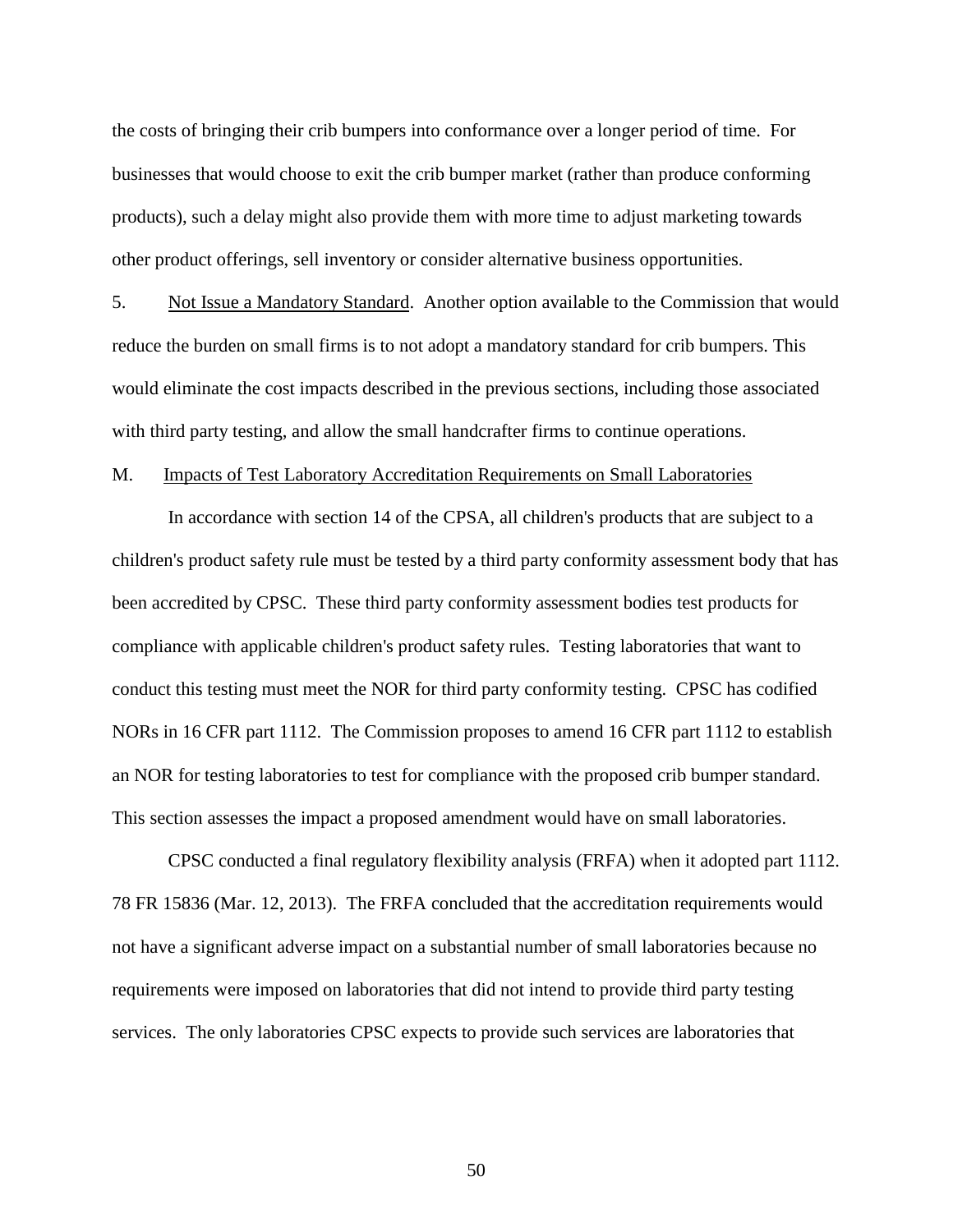anticipated receiving sufficient revenue from the mandated testing to justify accepting the requirements as a business decision.

For the same reasons, including the NOR for crib bumpers in part 1112 would not have a significant impact on small laboratories. Moreover, CPSC expects that only a small number of laboratories would request accreditation to test crib bumpers, based on the number of laboratories that have applied for CPSC accreditation to test other juvenile products. Most laboratories would already have accreditation to test for conformance to other juvenile product standards; accordingly, the only cost would be to add the crib bumper standard to their accreditation. Test laboratories have indicated that this cost is extremely low when they are already accredited for other CPSIA section 104 rules. Therefore, the Commission certifies that the NOR for the crib bumper standard will not have a significant impact on a substantial number of small entities.

#### **XIV. Environmental Considerations**

The Commission's regulations address whether the agency must prepare an environmental assessment or an environmental impact statement. Under these regulations, certain categories of CPSC actions normally have "little or no potential for affecting the human environment," and therefore, do not require an environmental assessment or an environmental impact statement. Safety standards providing requirements for products come under this categorical exclusion. 16 CFR  $1021.5(c)(1)$ . The proposed rule falls within the categorical exclusion.

#### **XV. Paperwork Reduction Act**

This proposed rule contains information collection requirements that are subject to public comment and review by the Office of Management and Budget (OMB) under the Paperwork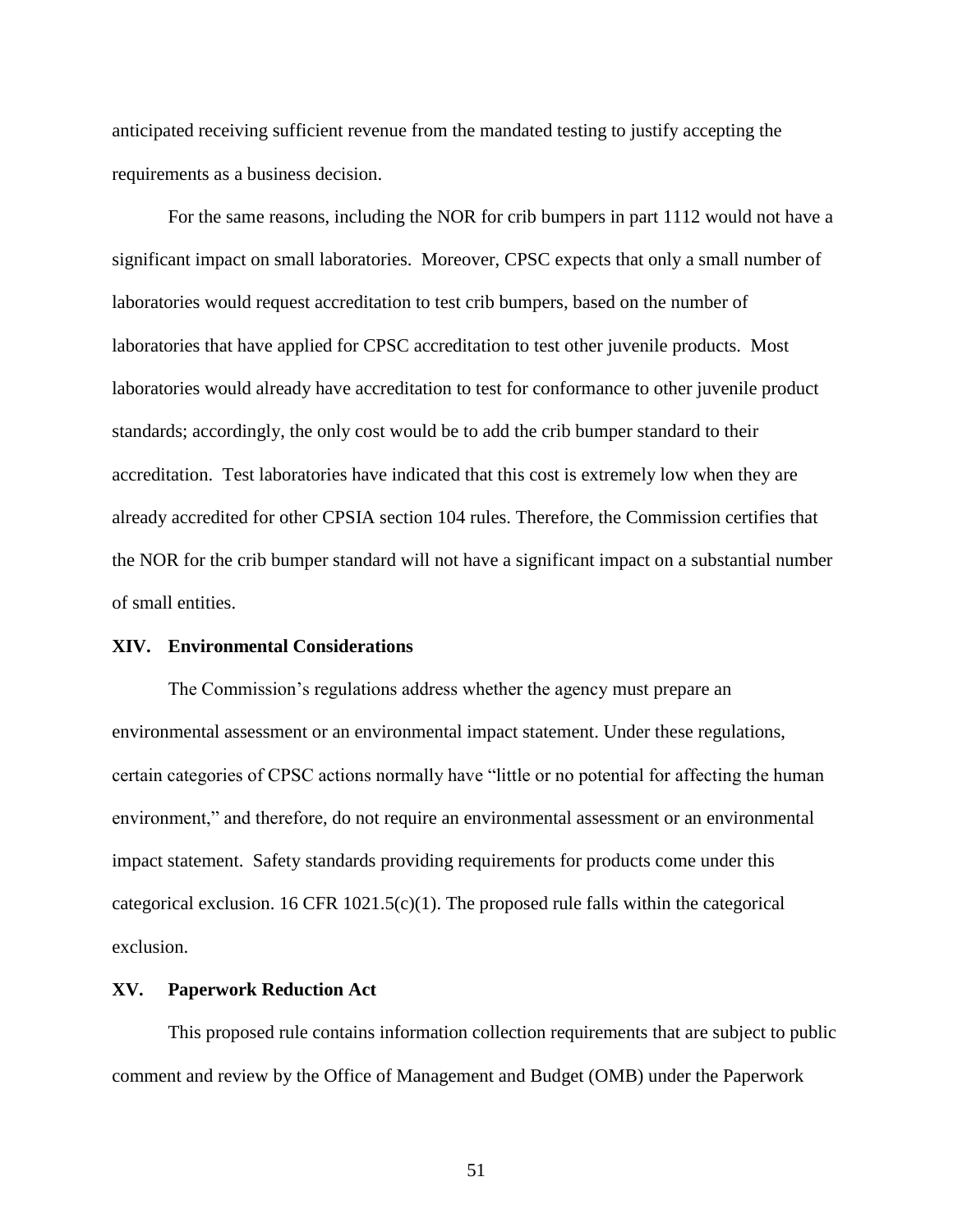Reduction Act of 1995 (44 U.S.C. 3501–3521). In this document, pursuant to 44 U.S.C.  $3507(a)(1)(D)$ , we set forth:

- a title for the collection of information:
- a summary of the collection of information;
- a brief description of the need for the information and the proposed use of the information;
- a description of the likely respondents and proposed frequency of response to the collection of information;
- an estimate of the burden that shall result from the collection of information; and
- notice that comments may be submitted to the OMB.

*Title*: Safety Standard for Crib Bumpers/Liners

*Description*: The proposed rule would require crib bumpers/liners to comply with ASTM

F1917-12, *Standard Consumer Safety Performance Specification for Infant Bedding and Related Accessories,* with several modifications, including modifications to their existing labels and new requirements for the provision of instructional literature. Section 8 of ASTM F1917-12 contains requirements for marking and labeling. Proposed section 9 contains requirements for instructional literature. These requirements fall within the definition of "collection of information," as defined in 44 U.S.C. 3502(3).

*Description of Respondents*: Persons who manufacture or import crib bumpers/liners.

*Estimated Burden*: We estimate the burden of this collection of information as follows:

| Table 1 – Estimated Annual Reporting Burden |
|---------------------------------------------|
|---------------------------------------------|

| Burden Type | Number of   | Frequency of Total Annual |           | Hours per | <b>Total Burden</b> |
|-------------|-------------|---------------------------|-----------|-----------|---------------------|
|             | Respondents | Responses                 | Responses | Response  | Hours               |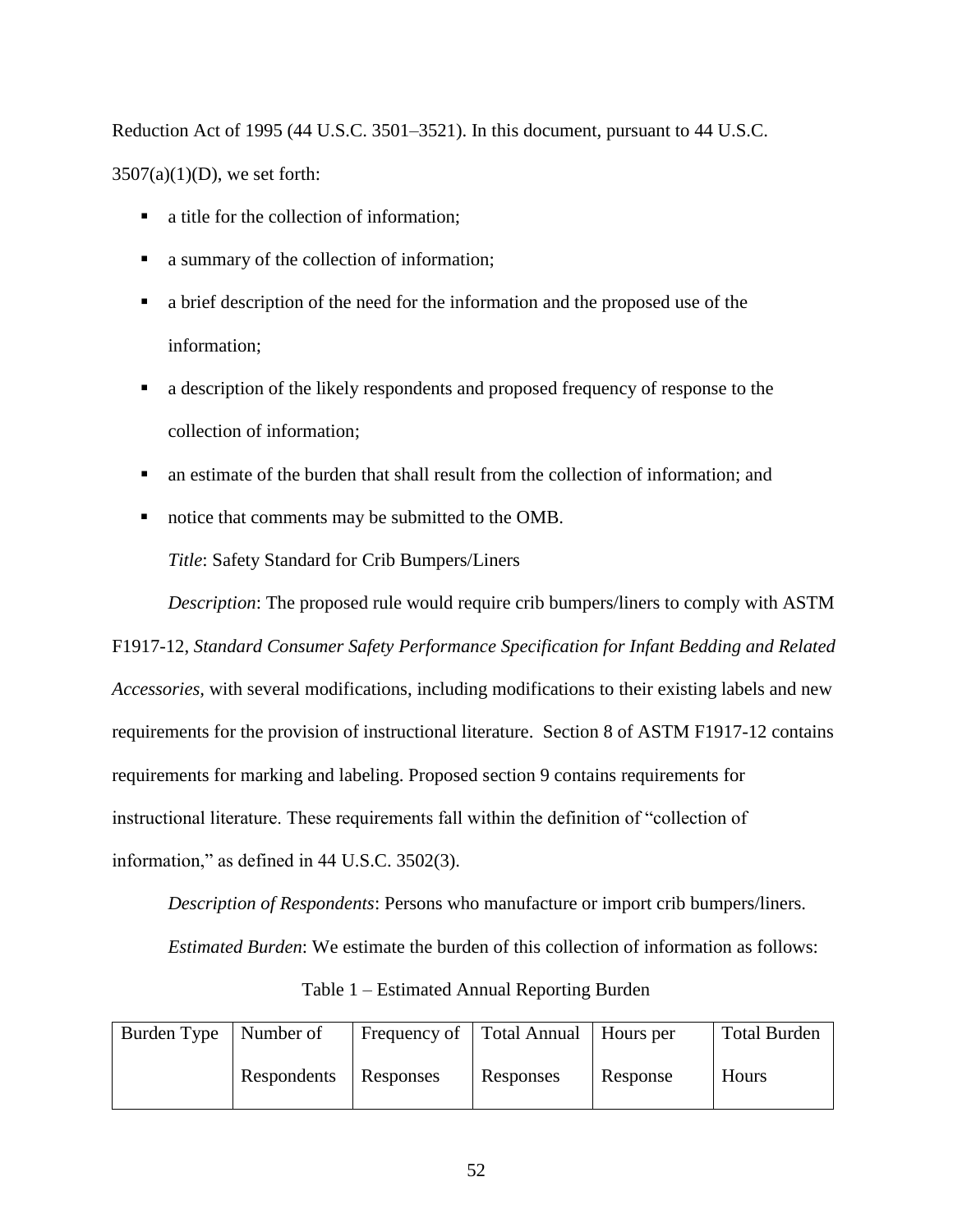|               | 220 | $\overline{2}$ | 440   |    | 440   |
|---------------|-----|----------------|-------|----|-------|
| Labeling      |     |                |       |    |       |
| Instructional | 220 | $\overline{2}$ | 8,800 | 20 | 8,800 |
| literature    |     |                |       |    |       |
| <b>TOTAL</b>  |     |                |       |    | 9,240 |
| <b>BURDEN</b> |     |                |       |    |       |

Our estimate is based on the following:

There are 220 known entities supplying crib bumpers/liners to the U.S. market. All 220 firms are assumed to use labels already on both their products and their packaging, but the firms might need to make some modifications to their existing labels. The estimated time required to make these modifications is about 1 hour per model. Each entity supplies an average of two different models of crib bumper/liner; therefore, the estimated burden associated with labels is 1 hour per model  $\times$  220 entities  $\times$  2 models per entity = 440 hours. We estimate the hourly compensation for the time required to create and update labels is \$34.61 (U.S. Bureau of Labor Statistics, "Employer Costs for Employee Compensation," March 2019, total compensation for all sales and office workers in goods-producing private industries, series id CMU201G000200000D: http://www.bls.gov/ncs/). Therefore, the estimated annual cost to industry associated with the labeling requirements is \$15,228.20 (\$34.61 per hour  $\times$  440 hours = \$15,228.20). There are no operating, maintenance, or capital costs associated with the collection. The proposed rule would require instructions to be supplied with the product. Under the OMB's regulations (5 CFR 1320.3(b)(2)), the time, effort, and financial resources necessary to comply with a collection of information that would be incurred by persons in the "normal course of their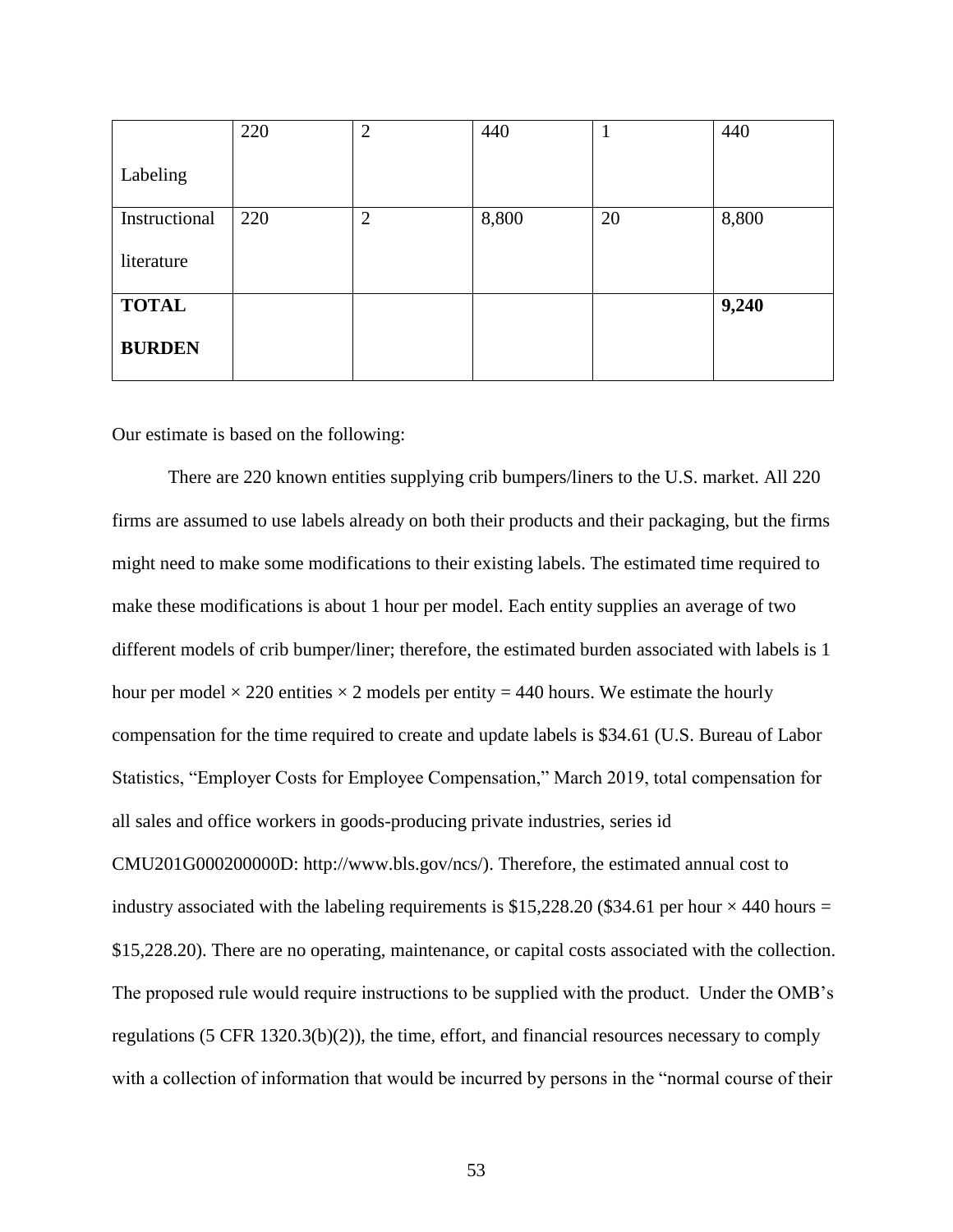activities" are excluded from a burden estimate, where an agency demonstrates that the disclosure activities required to comply are "usual and customary." Crib bumpers/liners require installation on an existing crib, which implies instructions for proper use, fit, position on a crib, and cleaning are necessary. Many of the firms already provide some instructional material, but some modifications to existing material may be necessary, and other firms supply little to no instructional information. Therefore, we have assumed that there will be a burden to all firms of modifying/creating instructional literature in this case. Each entity supplies an average of two different models of crib bumper/liner; therefore, the estimated burden associated with instructional literature is 20 hour per model  $\times$  220 entities  $\times$  2 models per entity = 8,800 hours. We estimate the hourly compensation for the time required to create and update instructional material is \$34.61 (U.S. Bureau of Labor Statistics, "Employer Costs for Employee Compensation," March 2019, total compensation for all sales and office workers in goodsproducing private industries, series id CMU201G000200000D: http://www.bls.gov/ncs/). Therefore, the estimated annual cost to industry associated with the instructional material requirements is \$304,568 (\$34.61 per hour  $\times$  8,800 hours = \$304,568). There are no operating, maintenance, or capital costs associated with the collection. Not all firms would incur these costs every year, but new firms that enter the market would and the market may be highly fluctuating, particularly for small handcrafters.

Based on this analysis, the proposed standard for crib bumpers/liners would impose a burden to industry of 9,240 hours, at an estimated cost of \$319,796.40 annually.

In compliance with the Paperwork Reduction Act of 1995 (44 U.S.C. 3507(d)), we have submitted the information collection requirements of this rule to the OMB for review. Interested persons are requested to submit comments regarding information collection by **[INSERT DATE**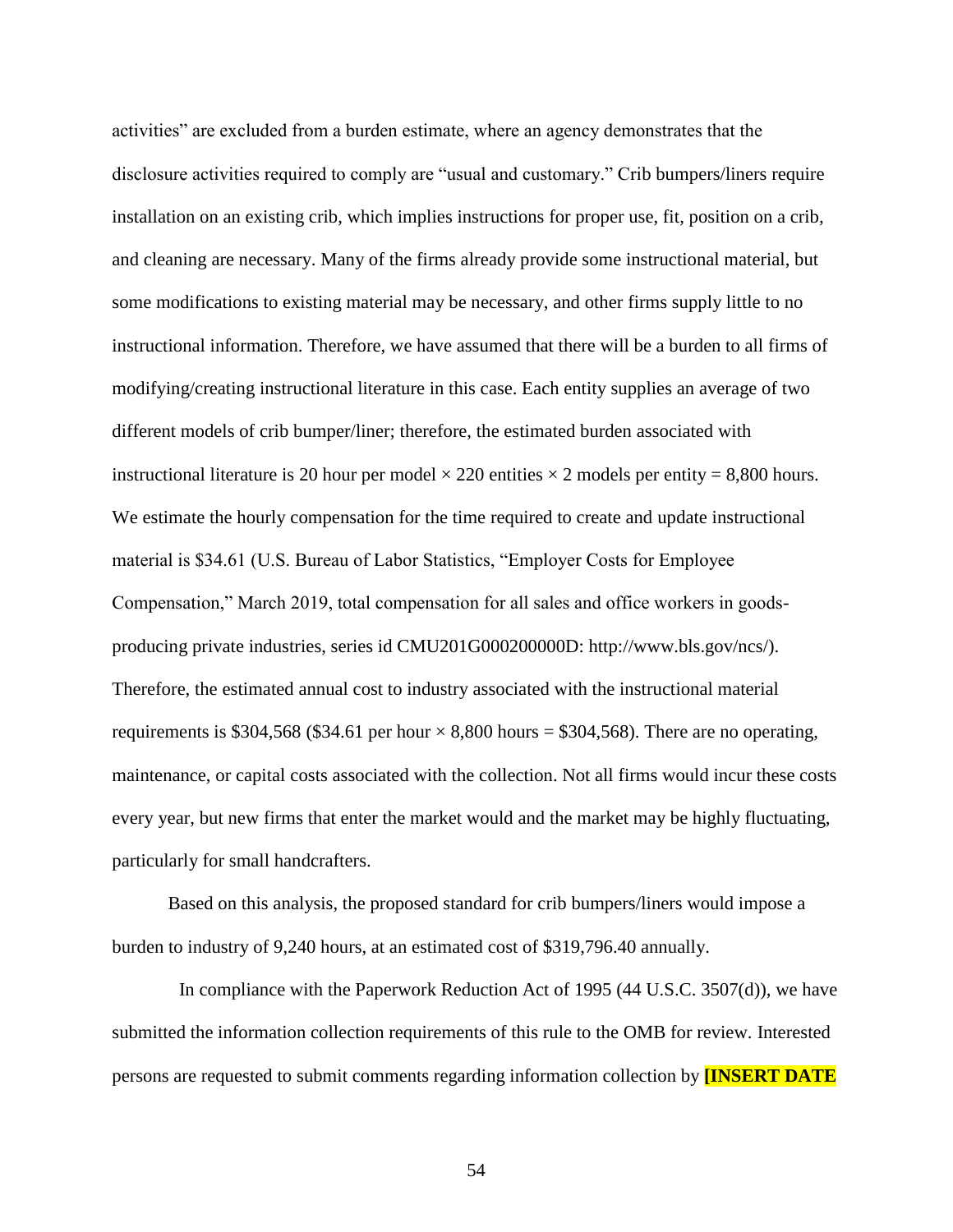#### **30 DAYS AFTER DATE OF PUBLICATION IN THE FEDERAL REGISTER]**, to the

Office of Information and Regulatory Affairs, OMB (see the ADDRESSES section at the beginning of this notice).

Pursuant to 44 U.S.C.  $3506(c)(2)(A)$ , we invite comments on:

- $\blacksquare$  the estimated burden hours required to modify warning labels;
- the estimated burden hours required to modify instruction manuals;
- whether the collection of information is necessary for the proper performance of the CPSC's functions, including whether the information will have practical utility;
- $\blacksquare$  the accuracy of the CPSC's estimate of the burden of the proposed collection of information, including the validity of the methodology and assumptions used;
- ways to enhance the quality, utility, and clarity of the information to be collected;
- ways to reduce the burden of the collection of information on respondents, including the use of automated collection techniques, when appropriate, and other forms of information technology.

#### **XVI. Preemption**

Section 26(a) of the CPSA, 15 U.S.C. 2075(a), provides that when a consumer product safety standard is in effect and applies to a product, no state or political subdivision of a state may either establish or continue in effect a standard or regulation that prescribes requirements for the performance, composition, contents, design, finish, construction, packaging, or labeling of such product dealing with the same risk of injury unless the state requirement is identical to the federal standard. Regulations or laws lacking performance or design requirements enacted by a state or a political subdivision of a state are not subject to this section. Section 26(c) of the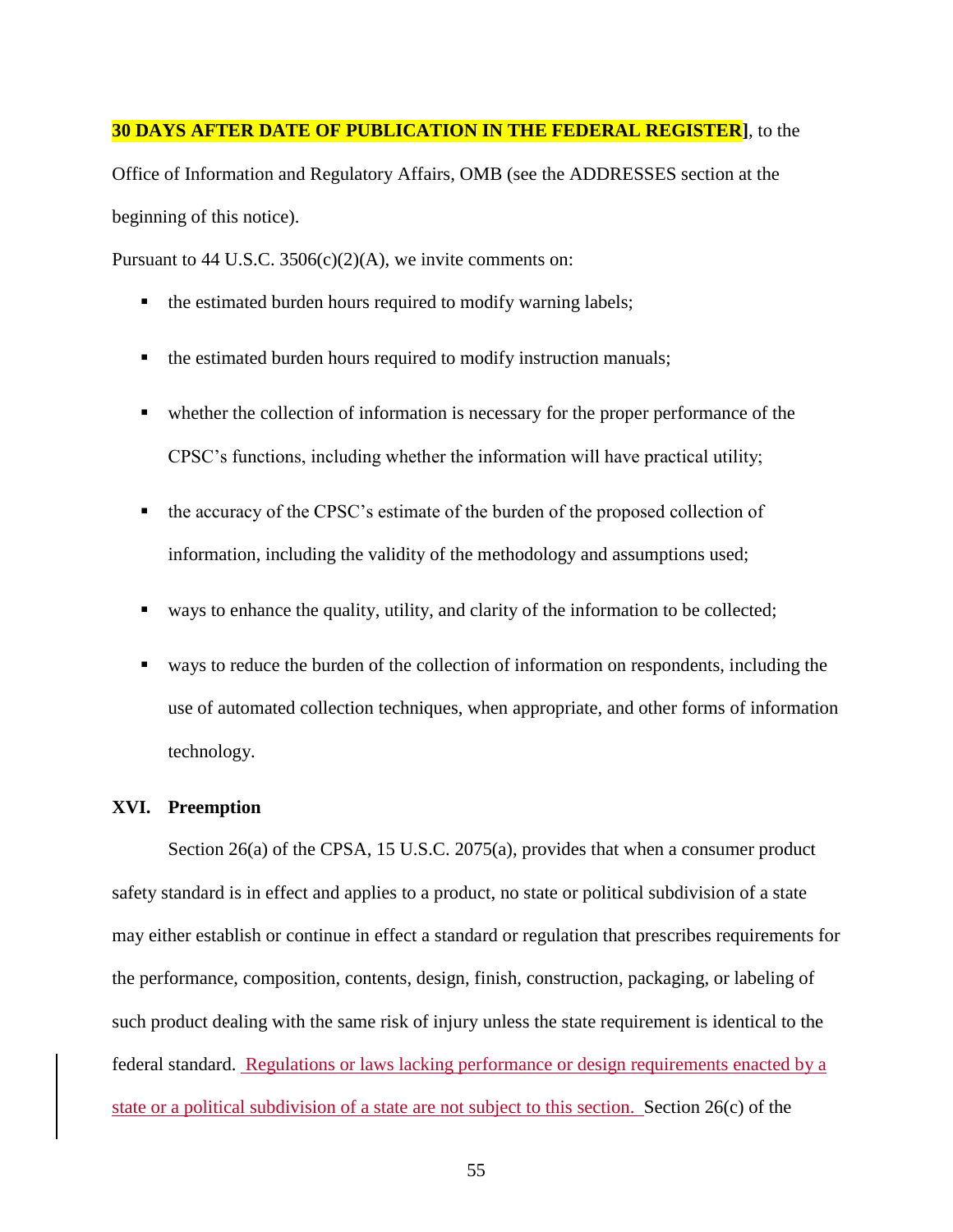CPSA also provides that states or political subdivisions of states may apply to the Commission for an exemption from this preemption under certain circumstances. Section 104(b) of the CPSIA refers to the rules to be issued under that section as "consumer product safety rules." Therefore, the preemption provision of section 26(a) of the CPSA would apply to a rule issued under section 104.

#### **XVII. Request for Comments**

This NPR begins a rulemaking proceeding under section 104(b) of the CPSIA to issue a consumer product safety standard for crib bumpers, to amend part 1112 to add crib bumpers to the list of children's product safety rules for which the CPSC has issued an NOR, and to amend part 1130 to identify crib bumpers as a durable infant or toddler product subject to CPSC consumer registration requirements. We invite all interested persons to submit comments on any aspect of this proposal. In addition to requests for specific comments elsewhere in this NPR, the Commission requests comments on the proposed effective date, and the costs of compliance with, and testing to, the proposed crib bumper safety standard. Furthermore, the Commission invites comments on the following:

1. Is the 2 inch maximum thickness requirement and the related test method sufficient?

2. With regard to the firmness requirements and related test methods: potential facial conformity test devices and methods, such as mechanical test surrogates; recommendations for a more anthropomorphic test method; the repeatability of the proposed firmness test; the validity of the proposed firmness requirements and related test methods.

3. Is an airflow performance requirement based on the airflow characteristics of typical mesh bumpers protective enough to eliminate risks of suffocation against a crib bumper?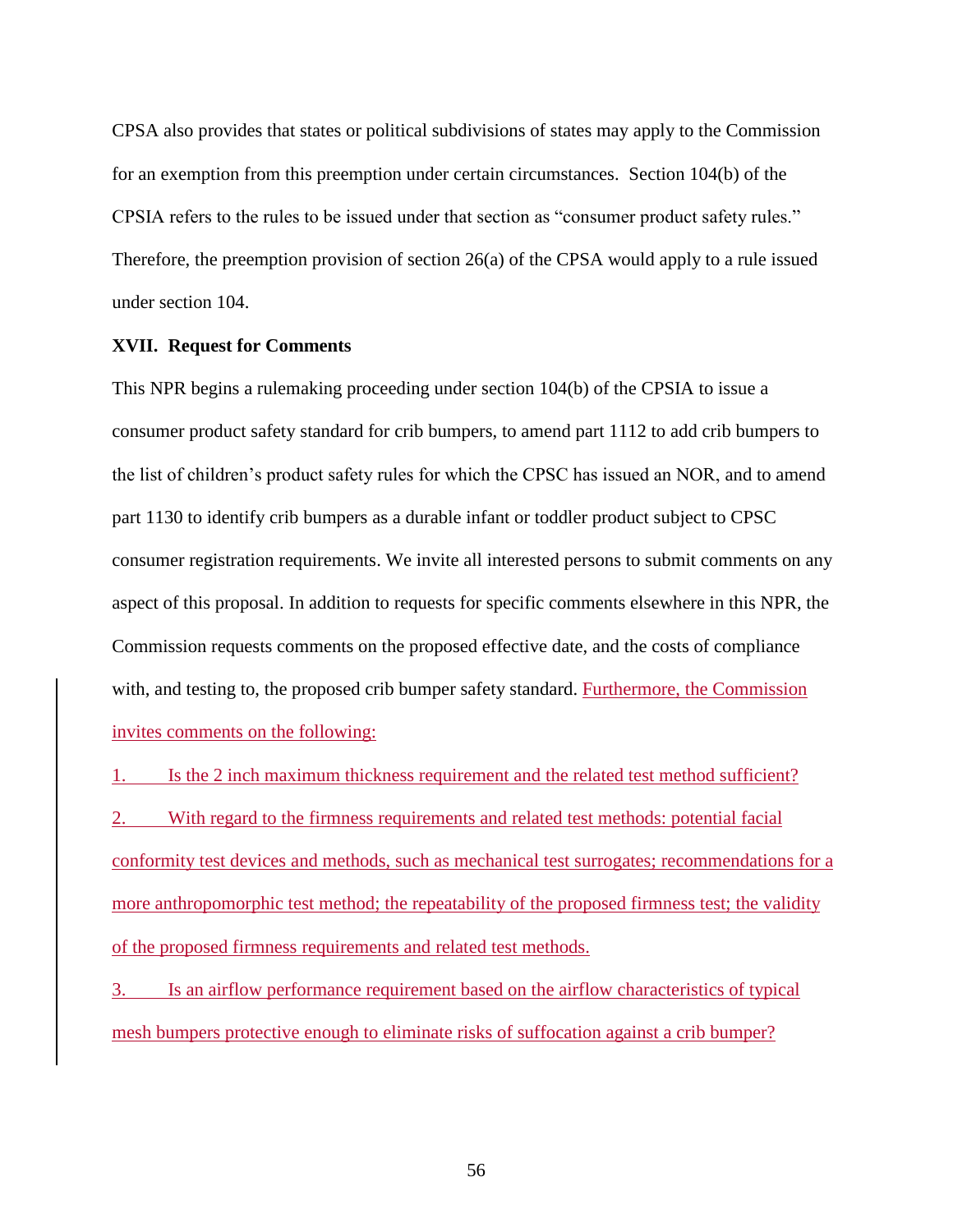4. What further modifications to the British air flow test method (BS 4578:1970) would enhance the repeatability and validity of the airflow test for crib bumpers?

5. Is there an alternative test method, such as *ASTM D737-18, Standard Test Method for Air Permeability of Textile Fabrics*, that can be correlated with results from British Standard, as modified, and would adoption of this alternative test method offer benefits?

6. If the Commission adopts an airflow performance requirement, what effect will this have on the need for the proposed thickness and firmness tests and will the proposed warnings and instructions need to be modified?

7. Is there evidence that demonstrates that climb-out rates are higher when crib bumpers or mesh liners are installed in a crib, and should the Commission require the new warnings about removal of the product and climbing out?

8. Does having an airflow performance requirement for crib bumpers adversely affect public education about safe sleep best practices?

9. Is there any research into air permeability, breathability, infants' oxygen and carbon dioxide levels, rebreathing, anatomical features, airway openings, respiratory rates and volumes, anthropometry of facial features such as nasal deformation against crib bumpers, effects of exhaled moisture and saliva on the air permeability of fabric and mesh bumpers, patterns of gas dispersal within a crib, or other related topics that the Commission should consider?

10. Are there reports of incidents or injuries associated with vertical bumpers? What is the recommended user population, market size and expected, useful lifespan of vertical bumpers? What design characteristics of vertical bumpers are critical for safety, such as shape, thickness, fill materials, and attachment means? Are there are any requirements in this proposal from which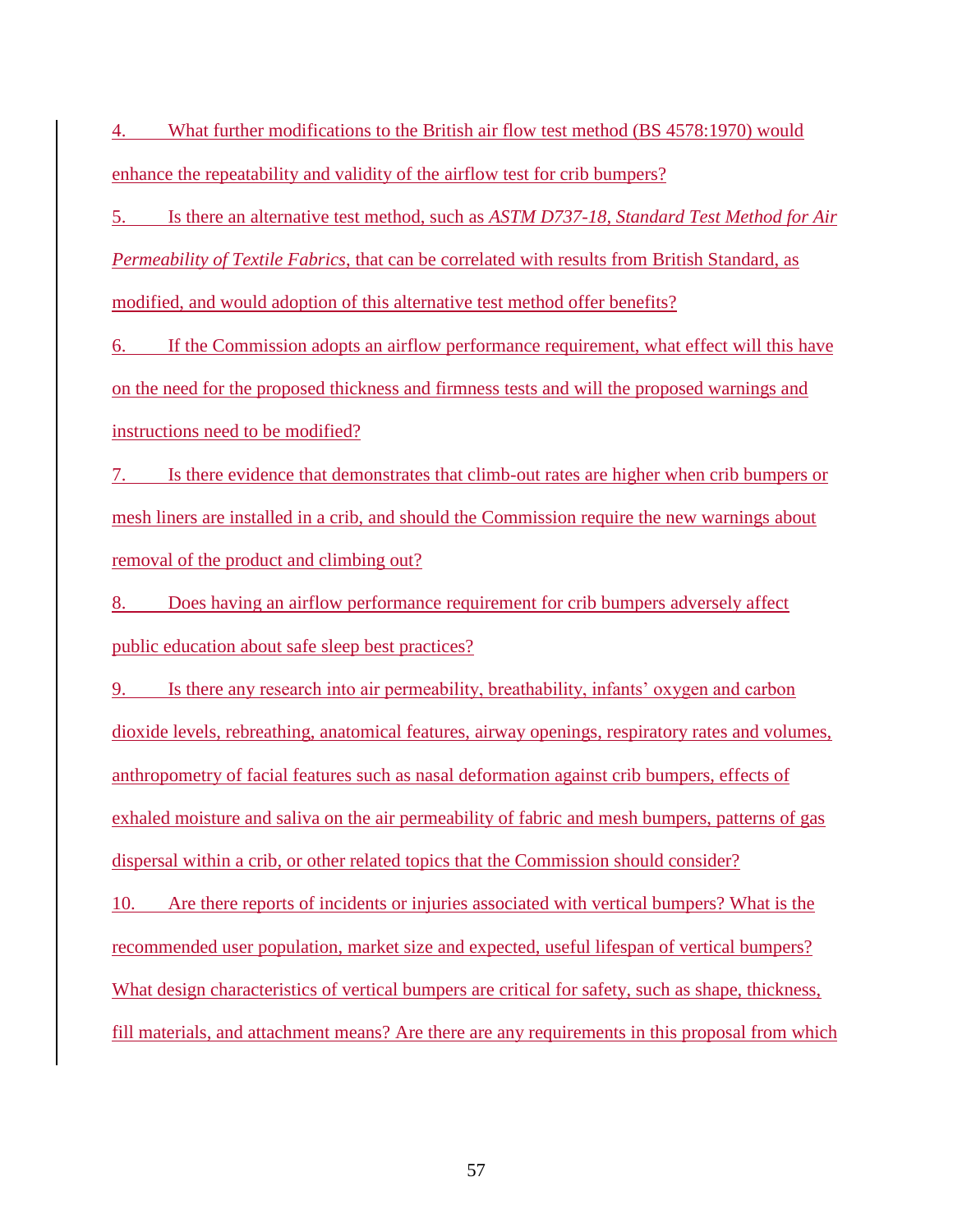vertical bumpers should be exempt and why? Are there any test methods that need to be modified for testing vertical bumpers?

11. A central purpose of the Consumer Product Safety Act is "to develop uniform safety standards for consumer products and to minimize conflicting State and local regulations." *See* 15 U.S.C. § 2051(b)(3). Given this mandate, what should the preemptive effect of any regulation promulgated under this rulemaking be?

12. Should the Commission consider an effective date of 12 months for any regulation promulgated under this rulemaking?

13. Should CPSC consider any other alternatives to reduce the impact on small entities?

14. On October 19, 2016, the Commission voted to initiate rulemaking under section 104 of the Consumer Product Safety Improvement Act (CPSIA) to address the risk of injury or death associated with the use of crib bumpers. Do crib bumpers and liners meet the definition of "durable product?" What are the anticipated legal challenges to pursuing rulemaking under this authority?

15. Many outside groups have advocated for an outright ban of crib bumpers and liners. Does CPSC have jurisdiction under Section 104 to ban this product category? If not, may CPSC promulgate a rule declaring such products a banned hazardous product under Section 8 of the CPSIA, 15 U.S.C. § 2057?

During the comment period, the ASTM F1917-12 *Standard Consumer Safety Performance Specification for Infant Bedding and Related Accessories*, is available as a read-only document at: [http://www.astm.org/cpsc.htm.](http://www.astm.org/cpsc.htm)

Comments should be submitted in accordance with the instructions in the **ADDRESSES**  section at the beginning of this notice.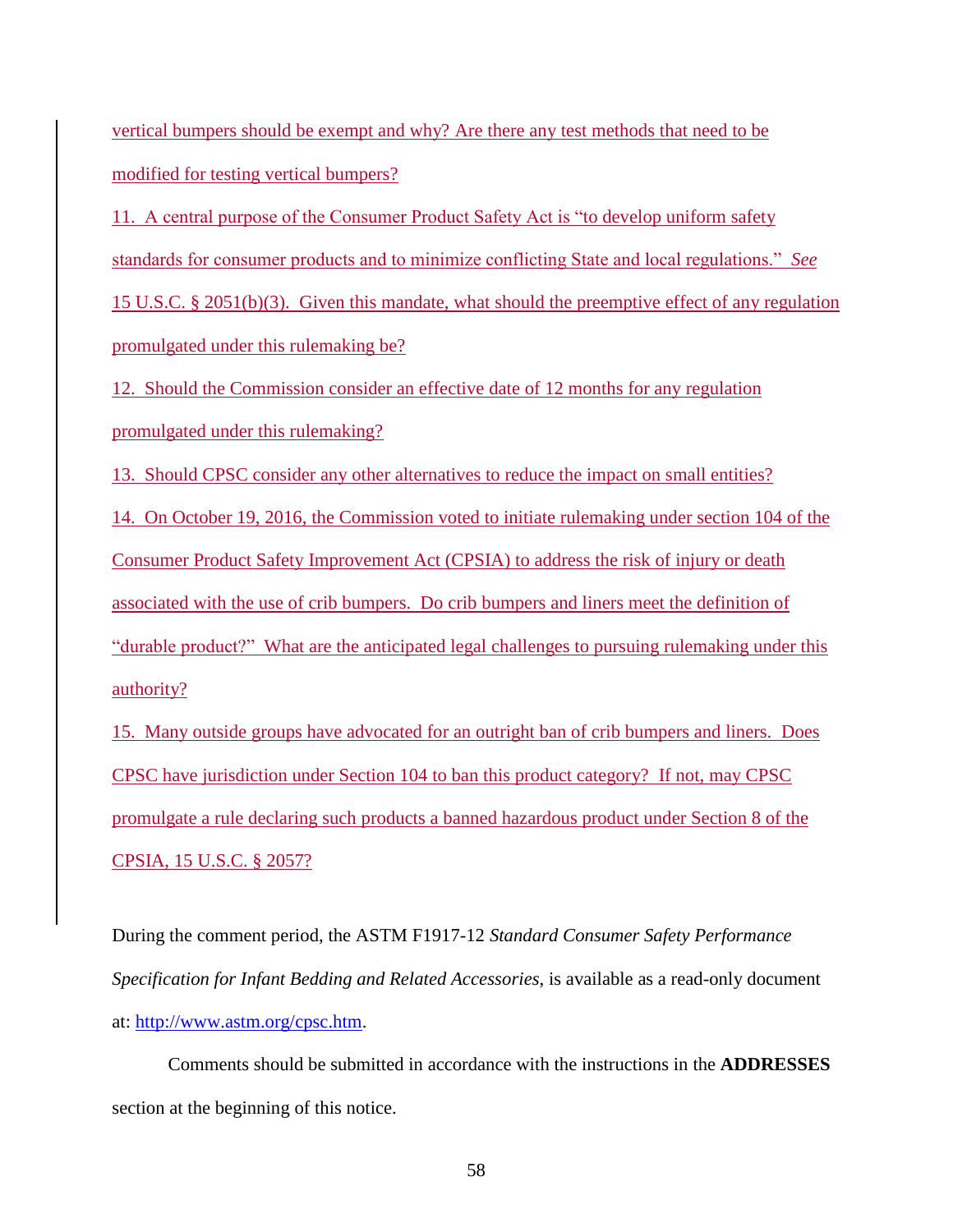## **List of Subjects**

# **16 CFR Part 1112**

Administrative practice and procedure, Audit, Consumer protection, Reporting and recordkeeping requirements, Third party conformity assessment body.

# **16 CFR Part 1130**

Administrative practice and procedure, Business and industry, Consumer protection,

Reporting and recordkeeping requirements.

## **16 CFR Part 1240**

Consumer protection, Imports, Incorporation by reference, Infants and children, Labeling, Law enforcement, and Toys.

For the reasons discussed in the preamble, the Commission proposes to amend 16 CFR Chapter II as follows:

# **PART 1112—REQUIREMENTS PERTAINING TO THIRD PARTY CONFORMITY ASSESSMENT BODIES**

1. The authority citation for part 1112 continues to read as follows:

**Authority:** 15 U.S.C. 2063; Pub. L. 110-314, section 3, 122 Stat. 3016, 3017 (2008).

2. Amend  $\S 1112.15$  by adding paragraph (b)(50) to read as follows:

# **§ 1112.15 When can a third party conformity assessment body apply for CPSC acceptance**

## **for a particular CPSC rule and/or test method?**

**\* \* \* \* \***  $(b) * * * *$ (50) 16 CFR part 1240, Safety Standard for Crib Bumpers/Liners.

\* \* \* \* \*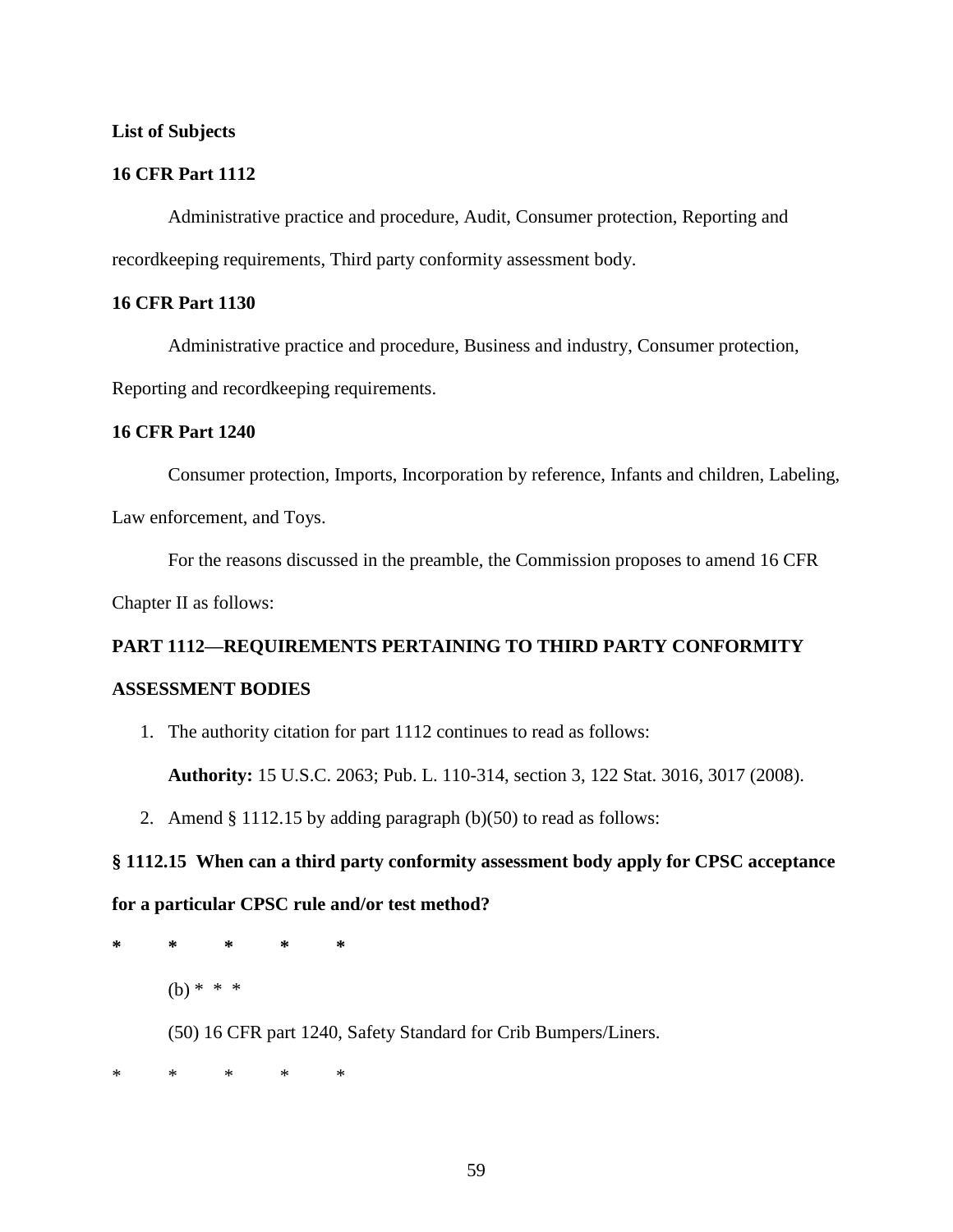3. The authority citation for part 1130 continues to read as follows:

**Authority**: 15 U.S.C. 2056a, 2065(b).

4. Amend § 1130.2 by revising paragraph (a)(12) to read as follows:

# **PART 1130—REQUIREMENTS FOR CONSUMER REGISTRATION OF DURABLE**

# **INFANT OR TODDLER PRODUCTS**

#### **§ 1130.2 Definitions.**

**\* \* \* \* \***  $(a) * * * *$ (19) Crib bumpers/liners.

\* \* \* \* \*

5. Add part 1240 to read as follows:

### **PART 1240-SAFETY STANDARD FOR CRIB BUMPERS/LINERS**

Sec.

1240.1 Scope.

1240.2 Requirements for crib bumpers/liners.

**Authority**: Sec. 104, Pub. L. 110-314, 122 Stat. 3016 (August 14, 2008); Sec. 3, Pub. L.

112-28, 125 Stat. 273 (August 12, 2011).

## **§ 1240.1 Scope.**

This part establishes a consumer product safety standard for crib bumpers/liners.

## **§ 1240.2 Requirements for crib bumpers/liners.**

(a) Except as provided in paragraph (b) of this section, each crib bumper/liner must

comply with all applicable provisions of ASTM F1917-12, *Standard Consumer Safety* 

*Performance Specification for Infant Bedding and Related Accessories*, approved on July 1,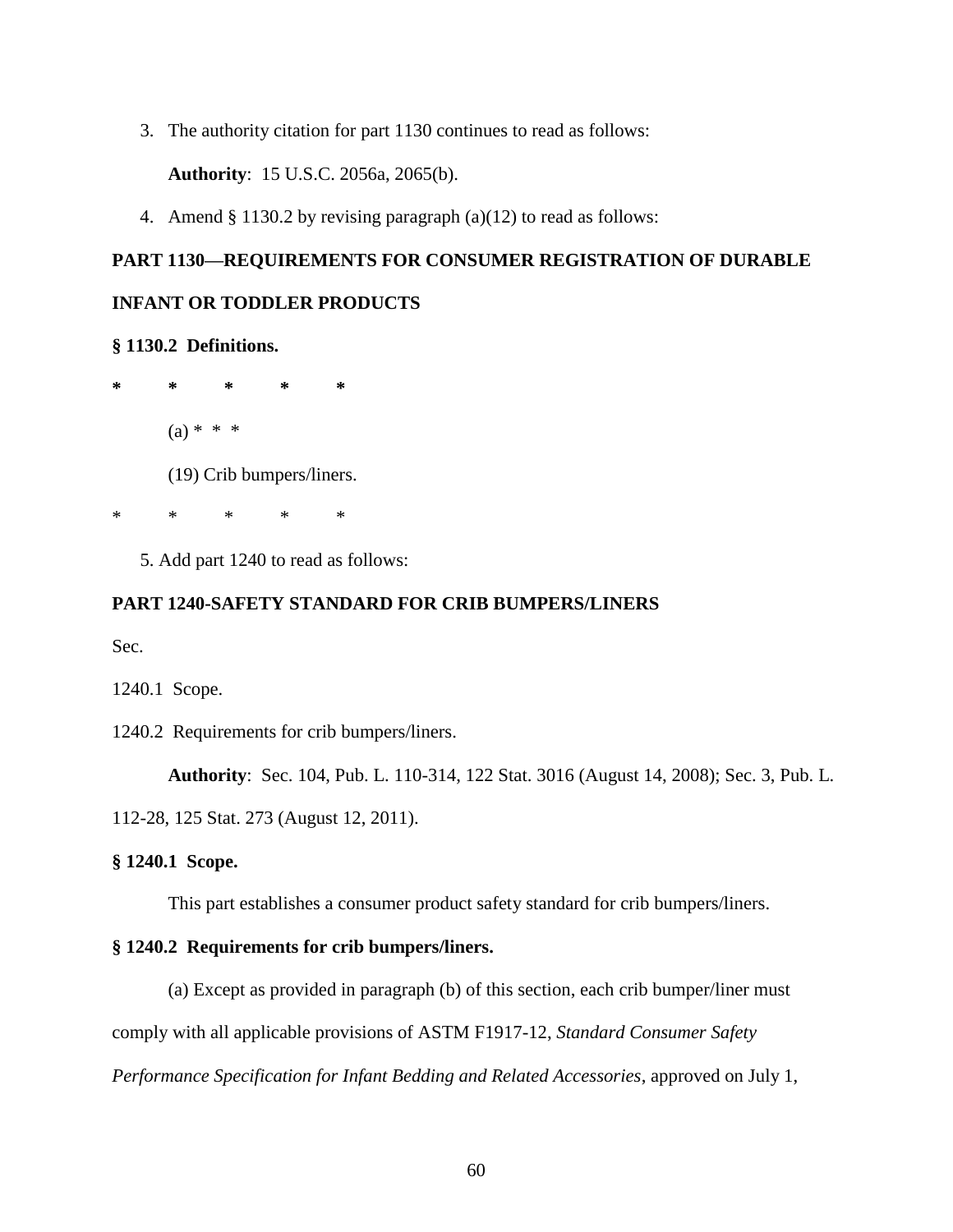2012. The Director of the Federal Register approves this incorporation by reference in accordance with 5 U.S.C. 552(a) and 1 CFR part 51. You may obtain a copy from ASTM International, 100 Bar Harbor Drive, P.O. Box 0700, West Conshohocken, PA 19428; [http://www.astm.org/cpsc.htm.](http://www.astm.org/cpsc.htm) You may inspect a copy at the Division of the Secretariat, U.S. Consumer Product Safety Commission, Room 820, 4330 East West Highway, Bethesda, MD 20814, telephone 301-504-7923, or at the National Archives and Records Administration (NARA). For information on the availability of this material at NARA, email,

[fedreg.legal@nara.gov](mailto:fedreg.legal@nara.gov) , or go to:

[http://www.archives.gov/federal\\_register/code\\_of\\_federal regulations/ibr\\_locations.html.](http://www.archives.gov/federal_register/code_of_federal%20regulations/ibr_locations.html)

(b) Comply with ASTM F1917-12 with the following additions or exclusions:

(1) Instead of complying with section 3.1.1 of ASTM F1917-12, comply with the following:

(i) 3.1.1 *attachment means. n—*flexible ribbons, strings, hook and loop straps, ties, and similar devices attached to a crib bumper/liner for the purpose of attaching to a crib.

(ii) [Reserved]

(2) Instead of complying with section 3.1.4 of ASTM F1917-12, comply with the following:

(i) 3.1.4 *infant bedding and related accessories, n—*includes the following items intended for use in a nursery: fitted sheets, blankets, dust ruffles, covers and drapes for canopies, pillows, mattress covers, diaper stackers, fabric wall hangings, crib bumpers/liners, and comforters.

(3) In addition to complying with section 3.1.6 of ASTM F1917-12, comply with the following: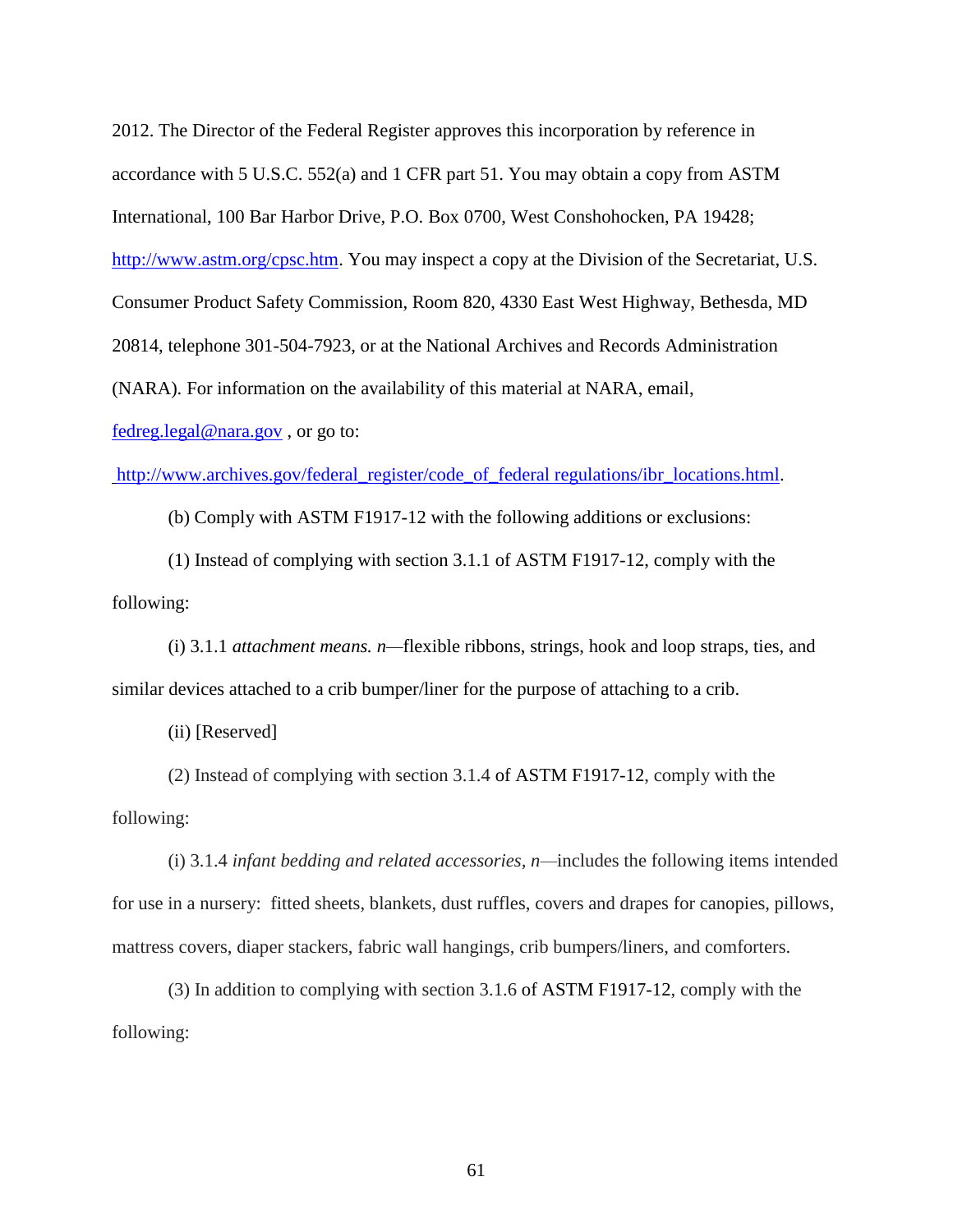(i) 3.1.7 *conspicuous, adj—*visible, when the product is in all manufacturer's recommended use positions, to a person standing near the product at any one position around the product, but not necessarily visible from all positions.

(ii) 3.1.8 *crib bumper/liner, n—*any product intended to be placed against any portion of the interior perimeter of a crib, and that reduces or eliminates an infant's access to the crib sides, slats, spindles, or the spaces between these components.

*Discussion—*Such products are commonly referred to as crib bumpers, crib liners, mesh liners, bumper pads, bumper guards, and headboard panels, but do not include products intended to cover only the top horizontal rail of a crib.

(4) Instead of complying with section 5.1 of ASTM F1917-12, comply with the following:

(i) 5.1 Attachment means on crib bumpers/liners shall not exceed 9.0 in. (230 mm) both before and after 7.4.1 testing when measured in accordance with 7.1.

(ii) [Reserved]

(5) Instead of complying with section 5.2 of ASTM F1917-12, comply with the following:

(i) 5.2 Decorative components as defined in 3.1.2 shall not exceed 7 in. (180 mm) when measured in accordance with 7.1. If any decorative components can tangle to form a loop, then the perimeter of the loop shall not exceed 14 in. (360 mm) when tested in accordance with 7.1. These requirements shall apply both before and after 7.4.3 testing.

(ii) [Reserved]

(6) Instead of complying with section 5.4 of ASTM F1917-12, comply with the following: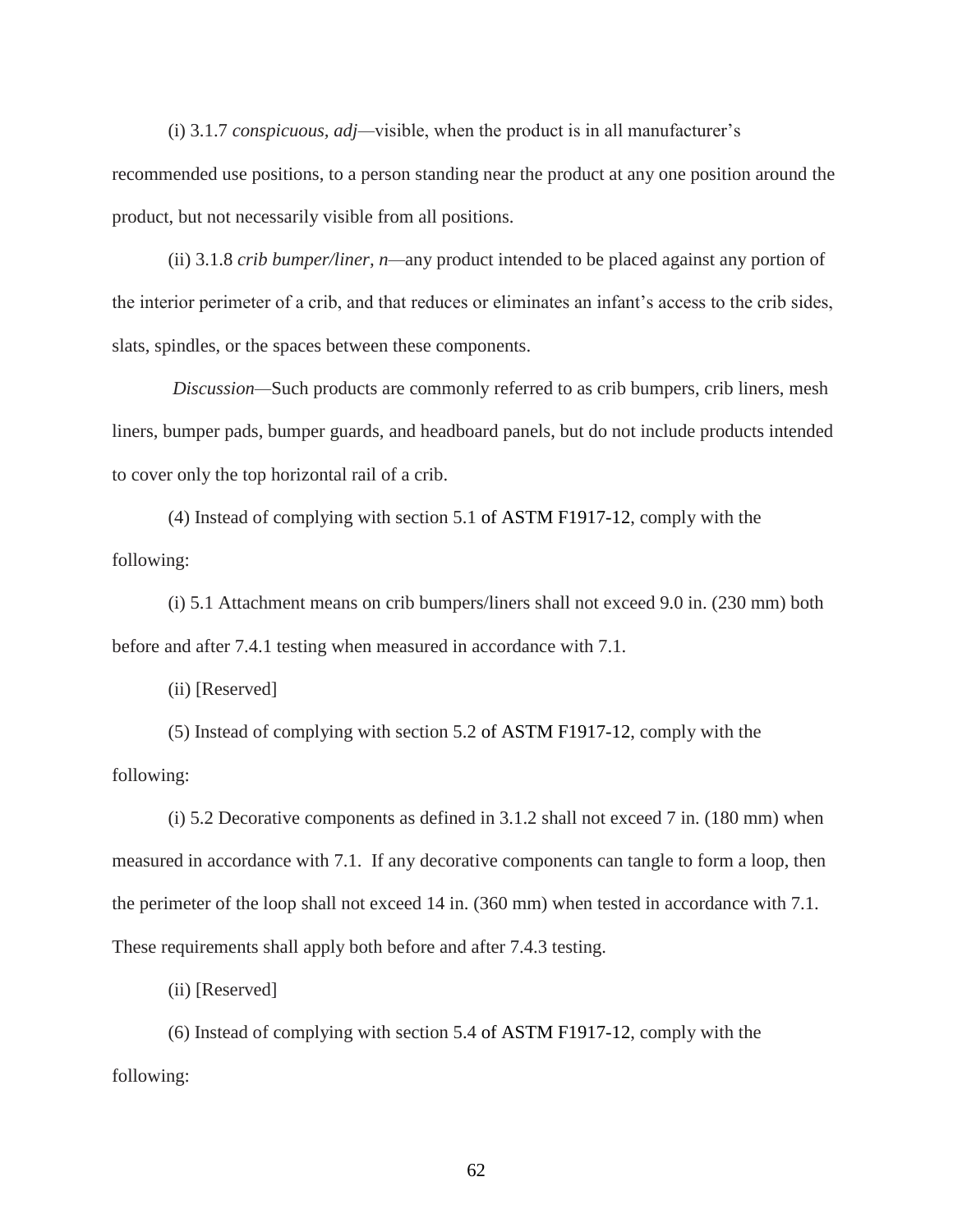(i) 5.4 *Labeling—*Warning labels (whether paper or non-paper) shall be permanent when tested in accordance with 7.5.

(ii) 5.4.1 Warning statements applied directly onto the surface of the product by hot stamping, heat transfer, printing, wood burning, and so forth shall be permanent when tested in accordance with 7.6.

(ii) 5.4.2 Non-paper labels shall not liberate small parts when tested in accordance with 7.6.

(iii) 5.4.3 Crib bumper/liner warning labels that are attached to the fabric with seams shall remain in contact with the fabric around the entire perimeter of the label, when the product is in all manufacturer-recommended use positions, when tested in accordance with 7.5.3.

(7) Instead of complying with section 6.2 of ASTM F1917-12, comply with the following:

(i) 6.2 *Maximum Crib Bumper/Liner Thickness—*For all crib bumpers/liners, each bumper/liner section shall slide through the crib bumper/liner thickness test fixture (see Fig. 1) over its entire length at a rate no less than 0.5 inch per second when tested in accordance with 7.3. The bumper shall be tested in its pre-washed state and also after three wash/dry cycles performed according to the manufacturer's care instructions.

(ii) Note: Test fixture shall be fabricated from aluminum and have a smooth finish. The test fixture slot and fillet finish shall be 1.6 Ra.

(iii) **FIG. 1 Crib Bumper/Liner Thickness Test Fixture**(8) Instead of complying with section 6.3 of ASTM F1917-12, comply with the following:

(i) 6.3 *Strength of Crib Bumper/Liner Attachments and Seams*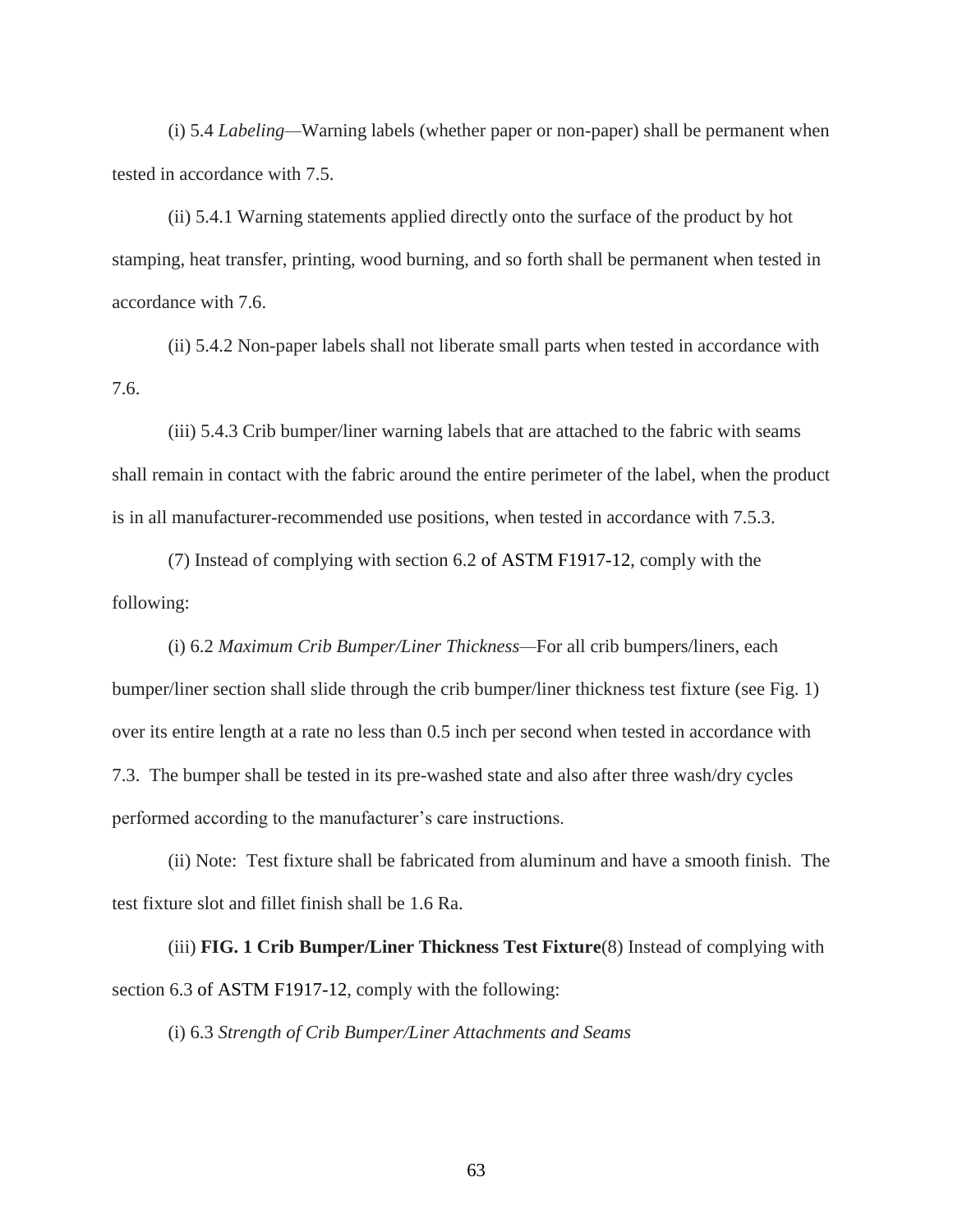(ii) 6.3.1 *Attachment Means—*Following the testing specified in 7.4.1, the attachment means for a crib bumper/liner shall not fully detach from the crib bumper/liner. Partial detachment or tearing is allowed.

(iii) 6.3.2 *Seams—*Following the testing specified in 7.4.2, no seam shall have an opening that allows a 0.22-inch diameter steel rod to enter.

(iv) 6.3.3 *Decorative Components—*Following the testing specified in 7.4.3 the decorative component shall not fully detach from the crib bumper/liner. Partial detachment or tearing is allowed.

(v) 6.4 *Crib Bumper/Liner Firmness—*For crib bumpers/liners with an installed thickness of 0.59 in. (15 mm) or greater, no part of the bumper shall contact the feeler arm of the firmness test fixture (see Fig. 2), when tested in accordance with 7.7.



**FIG. 2 Firmness Test Fixture**

(vi) 6.5 *Crib Bumper/Liner Entrapment in Openings*—When tested in accordance with the head probe test specified in 7.8, no opening shall allow passage of the small head test probe (Fig. 3). Passage is defined as admitting the base of the probe.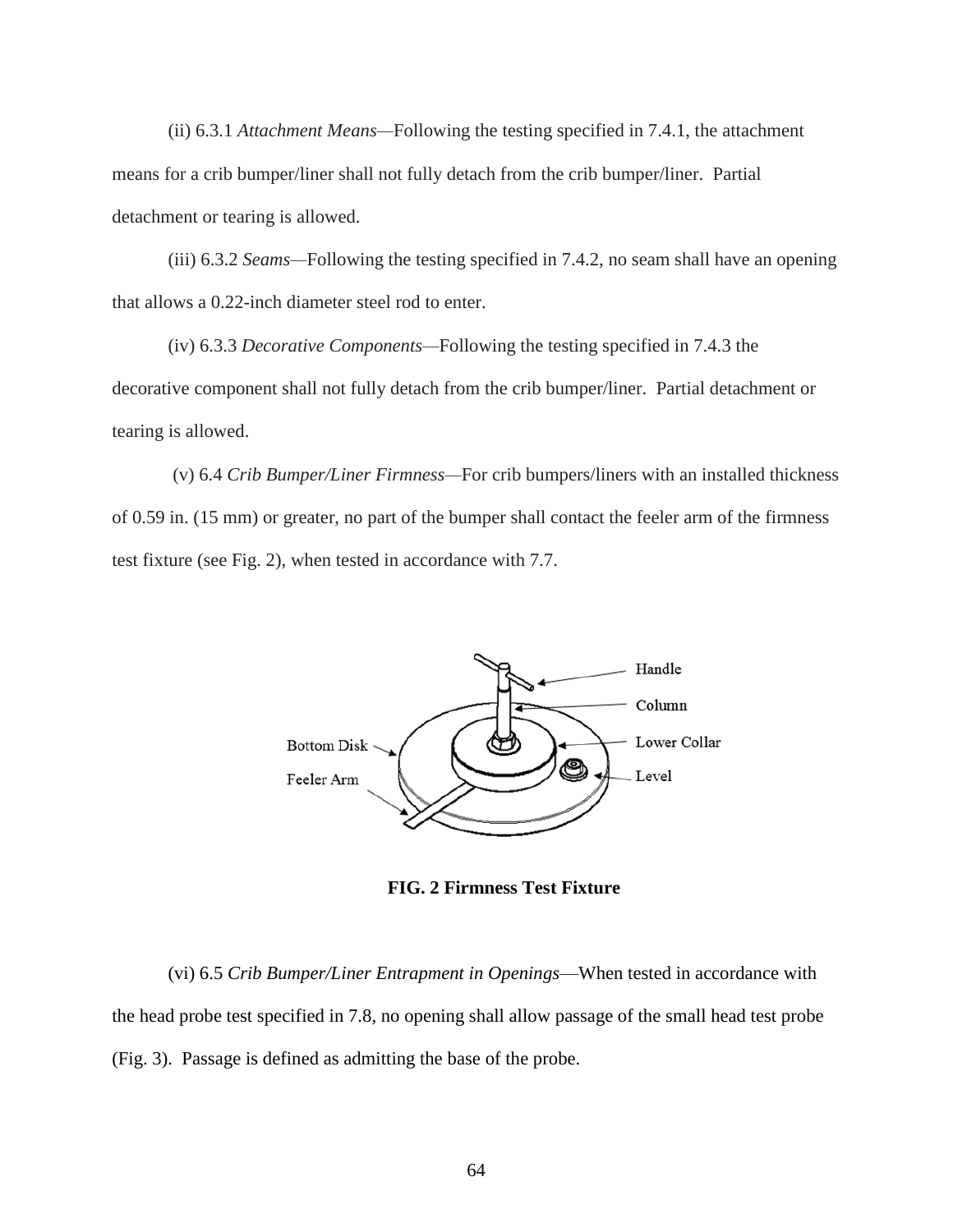

**Side View** 

4.0 in. (102 mm)

## **FIG. 3 Head Probe for Entrapment in Openings Testing**

(vii) 6.6 Crib Bumper/Liner Airflow—When tested in accordance with the airflow test specified in 7.9, no crib bumper/liner shall measure a pressure differential of greater than 0.003 inches (0.076 mm) H2O.

(9) Instead of complying with section 7.3 of ASTM F1917-12, including Note 1, comply with the following:

(i) 7.3 *Crib Bumper/Liner Thickness Test--* Align the crib bumper/liner thickness test fixture so that the surface of the fixture with the opening is horizontal. Insert a bumper end into the opening so that the bumper end protrudes just beyond the lower surface of the test fixture and attach a 5-lb static weight to the midpoint of the protruding bumper end. Keeping the bumper positioned vertically, allow the weight to slowly draw the bumper through the opening.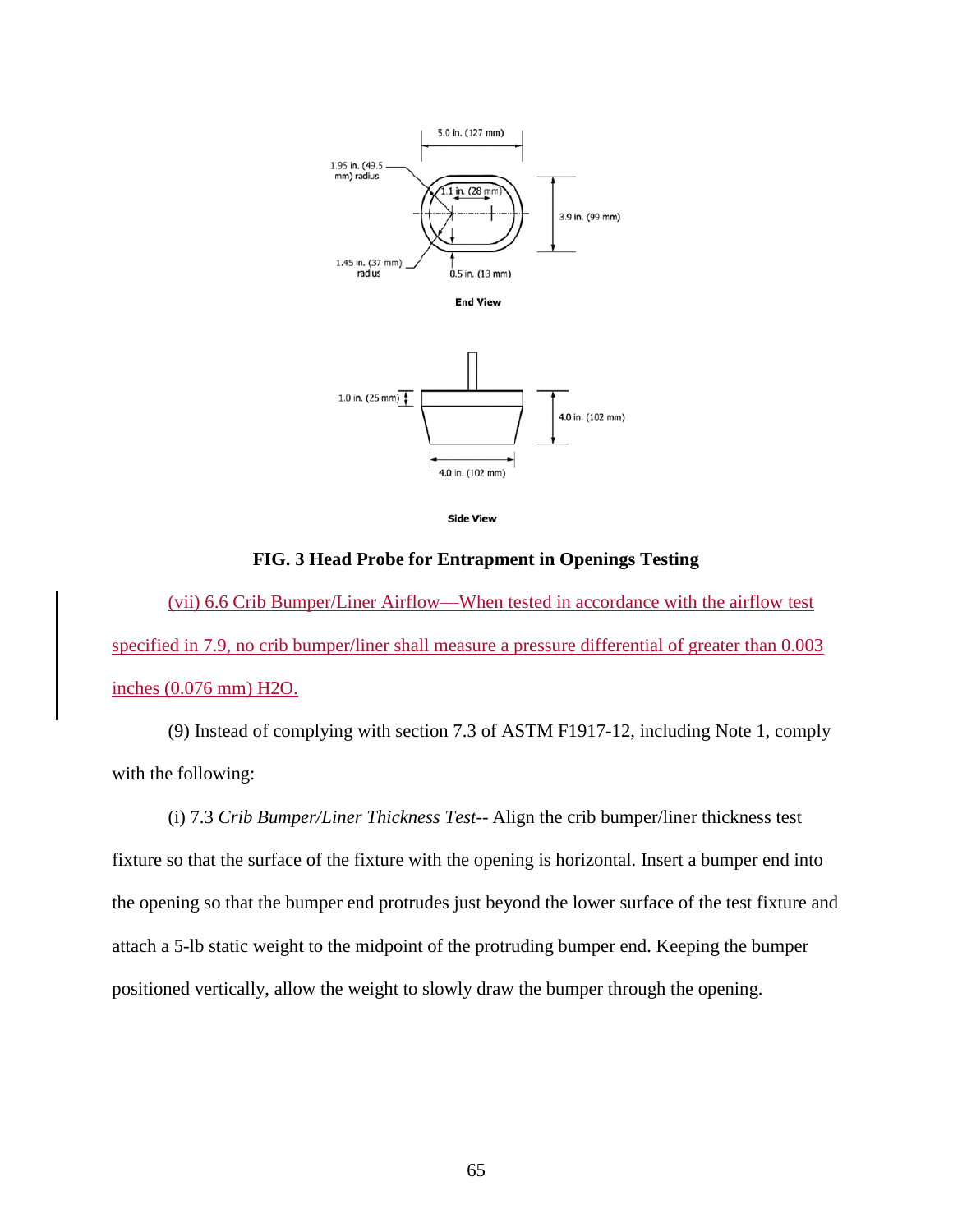Note 1—If the attachment means or other localized means provided to secure the bumper to the crib interfere with the bumper sliding through the bumper thickness test fixture, ease the ties or other attachment means through the fixture and then continue the test.

(10) Instead of complying with section 7.4 of ASTM F1917-12, including Note 2, comply with the following:

(i) 7.4 *Crib Bumper/Liner Strength Tests*—Tensile tests of attachment means, decorative components, and seams shall be conducted using clamps as described in 7.4.1, 7.4.2, 7.4.3. The force in each test shall be applied evenly within a period of 5 s, and maintained for additional 10 s. The loading device shall be a self-indicating gauge or other appropriate means having an accuracy of  $+/-0.5$  lb  $(+/-2)$  N).

(ii) 7.4.1 *Attachment Means Strength*—Apply a tensile force of 20 lb on the bumper attachment means by clamping the free end in a perpendicular direction away from the attachment point to the bumper.

(iii) 7.4.1.1 Attachment means that share a common attachment point shall be tested together, as if one attachment means.

Note 2—There is no single clamp or method of attachment specified for the crib bumper/liner attachment means strength test. Any suitable means may be used to apply the force specified in 7.4.1.

(iv) 7.4.2 *Seams Strength*—Apply a tensile force of 20 lb in a direction most likely to pull the seam apart. The clamps used to grip the material on either side of the seam to be tested shall have jaws to which are attached 3/4-in. (19-mm) diameter washers (see Fig. 4). The clamps shall be attached to the cover material of a completely assembled crib liner in a manner such that the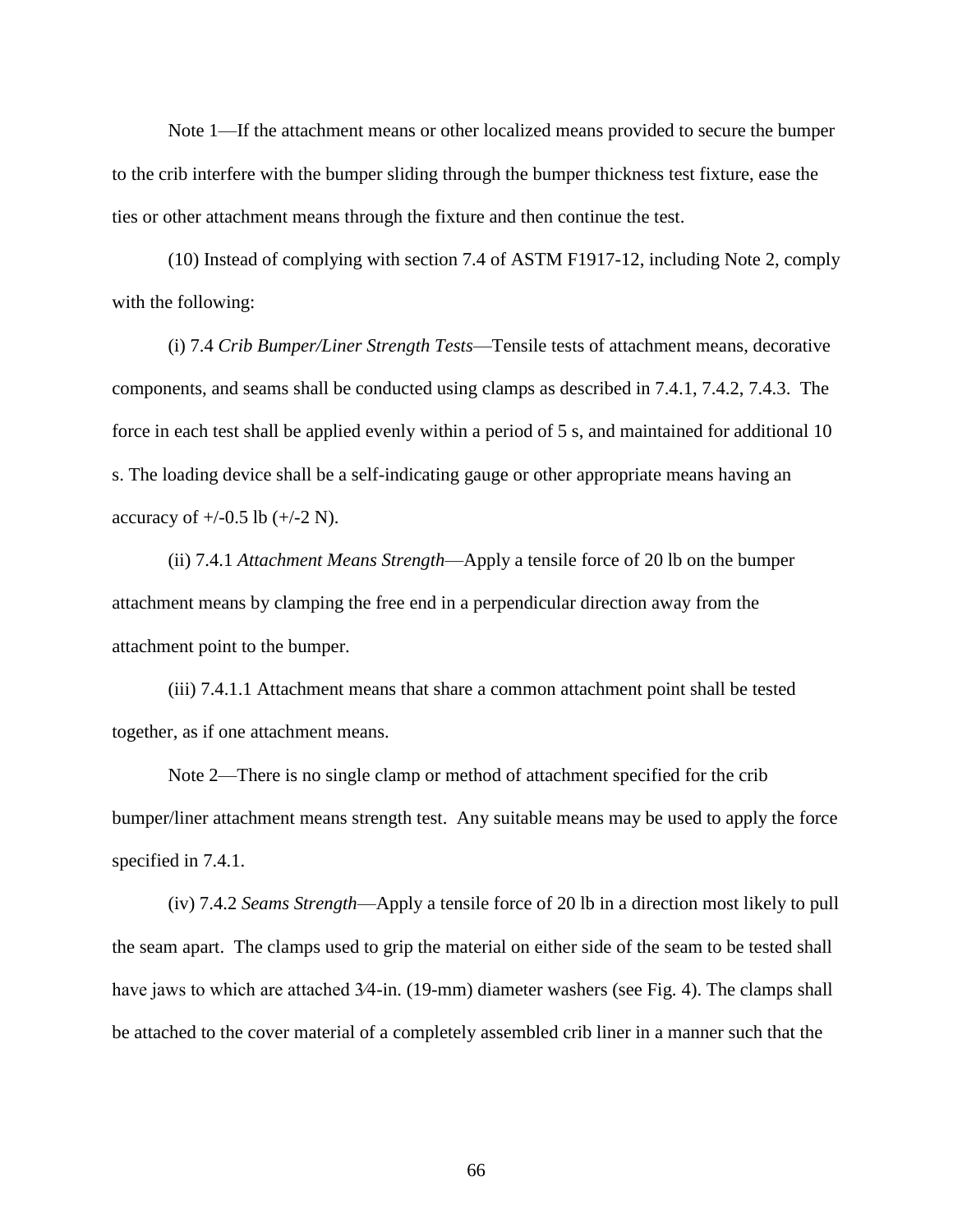outside diameter of the 3⁄4-in. (19-mm) washers at a point nearest the seam shall be close to, but no closer than 1⁄2 in. (13 mm) from the edge of the seam stitching thread.

(v) 7.4.3 *Decorative Components, Attachment Strength*—Apply a tensile force of 20 lb on the decorative component in a perpendicular direction away from the attachment point of the decorative component to the crib liner. With the crib liner held in a convenient position, an appropriate clamp shall be attached to the decorative component. The clamp shall be applied in a manner that will not affect the structural integrity of the attachment between the decorative component and the crib bumper/liner.



**FIG. 4 Seam Clamp**

(vi) 7.5 *Permanency of Labels and Warnings:*

(vii) 7.5.1. A paper label (excluding labels attached by a seam) shall be considered permanent if, during an attempt to remove it without the aid of tools or solvents, it cannot be removed, it tears into pieces upon removal, or such action damages the surface to which it is attached.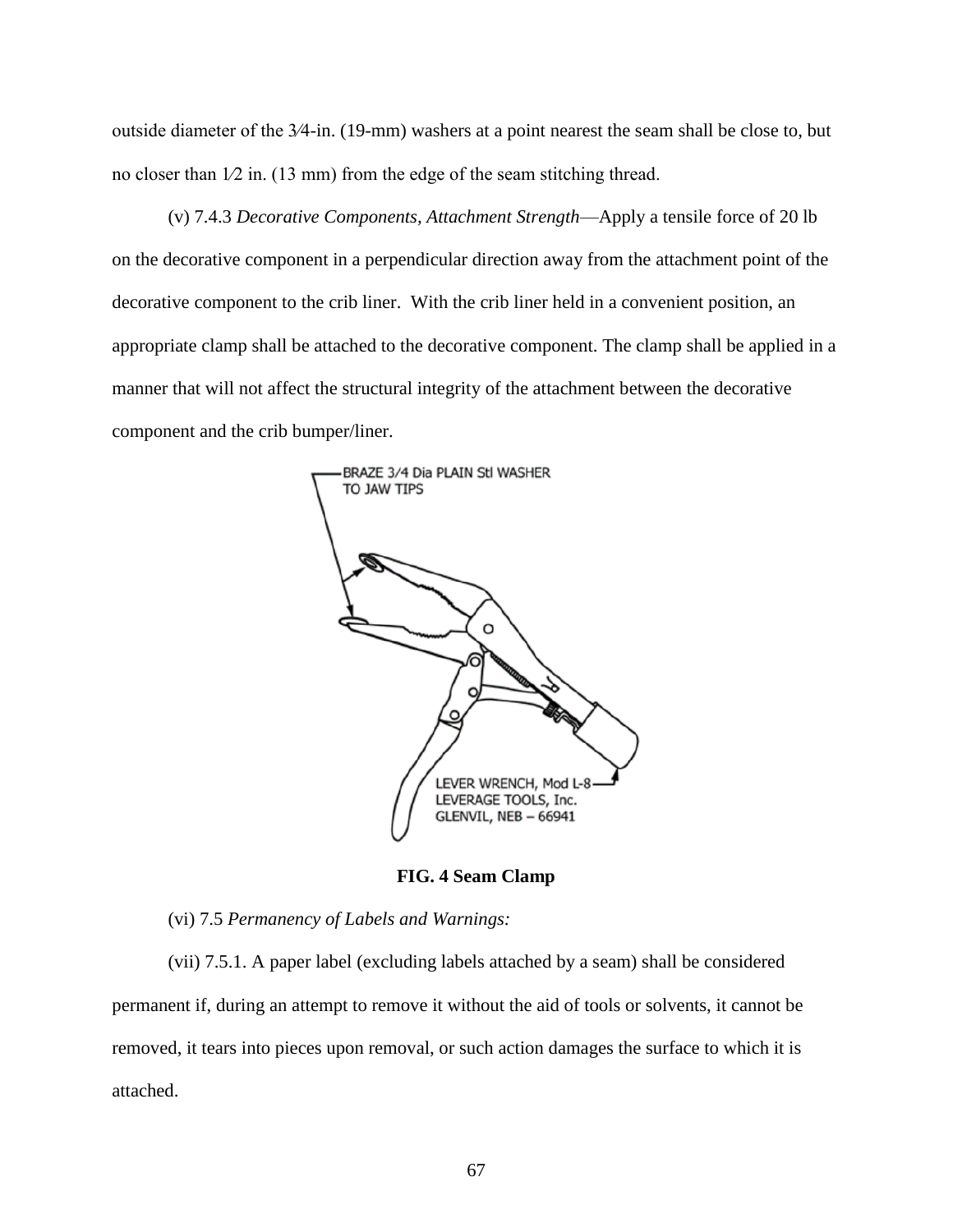(viii) 7.5.2. A non-paper label (excluding labels attached by a seam) shall be considered permanent if, during an attempt to remove it without the aid of tools or solvents, it cannot be removed or such action damages the surface to which it is attached.

(ix) 7.5.3. A warning label attached by a seam shall be considered permanent if it does not detach when subjected to a 15 lbf (67 N) pull force applied in any direction most likely to cause failure using a 0.75 in. (19 mm) diameter clamp surface. Gradually apply the force over 5 s and maintain for an additional 10 s.

(xi) 7.6. *Adhesion Test for Warnings Applied Directly onto the Surface of the Product.* 

(xii) 7.6.1. Apply the tape test defined in Test Methods D3359, Test Method B—Cross-Cut Tape Test of Test Methods, eliminating parallel cuts.

(xiii) 7.6.2. Perform this test once in each different location where warnings are applied.

(xiv) 7.6.3. The warning statements will be considered permanent if the printing in the area tested is still legible and attached after being subjected to this test.

(xv) 7.6.4. A non-paper label, during an attempt to remove it without the aid of tools or solvents, shall not fit entirely within the small parts cylinder defined in 16 CFR 1501 if it can be removed.

 (xvi) 7.7. *Crib Bumper/Liner Firmness Test*—Select one side of the crib bumper/liner. All marks described in this section shall be made at mid-bumper/liner height. For each crib bumper/liner intended for a short side of a crib, or segments of a crib bumper/liner intended for a short side of a crib, mark two points along the bumper/liner length: one at 1/3 of the total length, and one at 2/3 of the total length (see Figure 5). For each crib bumper/liner intended for a long side of a crib, or segments of a crib bumper/liner intended for a long side of a crib, mark three points along the bumper/liner length: 1/4, 1/2, and 3/4 of the total length (see Figure 5). There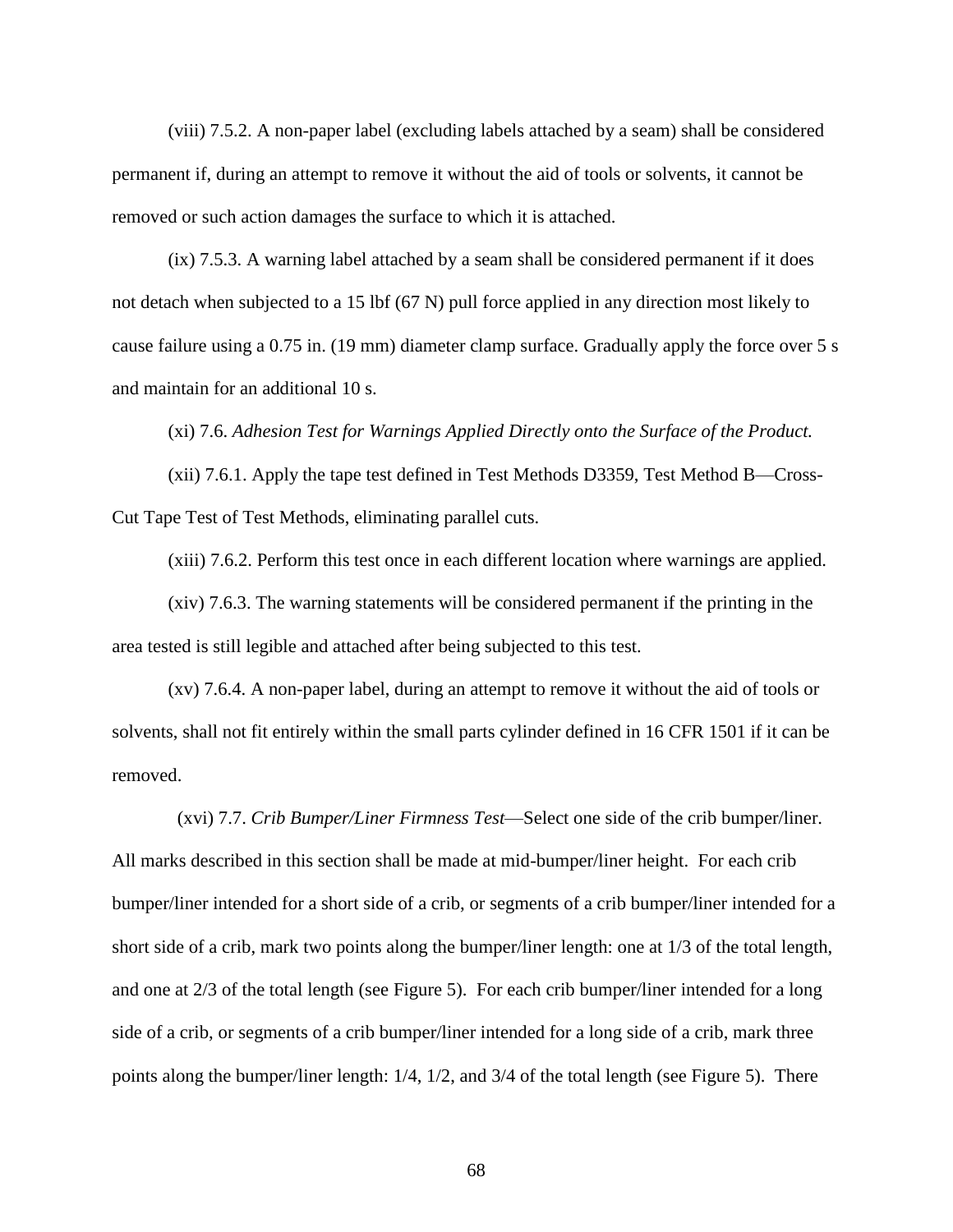will be 10 marks in total for a single continuous bumper/liner intended to cover all four sides of a standard full-size rectangular crib. For each crib bumper/liner intended for a circular crib, divide the total bumper/liner length into 10 equal segments and mark the centroid of each segment. For crib bumpers/liners no wider than 8 inches (203 mm), with the long axis intended to be installed vertically on the crib side, mark the centroid of the bumper/liner (see Figure 5). Place the center of the firmness test fixture (Figure 2) on each mark with the feeler arm oriented in a way that is most likely to contact the bumper/liner surface when the fixture is set down, such as over a plush construction. The firmness test fixture may be rotated such that the feeler arm is in any orientation that is completely over the crib bumper/liner.



**FIG. 5 Firmness Test Locations**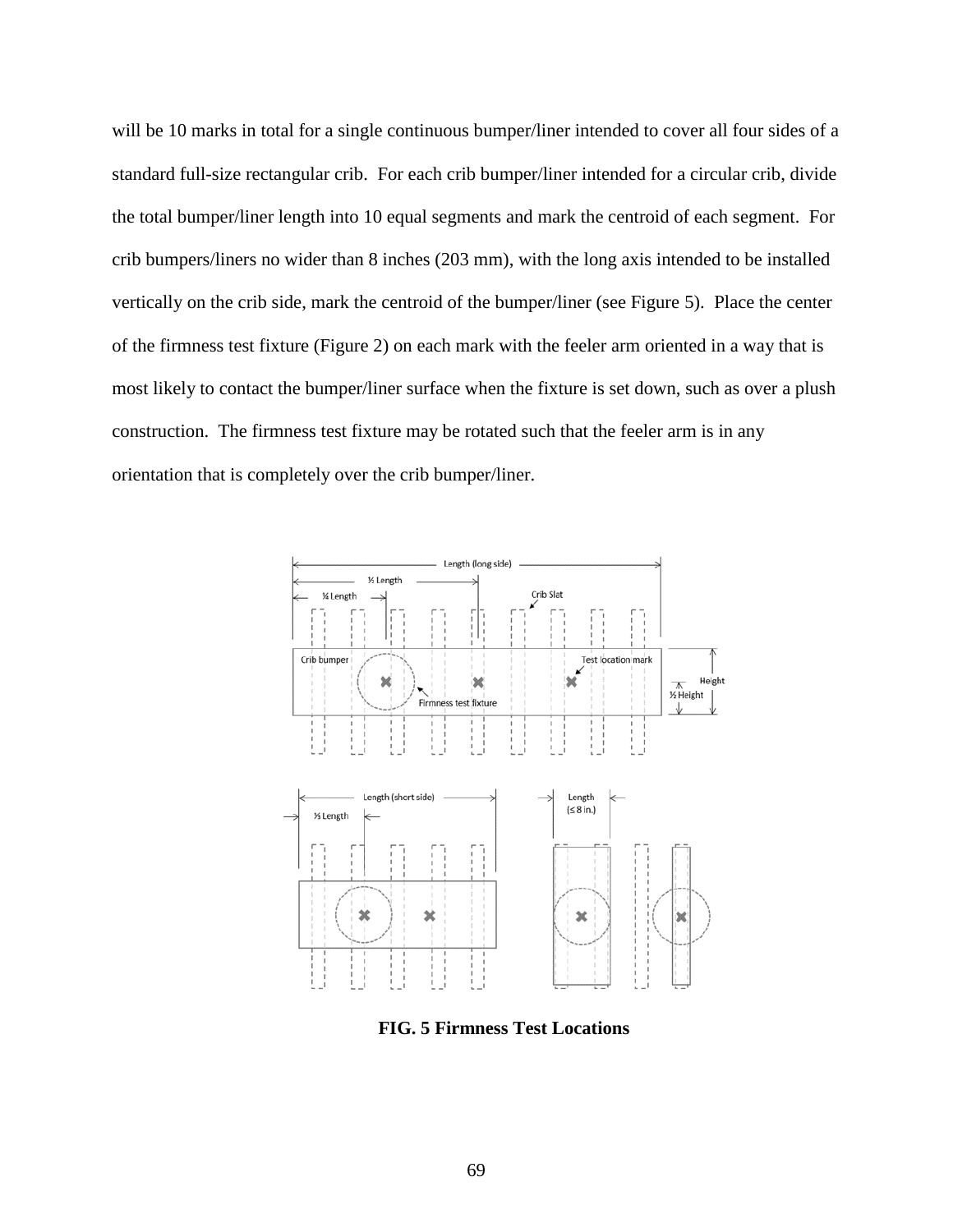(xvii) 7.7.1. Test Equipment – The Firmness Test Fixture of Figure 2 shall be constructed with the following components:

(xviii) 7.7.1.1. A Bottom Disk with a diameter of 203 mm (7.99 in.), thickness of 15 mm  $(0.59 \text{ in.})$  with a bottom radius of 1 mm  $(0.039 \text{ in.})$ .

 $(xix)$  7.7.1.2. A Feeler Arm of high speed steel comprising a flat bar, 12 mm  $(0.47 \text{ in.})$ wide,  $0.51$  mm to  $0.76$  mm  $(0.02$  to  $0.03$  in.) thick, with square-cut ends that is positioned over a radial axis of the Bottom Disk and attached to the Bottom Disk such that the Feeler Arm overhangs the edge of the Bottom Disk by 40 mm (1.57 in.).

(xx) 7.7.1.3. A Level Indicator attached to the Bottom Disk near the Feeler Arm, without touching, and such that it indicates level with minimum accuracy of.11.7 mm/m (0.14 in./ft) parallel to the feeler arm and does not overhang the edge of the Bottom Disk in a way that interferes with testing.

(xxi) 7.7.1.4. A Vertical Column with Handle and Collar attached to the center of the Bottom Disk.

(xxii) 7.7.1.5. Total mass of the Apparatus shall be 5.2 kg (11.5 lb) including all components and fasteners.

(xxiii) 7.7.1.6. Mass of the Bottom Disk shall be not less than 70% of the total mass.

(xxiv) 7.7.1.7. Vertical height of assembled apparatus shall not exceed 203.2 mm (8 in.) and the height of the collar shall not exceed 50.8 mm (2 in.) to minimize the bias to the Bottom Disk.

(xxv) 7.7.2. Test Procedure

(xxvi) 7.7.2.1. Preconditioning of Sample—The crib bumper/liner shall be tested in its pre-washed state and also after three wash/dry cycles performed according to the manufacturer's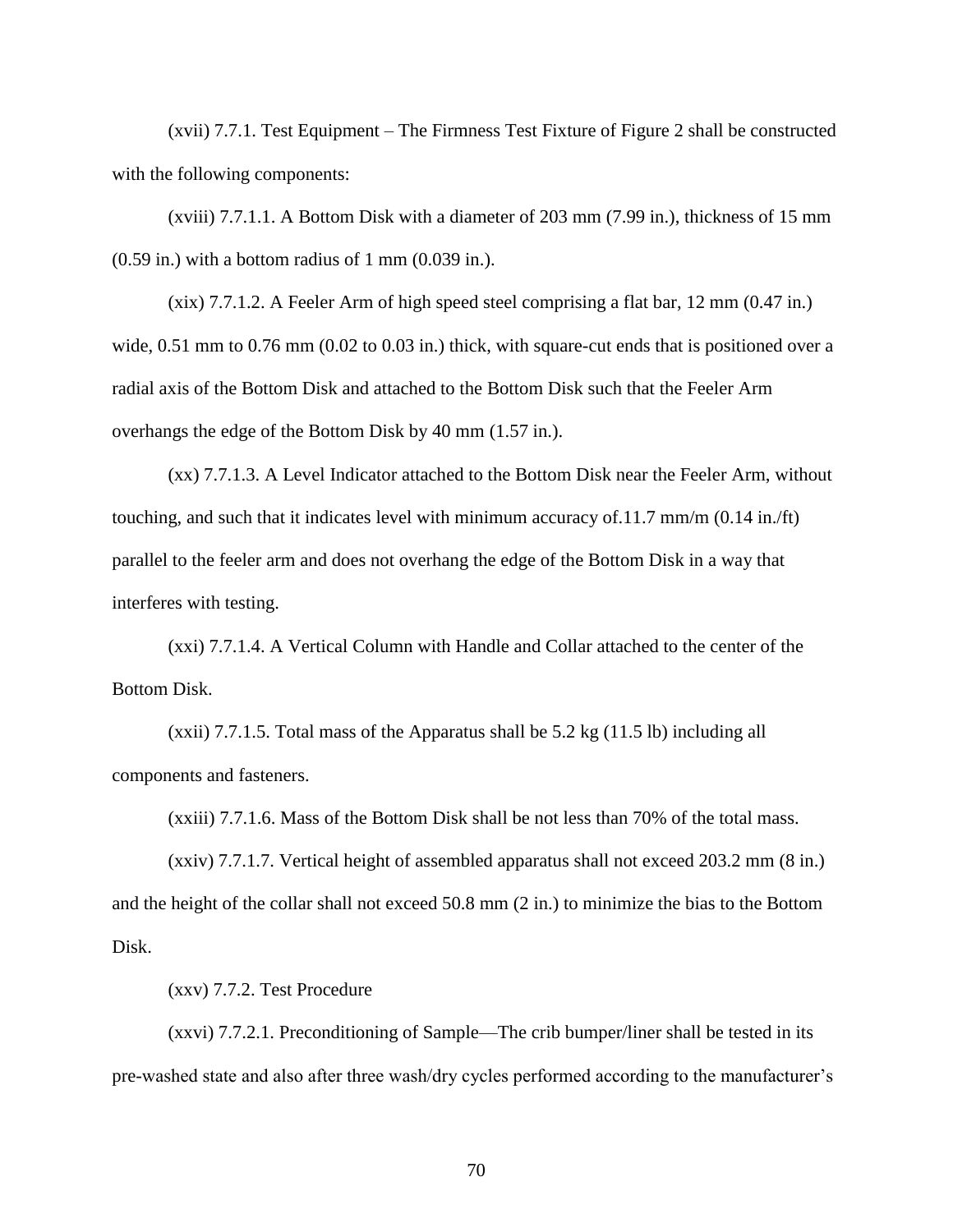care instructions. The crib bumper/liner shall be conditioned for 48 hours prior to testing in an environment of  $23 +1$  - 2 Celsius (73.4 + $-$  3.6 Fahrenheit) and a relative humidity of 50 + $-$  5%. The crib bumper/liner shall be fully assembled and dry prior to testing.

(xxvii) 7.7.2.2. Shake the crib bumper/liner to aerate and distribute any filling materials evenly. Allow the crib bumper/liner to settle for 5 minutes.

(xxviii) 7.7.2.3. Place the side to test face up on a horizontal, flat, rigid surface for testing. The crib bumper/liner may be secured to the horizontal surface using the attachment means in a manner that approximates securing the crib bumper/liner to crib rails.

(xxix) 7.7.2.4. Test each placement marked in 7.7 by lowering the firmness test fixture with the bottom disk horizontal until the fixture is supported by the crib bumper/liner. Gently adjust the orientation of the base manually if needed until it is horizontal while resting. Record any contact with the feeler gauge at each placement as a failure of the firmness requirement. Repeat steps 7.7.2.2 and 7.7.2.3 if any placement is within 457 mm (18 in.) of a prior placement, or if 5 minutes have elapsed since completing 7.7.2.2.

(xxx) 7.7.2.5. Repeat firmness testing 7.7.2.1 to 7.7.2.4 until all remaining located placements have been tested or a failure has been recorded.

(xxxi) 7.7.2.6. Repeat firmness testing on the other side of the bumper/liner. Testing the other side is not required for crib bumpers/liners that cannot be reasonably installed on the other side.

(xxxii) 7.8 *Crib Bumper/Liner Entrapment in Openings Test*—Choose a location most likely to admit the head probe, including between the top and bottom edges of the crib bumper/liner and the test platforms or mattress. Create an accessible opening by exerting a force on the bumper/liner using an appropriate clamping device, equal to 3-lbf (13 N) and directed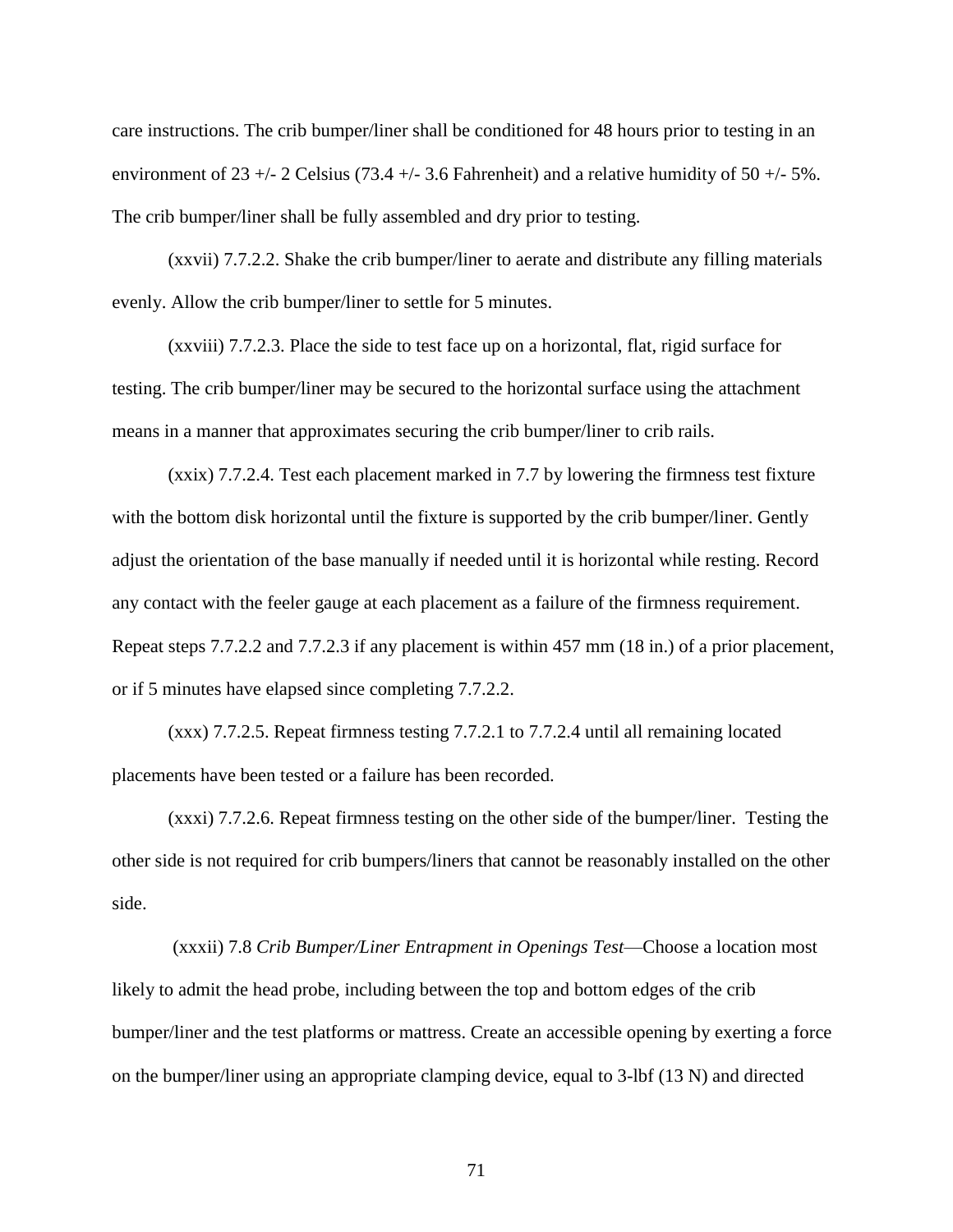horizontally away from, and perpendicular to, the test platform. The force is be applied gradually over a 5 s period and maintained throughout the head probe test. Insert the head test probe, tapered end first, into any opening created between the crib bumper/liner and the test platform or mattress, and rotate the small head test probe to the orientation most likely to fail. Apply a force of 10 lbf (45 N) at the base of the small head test probe in a direction that is perpendicular to the plane of the opening. The force is be applied gradually over a 5 s period and maintained throughout the head probe test. Repeat this test at any other locations on the crib bumper/liner most likely to fail.

## (xxxiii) 7.8.1. *Test Equipment*

(xxxiv) 7.8.1.1. Head Probe—The head probe specified in ASTM F963 (see Fig. 3) shall be used for entrapment tests.

(xxxv) 7.8.1.2. Test Platforms—Testing shall be conducted on all test platforms in this section. All test platforms shall have four vertical sides, be rectangular in plan, and have an internal length of  $52-3/8 +1/5/8$  in and internal width of  $28 +1/5/8$  in. Test platforms shall have a rectangular mattress support that supports a standard 5-in full-size crib mattress. Spacing between components, including between slats, shall be  $2-3/8 + 0/1/32$  in. Each of the long and short panels shall be rectangular in form with a top, bottom, left, and right side rails. Top rail shall be 26 in above a horizontal mattress support. All spindles shall have ends secured into top and bottom rails. Left and right side rails shall end into top and bottom rails. All rails shall be 1.0 in thick. The top and bottom rail shall have 1.5 in depth. Each long and short panel shall form a vertical corner between the left or right sides when assembled. Round spindles shall be 5/8 in diameter. Flat spindles shall be 1-1/8 in wide by 3/8 in thick with 1/16 in radius edges. Crib bumpers/liners intended for circular cribs shall be tested on a commercially available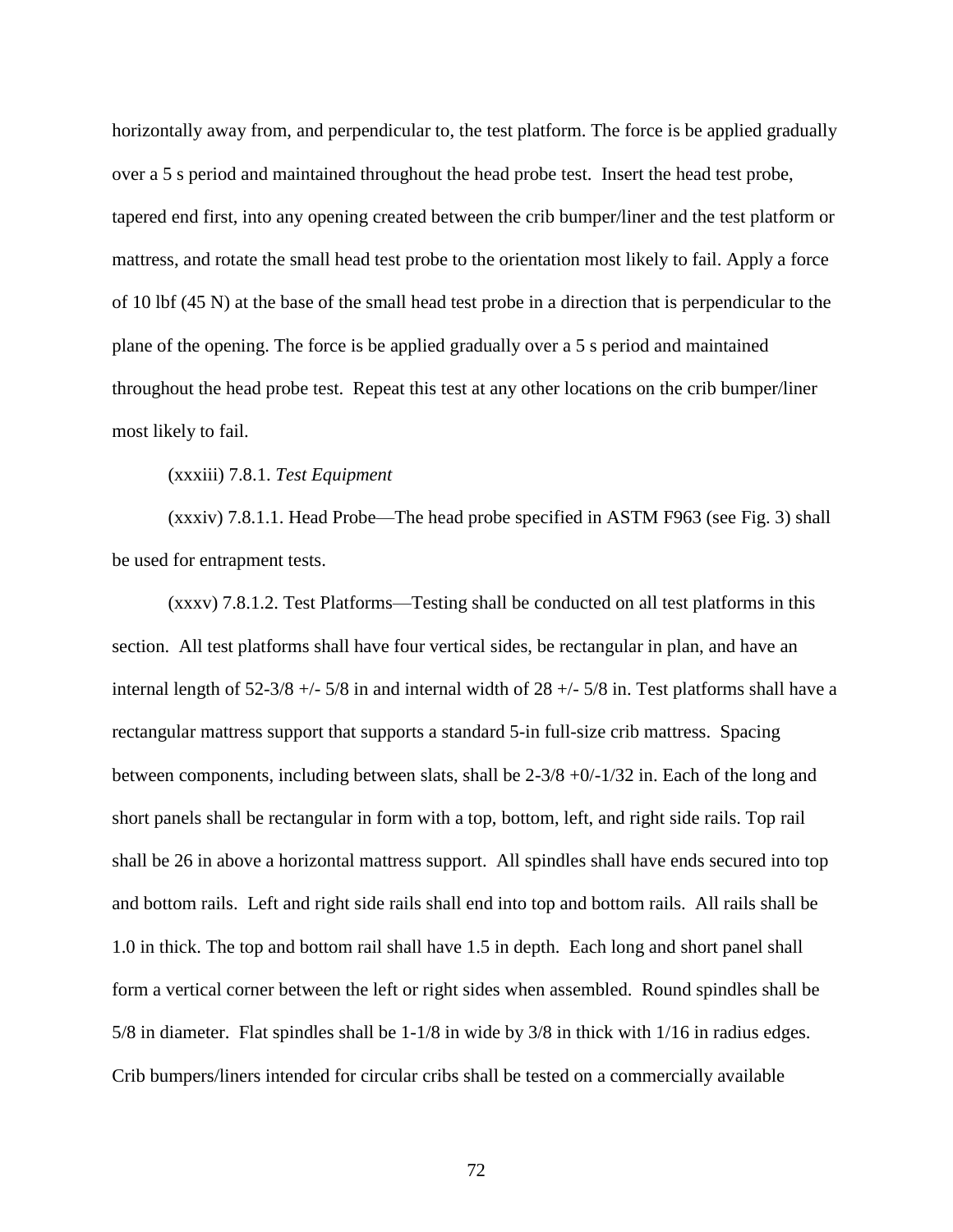circular crib.

Test Platform A—This test platform is composed of two long panels with 16 round spindles each and two short panels with eight round spindles each.

Test Platform B—This test platform is composed of one long panel with 16 round spindles, one solid long panel, and two short panels with eight round spindles each.

Test Platform C—This test platform is composed of two long panels with 16 round spindles each and two solid short panels.

Test Platform D—This test platform is composed of two long panels with 14 rectangular spindles each and two short panels with seven rectangular spindles each.

Test Platform E—This test platform is composed of one long panel with 14 rectangular spindles, one solid long panel, and two short panels with seven rectangular spindles each.

Test Platform F—This test platform is composed of two long panels with 14 rectangular spindles each and two solid short panels.

(xxxvi) 7.9 Crib Bumper/Liner Airflow Test—Airflow testing of each crib bumper/liner shall be performed in accordance with the air permeability test method specified in the British Standard BS 4578:1970, Specification for Methods of test for hardness of, and for air flow through, infants' pillows, with the following modifications:

(xxxvii) 7.9.1 The test shall be performed on a plane rigid perforated support that will minimally interfere with air flow.

(xxxviii) 7.9.2 The flow rate shall be adjusted to 2 L/min.

(11) Instead of complying with section 8 of ASTM F1917-12, comply with the following:

## (i) **8. Marking and Labeling**

(ii) 8.1. Each product and its retail package shall be marked or labeled clearly and legibly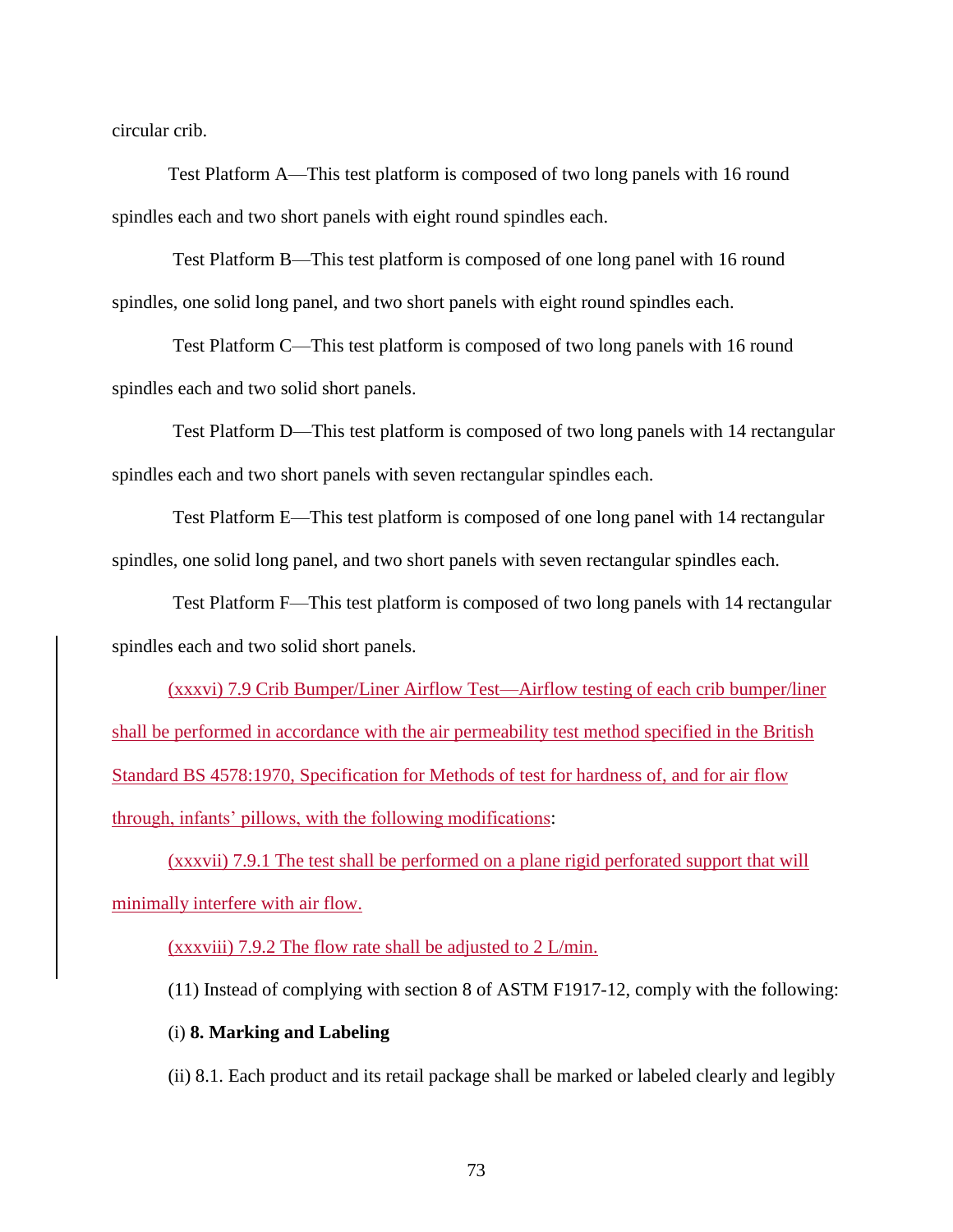to indicate the following:

(iii) 8.1.1. The name, place of business (city, state, and mailing address, including zip code), and telephone number of the manufacturer, distributor, or seller.

(iv) 8.1.2. A code mark or other means that identifies the date (month and year as a minimum) of manufacture.

(v) 8.2. The marking and labeling on the product shall be permanent.

(vi) 8.3. Any upholstery labeling required by law shall not be used to meet the requirements of this section.

(vii) 8.4. Crib bumpers/liners shall be marked or labeled clearly and legibly, in the English language at a minimum, to identify which segments of the bumper/liner are intended for the short and long sides of the crib, unless the bumper/liner is intended for a circular crib or is less than 28 inches in length, not including attachment means.

(viii) 8.5. *Warning Design for Product:* 

(ix) 8.5.1. The warnings shall be easy to read and understand and be in the English language at a minimum.

(x) 8.5.2. Any marking or labeling provided in addition to those required by this section shall not contradict or confuse the meaning of the required information, or be otherwise misleading to the consumer.

(xi) 8.5.3. The warning statements shall be conspicuous and permanent.

(xii) 8.5.4. The warnings shall conform to ANSI Z535.4–2011, American National Standard for Product Safety Signs and Labels, sections 6.1–6.4, 7.2–7.6.3, and 8.1, with the following changes.

(xiii) 8.5.4.1. In sections 6.2.2, 7.3, 7.5, and 8.1.2 of ANSI Z535.4-2011, replace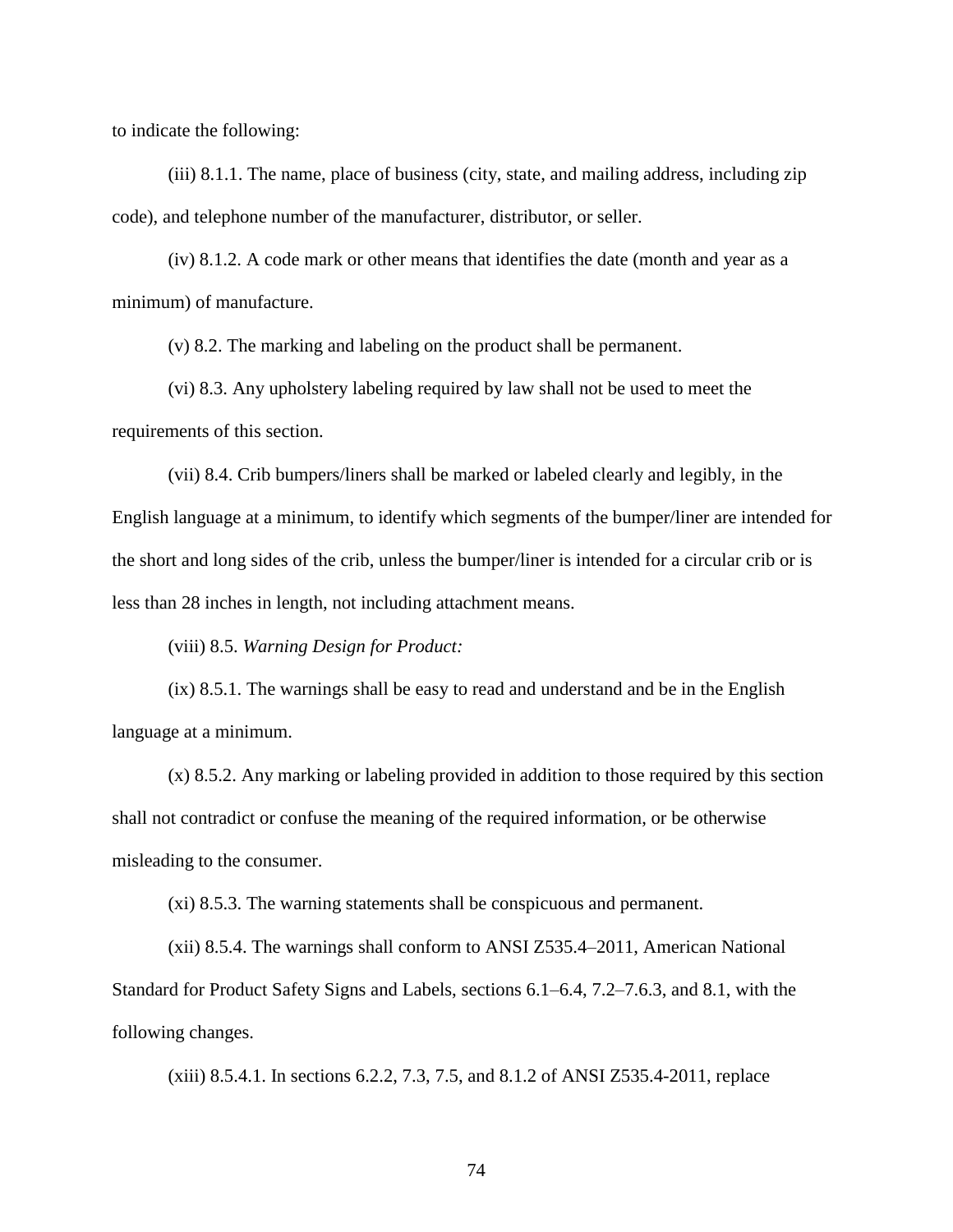"should" with "shall."

 $(xiv)$  8.5.4.2. In section 7.6.3 of ANSI Z535.4-2011, replace "should (when feasible)" with "shall."

(xv) 8.5.4.3. Strike the word "safety" in ANSI Z535.4-2011 when used immediately before a color (for example, replace "safety white" with "white").

Note—For reference, ANSI Z535.1 provides a system for specifying safety colors.

(xvi) 8.5.5. The Safety Alert Symbol and the signal word "WARNING" shall be at least 0.2 in. (5 mm) high. The remainder of the text shall be in characters whose uppercase shall be at least 0.1 in. (2.5 mm) high.

Note—For improved warning readability, typefaces with large height-to-width ratios, which are commonly identified as "condensed," "compressed," "narrow," or similar should be avoided.

(xvii) 8.5.6. *Message Panel Text Layout*:

(xviii) 8.5.6.1. The text shall be left aligned, ragged right for all but one-line text messages, which can be left aligned or centered.

Note—Left aligned means that the text is aligned along the left margin, and, in the case of multiple columns of text, along the left side of each individual column. Please see Fig. 6 for examples of left aligned text.

75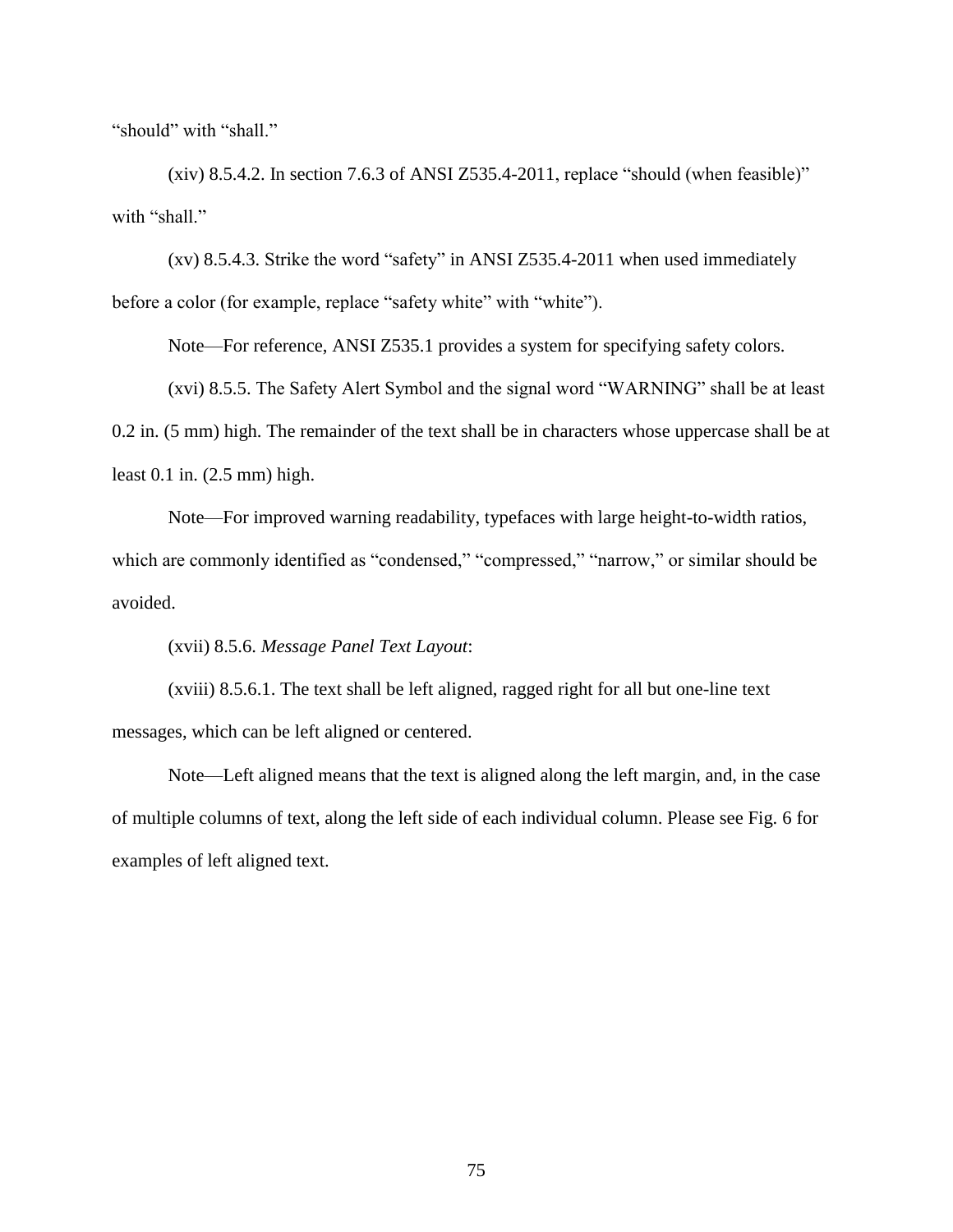

**FIG. 6 Examples of Left Aligned Text** 

(xix) 8.5.6.2. The text in each column should be arranged in list or outline format, with

precautionary (hazard avoidance) statements preceded by bullet points. Multiple precautionary

statements shall be separated by bullet points if paragraph formatting is used.

(xx) 8.5.7. An example in the format described in this section is shown in Fig. 7.



**FIG. 7 Example—Warning Statement Text Layout**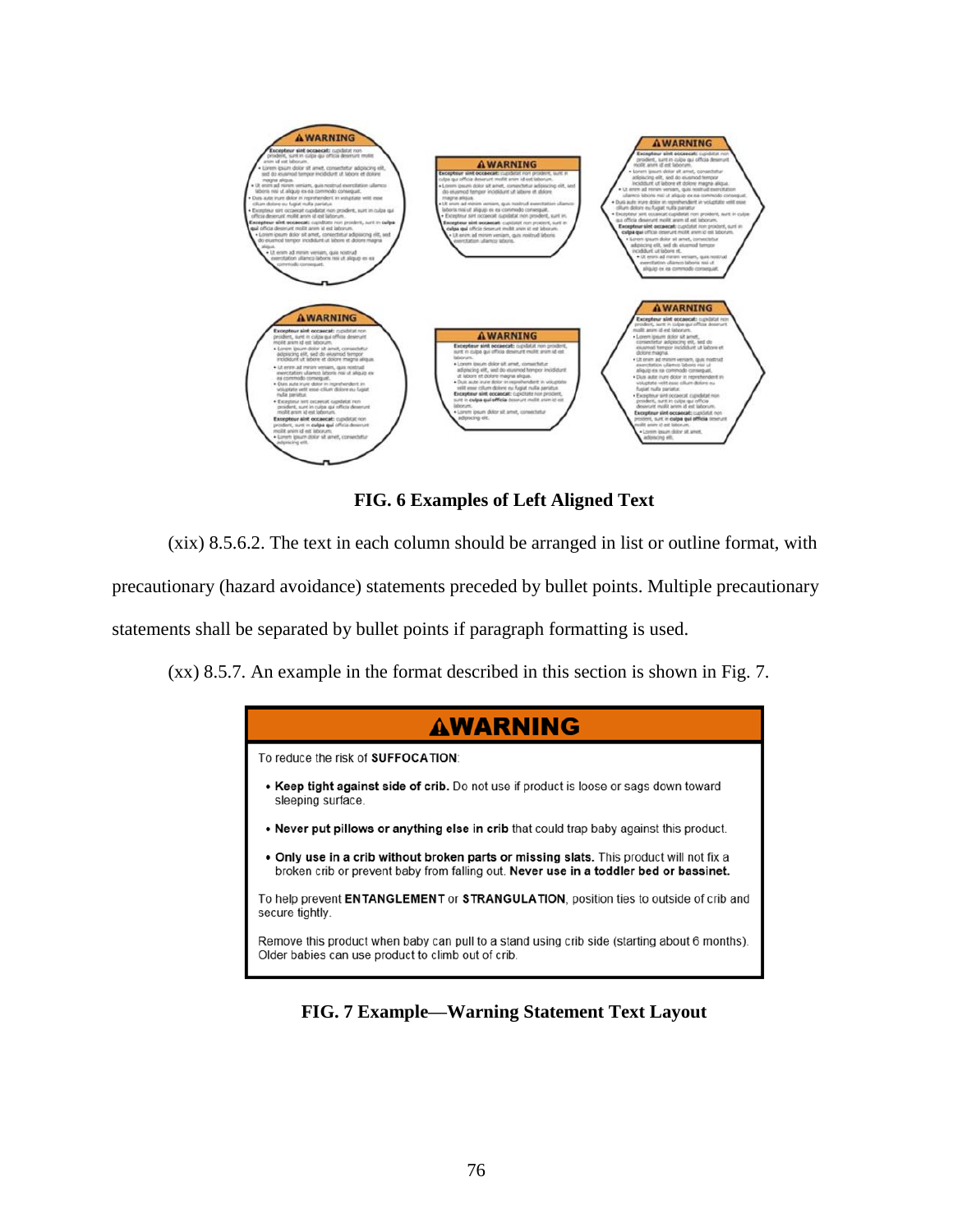(xxi) 8.6. *Warning Statements for Crib Bumpers/Liners*—Each crib bumper/liner, or each crib bumper/liner panel if the bumper/liner is sold as multiple panels that can be used separately, shall have warning statements to address the following, at a minimum:

"To reduce the risk of **SUFFOCATION**:

- **Keep tight against side of crib.** Do not use if product is loose or sags down toward sleeping surface.
- Never put pillows or anything else in crib that could trap baby against this product.
- **Only use in a crib without broken parts or missing slats.** This product will not fix a broken crib or prevent baby from falling out. **Never use in a toddler bed or bassinet**.

To help prevent **ENTANGLEMENT** or **STRANGULATION**, position ties to outside of crib and secure tightly. [Exception: If product does not include an attachment means greater than 7 inches in length, this statement may be omitted.]

Remove this product when baby can pull to a stand using crib side (starting about 6 months). Older babies can use product to climb out of crib."

Note—Address means that verbiage other than what is shown can be used as long as the meaning is the same or information that is product-specific is presented.

(12) Instead of complying with section 9 of ASTM F1917-12, comply with the following:

## (i) **9. Instructional Literature**

(ii) 9.1. Instructions shall be provided with the product and shall be easy to read and understand, and shall be in the English language at a minimum. These instructions shall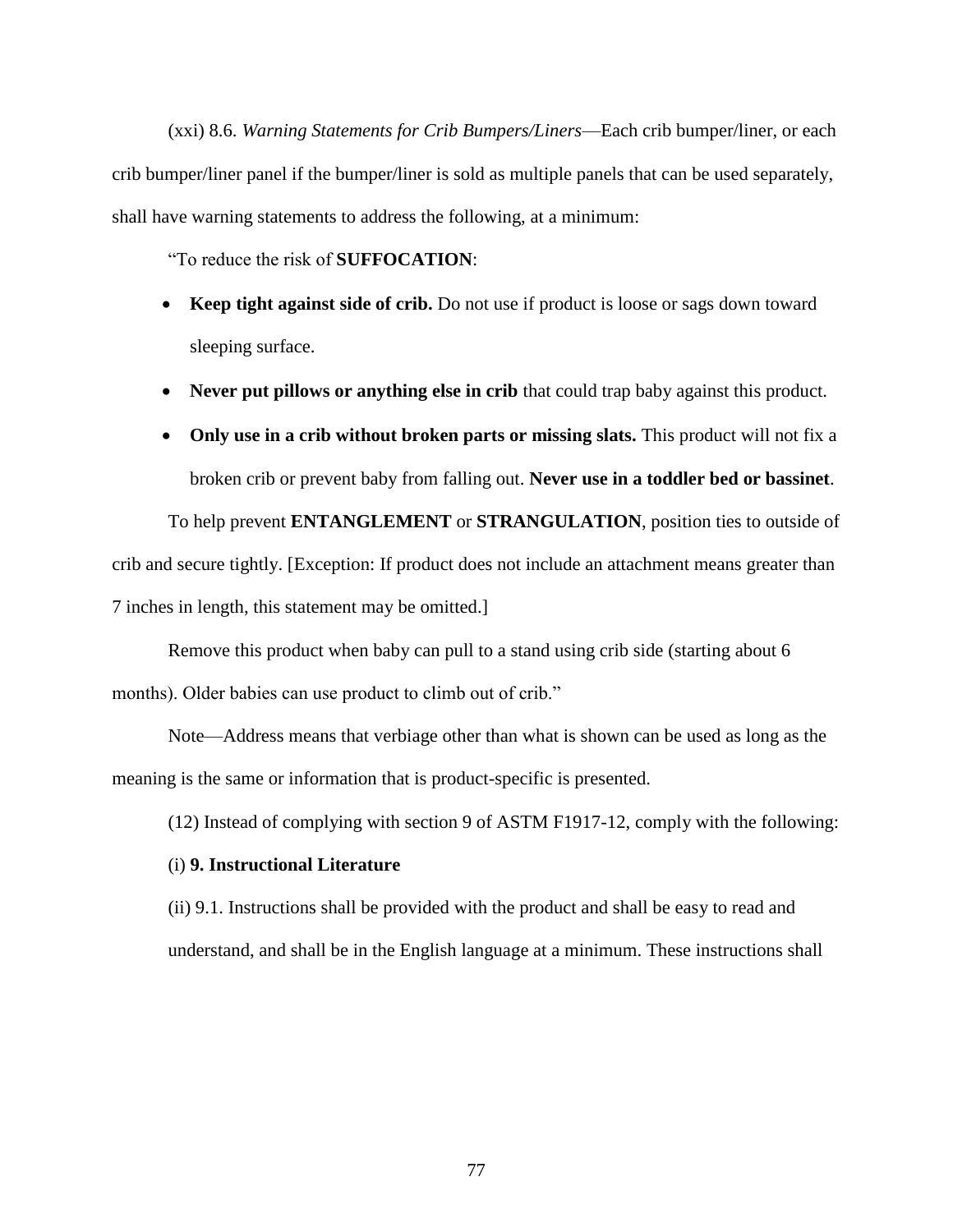include information on assembly, installation, maintenance, cleaning, and use, where applicable.

(iii) 9.2. The instructions shall include all warnings specified in 8.6, where applicable. 9.3 The warnings in the instructions shall meet the requirements specified in 8.5.4, 8.5.5 and 8.5.6, except that sections 6.4 and 7.2–7.6.3 of ANSI Z535.4 need not be applied. However, the signal word and safety alert symbol shall contrast with the background of the signal word panel, and the warnings shall contrast with the background of the instructional literature.

Note—For example, the signal word, safety alert symbol, and the warnings may be black letters on a white background, white letters on a black background, navy blue letters on an off-white background, or some other high-contrast combination.

(C) 9.4 Any instructions provided in addition to those required by this section shall not contradict or confuse the meaning of the required information, or be otherwise misleading to the consumer.

Note—For additional guidance on the design of warnings for instructional literature, please refer to ANSI Z535.6, American National Standard: Product Safety Information in Product Manuals, Instructions, and Other Collateral Materials.

Dated:

Alberta E. Mills,

\_\_\_\_\_\_\_\_\_\_\_\_\_\_\_\_\_\_\_\_\_\_\_\_\_\_\_\_\_\_\_\_